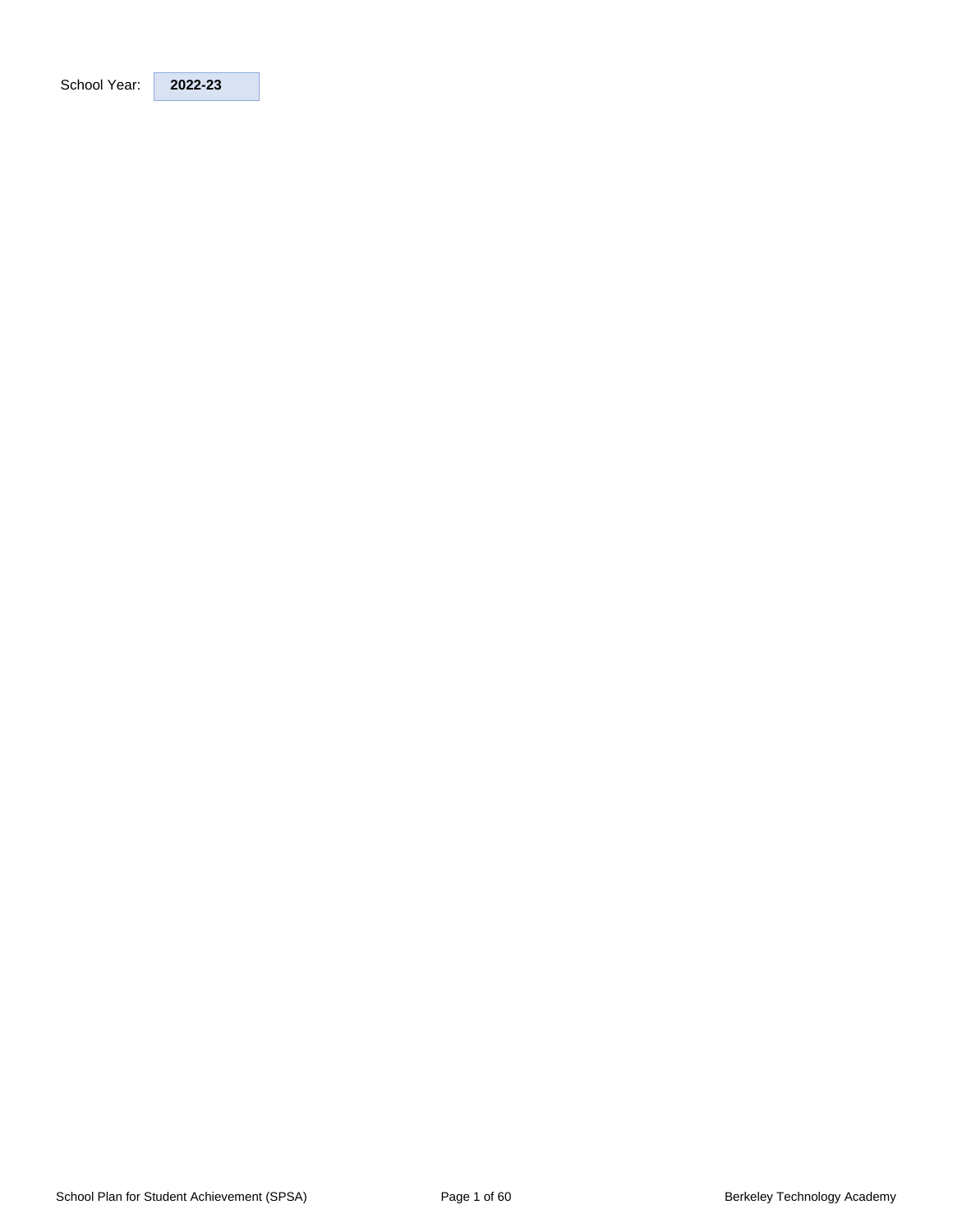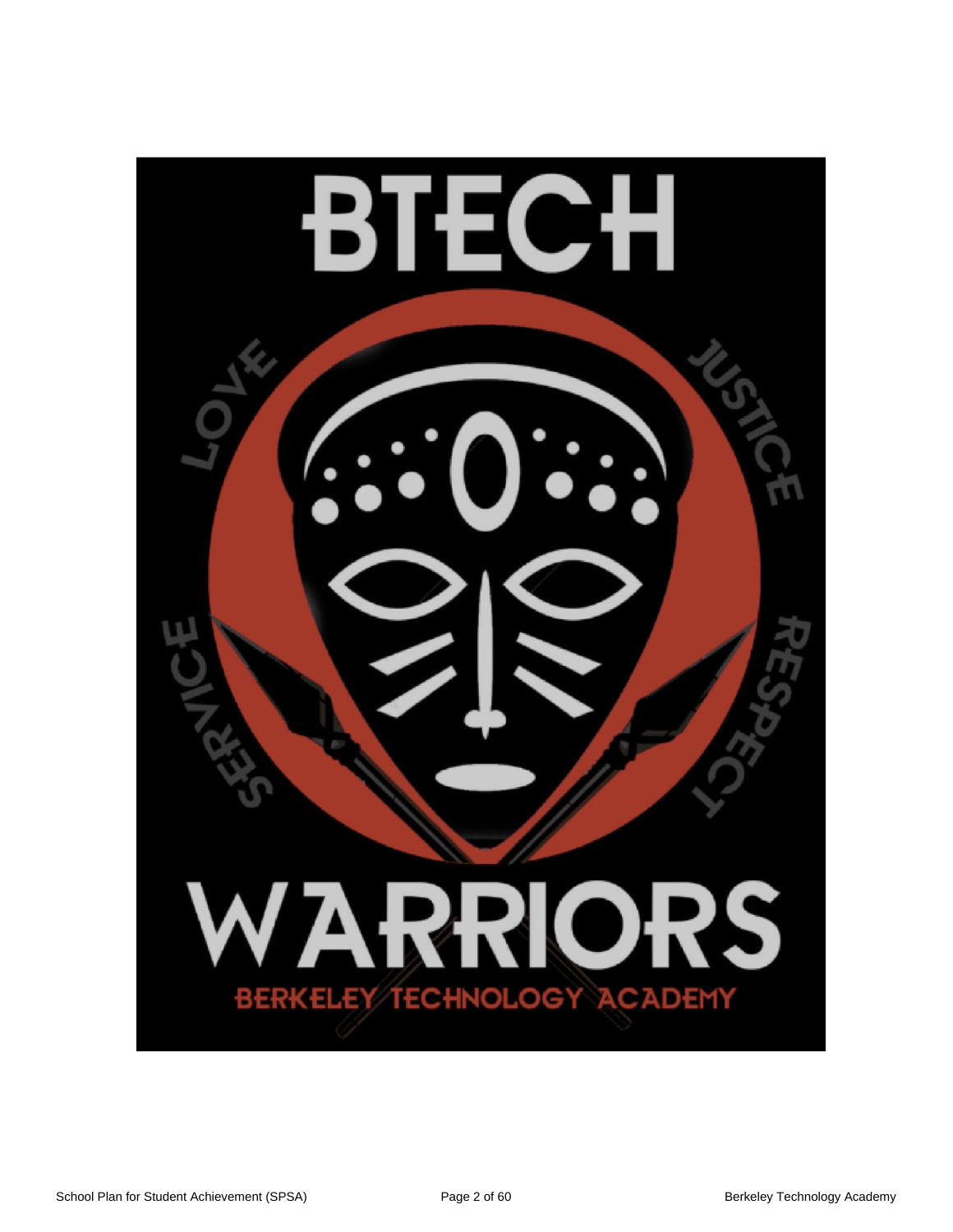# **School Plan for Student Achievement (SPSA) Template**

Instructions and requirements for completing the SPSA template may be found in the SPSA Template Instructions.

| School Name                           | County-District-School | <b>Schoolsite Council</b> | Local Board Approval |
|---------------------------------------|------------------------|---------------------------|----------------------|
|                                       | (CDS) Code             | (SSC) Approval Date       | Date                 |
| <b>Berkeley Technology</b><br>Academy | 01-61143-0134924       | April 27th, 2022          | June 1, 2022         |

## **Purpose and Description**

Briefly describe the purpose of this plan (Select from Schoolwide Program, Comprehensive Support and Improvement, Targeted Support and Improvement, or Additional Targeted Support and Improvement)

Schoolwide Program

Briefly describe the school's plan for effectively meeting the ESSA requirements in alignment with the Local Control and Accountability Plan and other federal, state, and local programs.

Berkeley Technology Academy (BTA) is one of Berkeley's alternative schools. Our program is designed for upperclassmen who are in need of credit recovery, interested in Career and Technical Education, Project Based Learning, and STEAM (science, technology, engineering, arts, and mathematics education) curriculum. BTA has a multicultural staff trained in the implementation of Culturally Relevant Pedagogy, and Social Emotional Learning curriculum.Students enrolled at BTA are also allowed to participate in teams sports offered at BHS, while recovering credit.We are a small and flexible multi - lingual program/community that prides itself on working closely and passionately with individuals who match our student profile criteria.

In 2006, the BUSD School Board approved A-G courses at BTA, allowing qualified students to enroll directly in four-year universities. Students may take classes at BIS and BHS to meet A-G requirements if BTA does not offer a class (ADD Examples of these classes).And some BTA students have the option of returning to a small learning community at BHS, after completing accelerated credit recovery, and meet the 220 credit diploma requirement at the comprehensive high school.

In spring 2018, the BUSD school board added a 130 credits high school diploma as an option at BTA, in addition to the original 220 credit diploma. Both diploma options meet the requirements for the state of California for standard diplomas. BTA has two new Career Tech Education (CTE) pathways in Public Health and Computer Science to support students with Career and College Readiness, and post secondary plans. Class size is no more than 18:1, and the enrollment maximum is currently 90 students.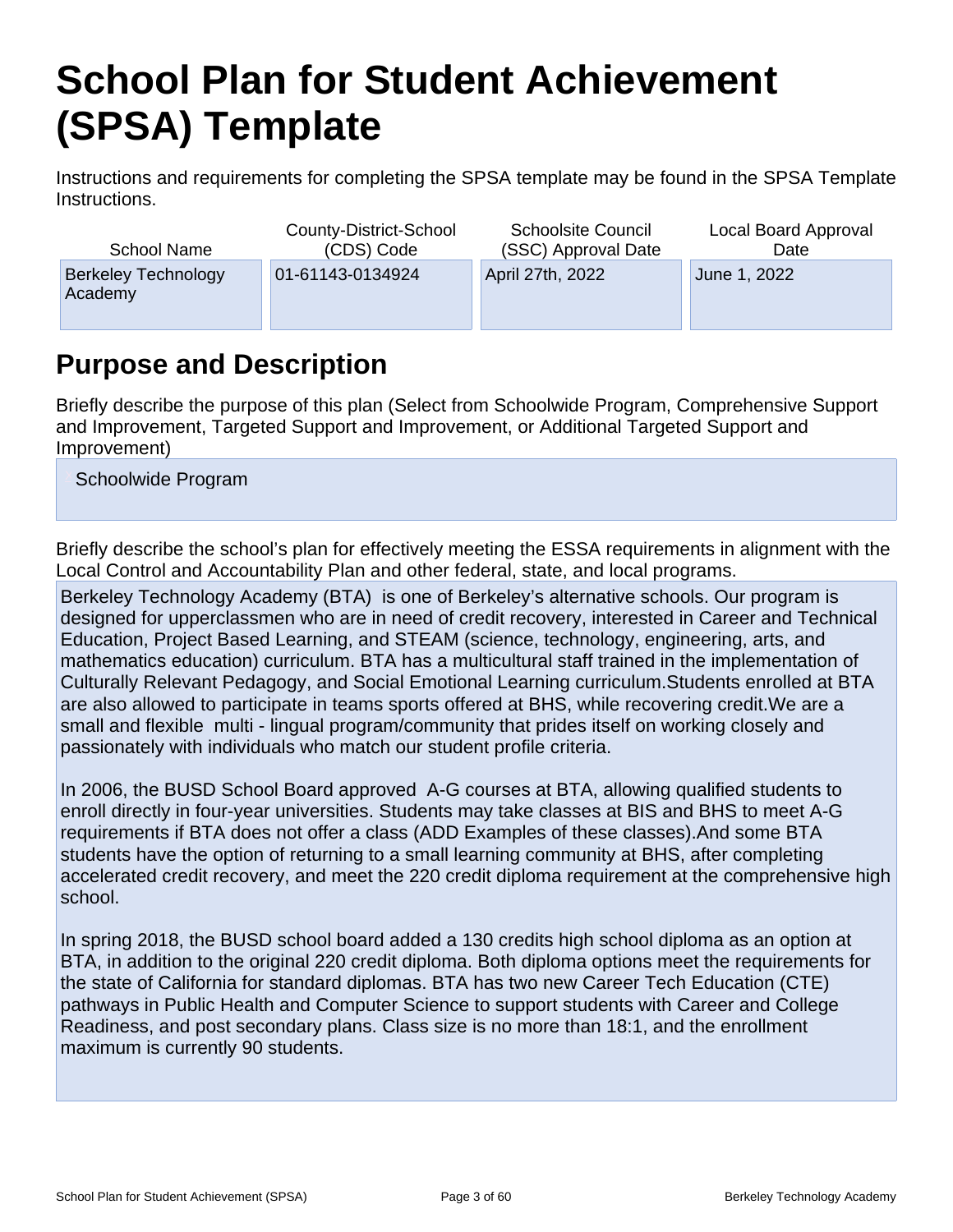## **Comprehensive Needs Assessment Components**

## **Data Analysis**

Please refer to the School and Student Performance Data section where an analysis is provided.

### **Surveys**

This section provides a description of surveys (i.e., Student, Parent, Teacher) used during the school-year, and a summary of results from the survey(s).

Professional Development Survey and CALL Leadership for Learning Survey

### **Classroom Observations**

This section provides a description of types and frequency of classroom observations conducted during the school-year and a summary of findings.

Bright Spots Observations done by the African American Success Framework and RTFisher May 19th, 2022, evaluation observations done by the principal, Math PLC observations and data converstaions

## **Analysis of Current Instructional Program**

The following statements are derived from the Elementary and Secondary Education Act (ESEA) of 1965 and Essential Program Components (EPCs). In conjunction with the needs assessments, these categories may be used to discuss and develop critical findings that characterize current instructional practice for numerically significant subgroups as well as individual students who are:

- Not meeting performance goals
- Meeting performance goals
- Exceeding performance goals

Discussion of each of these statements should result in succinct and focused findings based on verifiable facts. Avoid vague or general descriptions. Each successive school plan should examine the status of these findings and note progress made. Special consideration should be given to any practices, policies, or procedures found to be noncompliant through ongoing monitoring of categorical programs.

## **Standards, Assessment, and Accountability**

Use of state and local assessments to modify instruction and improve student achievement (ESEA)

SBA testing materials, School site formative assessments

Use of data to monitor student progress on curriculum-embedded assessments and modify instruction (EPC) BIST team uses data on a continous basis

## **Staffing and Professional Development**

Status of meeting requirements for highly qualified staff (ESEA) Weekly Meetings during staff meeting time for professional development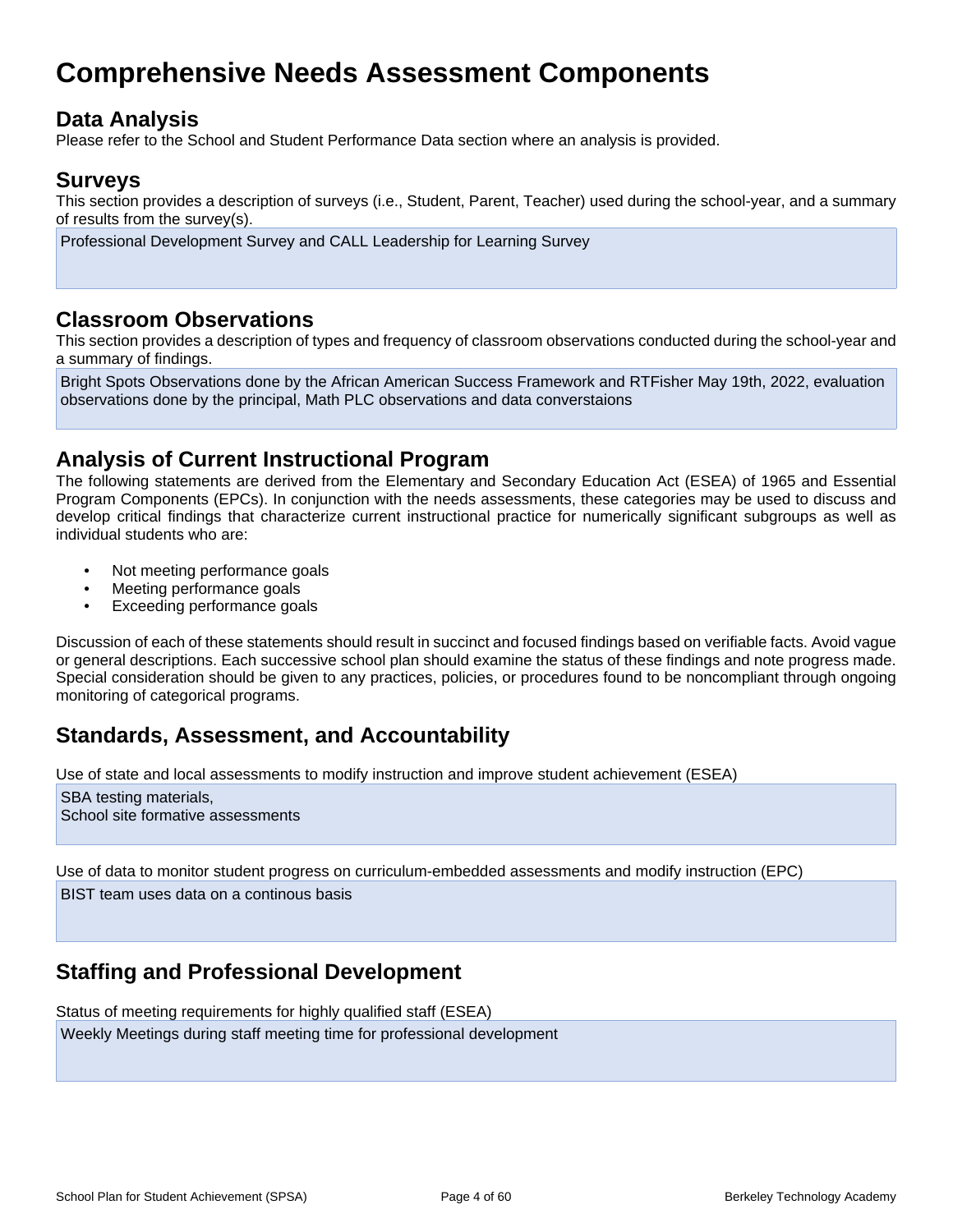Sufficiency of credentialed teachers and teacher professional development (e.g., access to instructional materials training on SBE-adopted instructional materials) (EPC)

All teachers credentialed in their subject area for A-G classes, and PD is either BUSD, at BTA, or by teacher choice like through ACOE or Bay Area Math Project

Alignment of staff development to content standards, assessed student performance, and professional needs (ESEA) NA

Ongoing instructional assistance and support for teachers (e.g., use of content experts and instructional coaches) (EPC) NA

Teacher collaboration by grade level (kindergarten through grade eight [K–8]) and department (grades nine through twelve) (EPC)

teachers observe and collborate with teachers at BIS and BHS.

## **Teaching and Learning**

NA

Alignment of curriculum, instruction, and materials to content and performance standards (ESEA)

Adherence to recommended instructional minutes for reading/language arts and mathematics (K–8) (EPC) NA

Lesson pacing schedule (K–8) and master schedule flexibility for sufficient numbers of intervention courses (EPC) NA

Availability of standards-based instructional materials appropriate to all student groups (ESEA) BUSD board adopted currilculum

Use of SBE-adopted and standards-aligned instructional materials, including intervention materials, and for high school students, access to standards-aligned core courses (EPC) NA

## **Opportunity and Equal Educational Access**

Services provided by the regular program that enable underperforming students to meet standards (ESEA) NA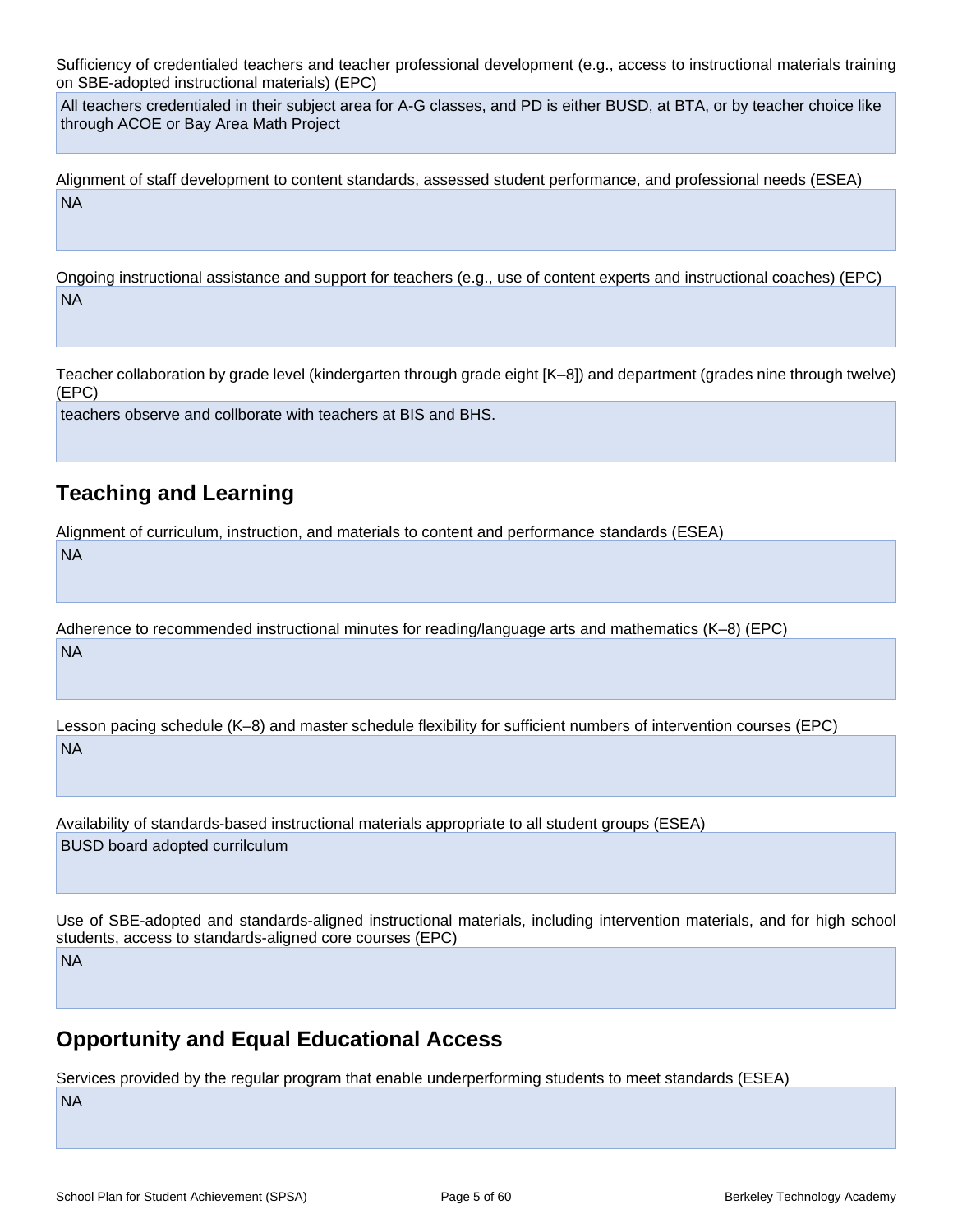## **Parental Engagement**

Resources available from family, school, district, and community to assist under-achieving students (ESEA) Title 1 money

Involvement of parents, community representatives, classroom teachers, other school personnel, and students in secondary schools, in the planning, implementation, and evaluation of ConApp programs (5 California Code of Regulations 3932)

Through SCC process for Title 1

#### Funding

Services provided by categorical funds that enable underperforming students to meet standards (ESEA) Through SCC process for Title 1

#### Fiscal support (EPC)

Through SCC process for Title 1

## **Stakeholder Involvement**

How, when, and with whom did the school consult as part of the planning process for this SPSA/Annual Review and Update?

### **Involvement Process for the SPSA and Annual Review and Update**

During staff meetings and School Site Council meetings

## **Resource Inequities**

Briefly identify and describe any resource inequities identified as a result of the required needs assessment, as applicable.

APPENDIX A BTA Site Goals and Objectives 2022-2023 Goal 1: Counseling. There is a on-going need for these counseling and restorative practices at BTA: Full Time Restorative Practices Counselor available on site to assist with the inevitable conflicts that could potentially lead to violence. Restorative Practices Coaching for teachers to be able to do circles--community building and harm

circles in their classes. Ongoing (yearly) Professional Development for all staff in issues related to community healing and

trauma informed practice.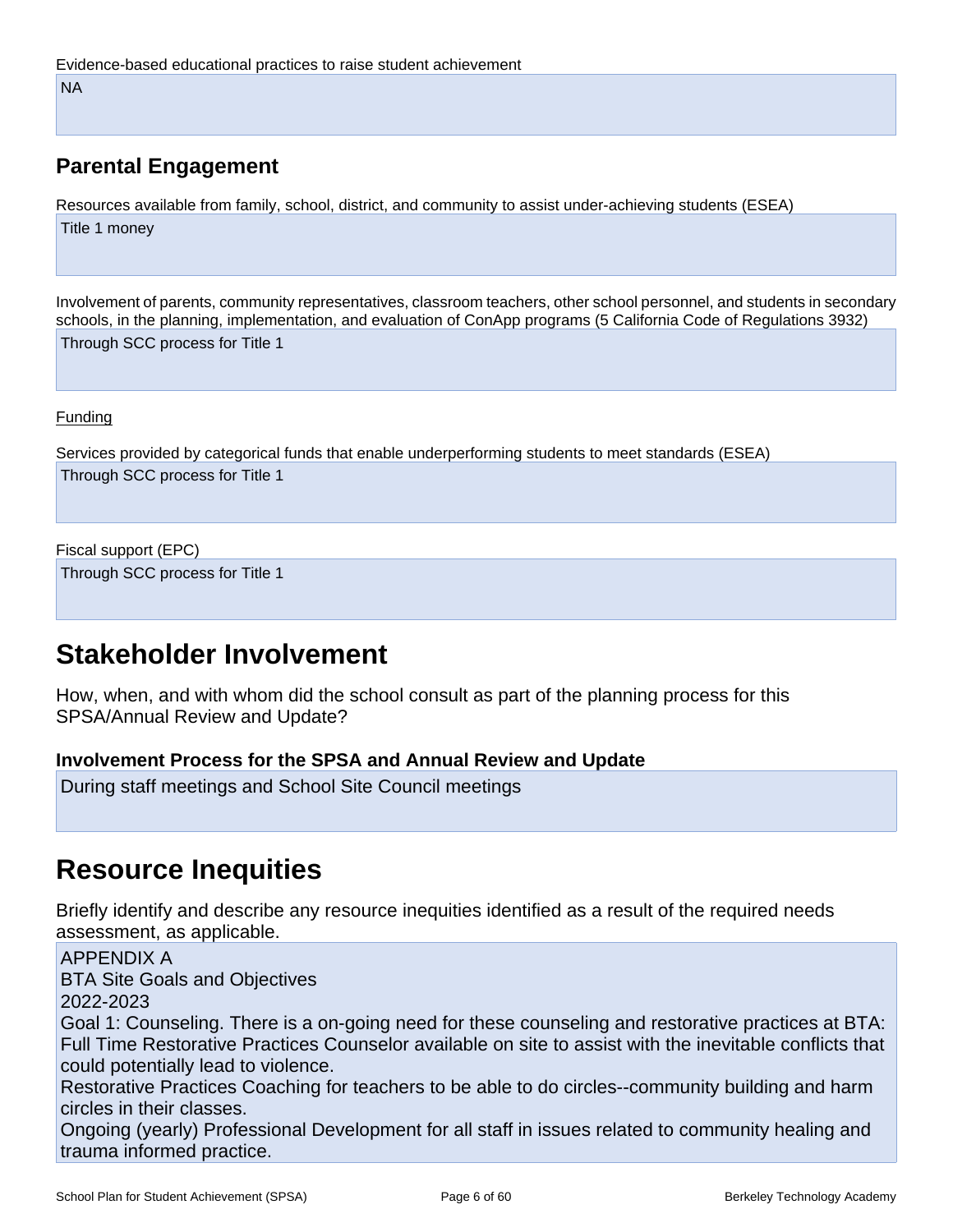Two full time mental and behavioral health counseling for students who are culturally competent, and can work with all students.

Have a school psychologist assigned to BTA campus ( who does IEP assessments) and can do group, and individual intensive crisis counseling.

Goal 2: Continue Behavior Intervention Support Team (BIST)

Safety Committee strongly recommends continuing the work of the Behavior Intervention Support Team to identify, monitor, develop and implement articulated individualized plans of action for students (through regular SST meetings) that may need additional support outside of the smaller learning community model that Berkeley Technology Academy offers. Need for improved communication between BIST and the other teaching staff. BIST should regularly inform the teaching staff about student needs and teaching staff should regularly give input to BIST.

### Goal 3: Restore Second Safety Officer

The 2021-2022 school year was the first year after CoVID with two safety officers. At this point BTA, BIS, and King CDC are all under one permanent safety officer and one temporary. It continues to not be possible for one safety officer to monitor everything at all three sites. We continue to request a permanent second safety officer. Now the second safety officer is paid through a timesheet.

### Goal 4: Need for Nurse on campus daily

BTA nurse on campus only 9-1pm on Tuesday and Thursday. No plan for what happens when students have needs other days of the week. They are not easily welcome onto BHS campus. We would like to have a nurse work with our CTE public health pathway.

Goal 5: Need to have hot meals on campus twice a day , with a Nutrition Services staff. And nutrition services does not have a staff member to serve breakfast or lunch for the first time the 2021-2022 school year. Cold breakfast bins continue to be dropped off in the mornings, and this year there are cold to luke warm hot lunches dropped off in cardboard boxes for lunch. Many times students will not eat these lunches because they should be put in a warmer. Again there is no staff allocated for BTA this year to do that. We are assuming that there are health and safety issues with having food served, left outside in a cardboard box, that should be served at a certain temperature. We would like to have students be able to work with Nutrition Services , as a part of CTE, to prepare food.

### Goal 5: Facilities Upgrades

Some facility improvements to this campus to ensure safety of all students and staff are addressed in the Facilities-Construction Project in June 2022:

A perimeter fence for the whole site--that includes fire gates that can be easily opened at the MLK parking lot and the Derby fire lane by the garden. Non-students have access to campus at the present without a perimeter fence, especially the garden and fire lane.

Push out doors at MLK, Derby, and by the BIS entrance (like the doors at the BHS A gate) Additional cameras should be added to campus to cover the garden, the BIS courtyard and all of the doors for BTA, and the Derby side of campus as well.

Additional considerations:

This site floods when it rains heavily.

The portables at BTA are deteriorating and need to be repaired annually--floors, walls, and ceilings that are moist, and have mold, or are falling apart. At some point these rooms will have to be replaced or be a part of a redesign.

The park/baseball field has no bathrooms. During the baseball season the team, the visiting team, families, officials, and visitors all come on campus to use the BTA/BIS bathrooms. It impacts the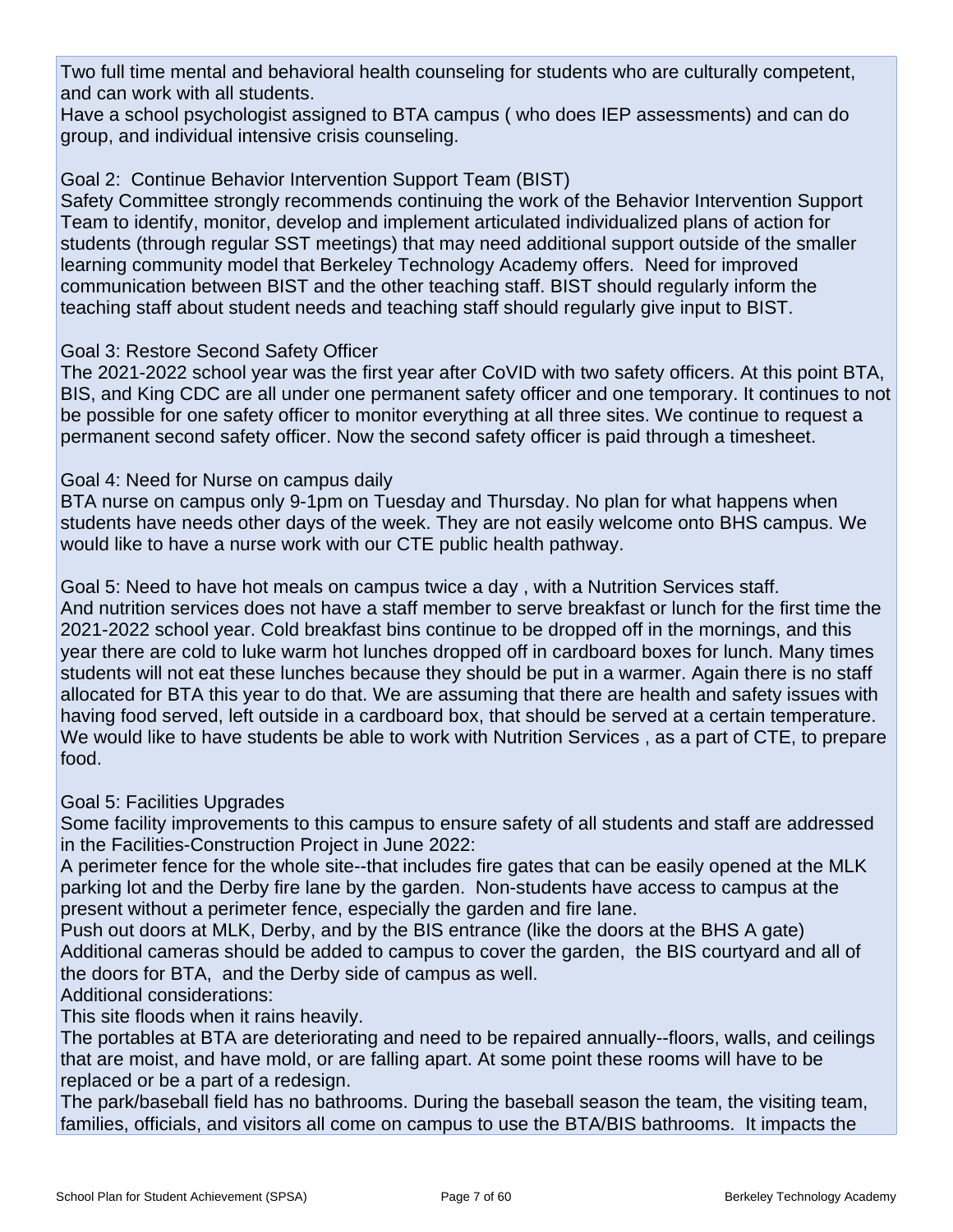students and staff on campus. Neither the city, BUSD, or BHS athletics have a plan to add bathrooms there.

Nutrition Services has no working kitchen, and had a City of Berkeley Health inspector decide not to use the current space. And nutrition services does not have a staff member to serve breakfast or lunch for the first time the 2021-2022 school year. Cold breakfast bins continue to be dropped off in the mornings, and this year there are cold to luke warm hot lunches dropped off in cardboard boxes for lunch. Many times students will not eat these lunches because they should be put in a warmer. Again there is no staff allocated for BTA this year to do that. We are assuming that there are health and safety issues with having food served, left outside in a cardboard box, that should be served at a certain temperature.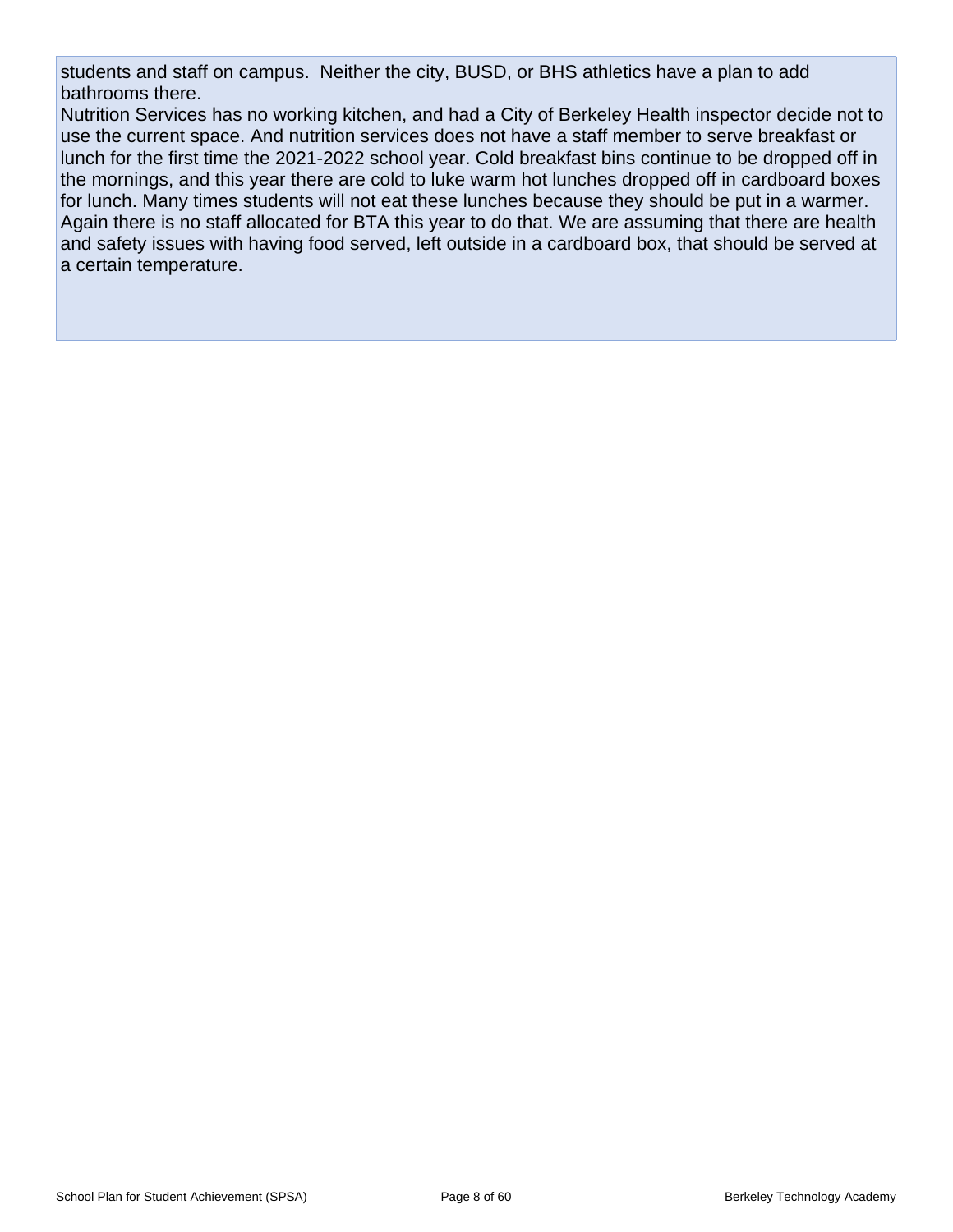## **Student Enrollment Enrollment By Student Group**

## **Student Enrollment Enrollment By Grade Level**

| <b>Student Enrollment by Grade Level</b> |                           |           |    |  |  |  |  |  |  |  |  |
|------------------------------------------|---------------------------|-----------|----|--|--|--|--|--|--|--|--|
|                                          | <b>Number of Students</b> |           |    |  |  |  |  |  |  |  |  |
| Grade                                    | $18-19$                   | $20 - 21$ |    |  |  |  |  |  |  |  |  |
| Grade 10                                 |                           | ົ         | 13 |  |  |  |  |  |  |  |  |
| Grade 11                                 | 14                        | 9         | 27 |  |  |  |  |  |  |  |  |
| Grade 12                                 | 32                        | 41        | 27 |  |  |  |  |  |  |  |  |
| <b>Total Enrollment</b>                  | 47                        | 53        | 80 |  |  |  |  |  |  |  |  |

- **1.** Need to not only gather enrollment data in October , but also in Dec and May.
- **2.** Enrollment up slightly this year.
- **3.** NA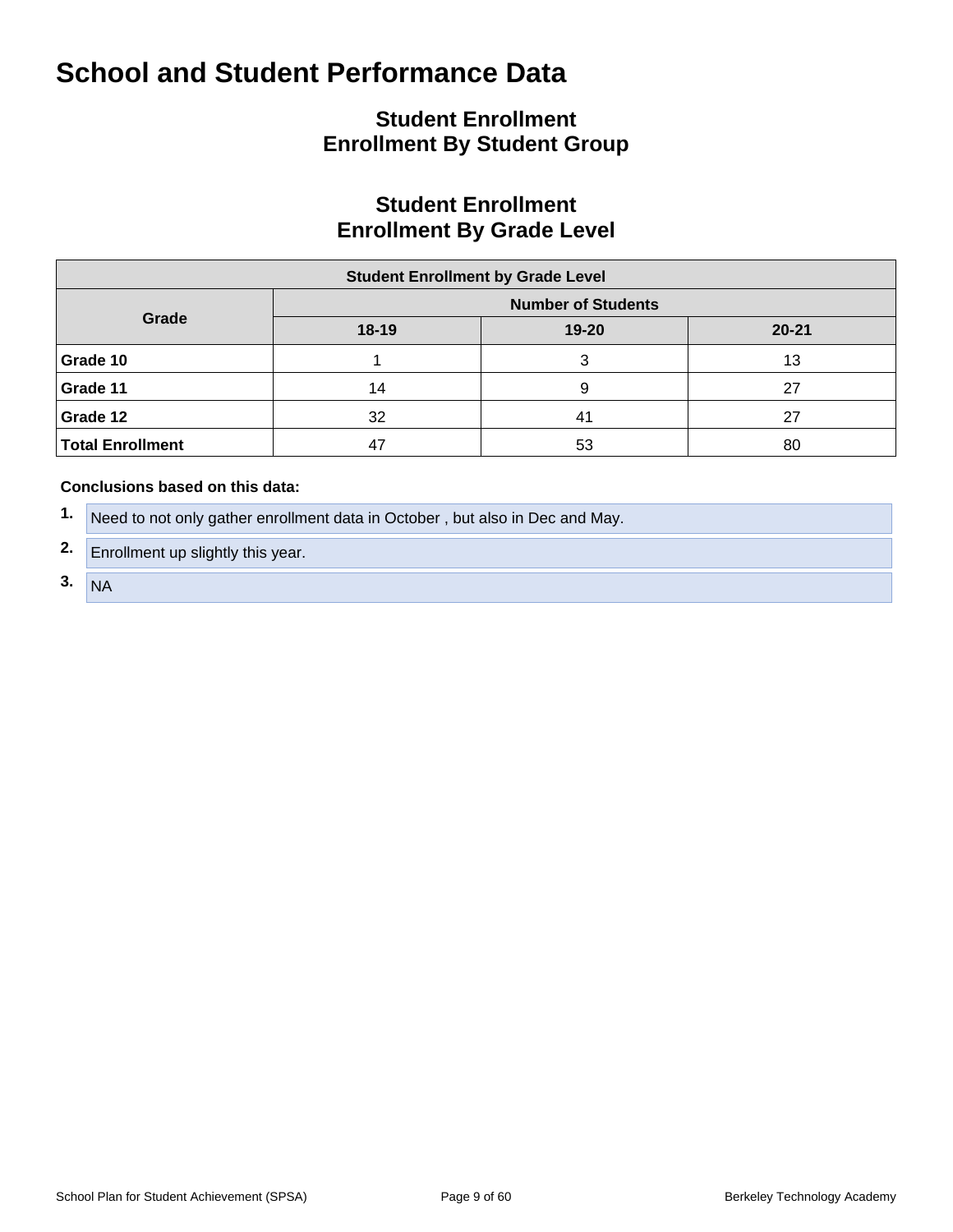## **Student Enrollment English Learner (EL) Enrollment**

| <b>English Learner (EL) Enrollment</b>               |                                                         |           |           |         |           |           |  |  |  |  |  |  |
|------------------------------------------------------|---------------------------------------------------------|-----------|-----------|---------|-----------|-----------|--|--|--|--|--|--|
|                                                      | <b>Number of Students</b><br><b>Percent of Students</b> |           |           |         |           |           |  |  |  |  |  |  |
| <b>Student Group</b>                                 | $18-19$                                                 | $19 - 20$ | $20 - 21$ | $18-19$ | $19 - 20$ | $20 - 21$ |  |  |  |  |  |  |
| <b>English Learners</b>                              | 4                                                       | 5         | 5         | 8.5%    | $9.4\%$   | 15.6%     |  |  |  |  |  |  |
| <b>Fluent English Proficient (FEP)</b>               | 6                                                       | 8         | 8         | 12.8%   | 15.1%     | 25.0%     |  |  |  |  |  |  |
| <b>Reclassified Fluent English Proficient (RFEP)</b> | 0                                                       | 0         | 0         | $0.0\%$ | $0.0\%$   | 0.0%      |  |  |  |  |  |  |

- **1.** Continues to be very few ELs, and when looking at their records, BUSD is able to reclassify based on previous CELDT or ELPAC results. Students who should have been reclassified in elementary school.
- **2.** Support for RFEP students is still a need at BTA
- $3. N_A$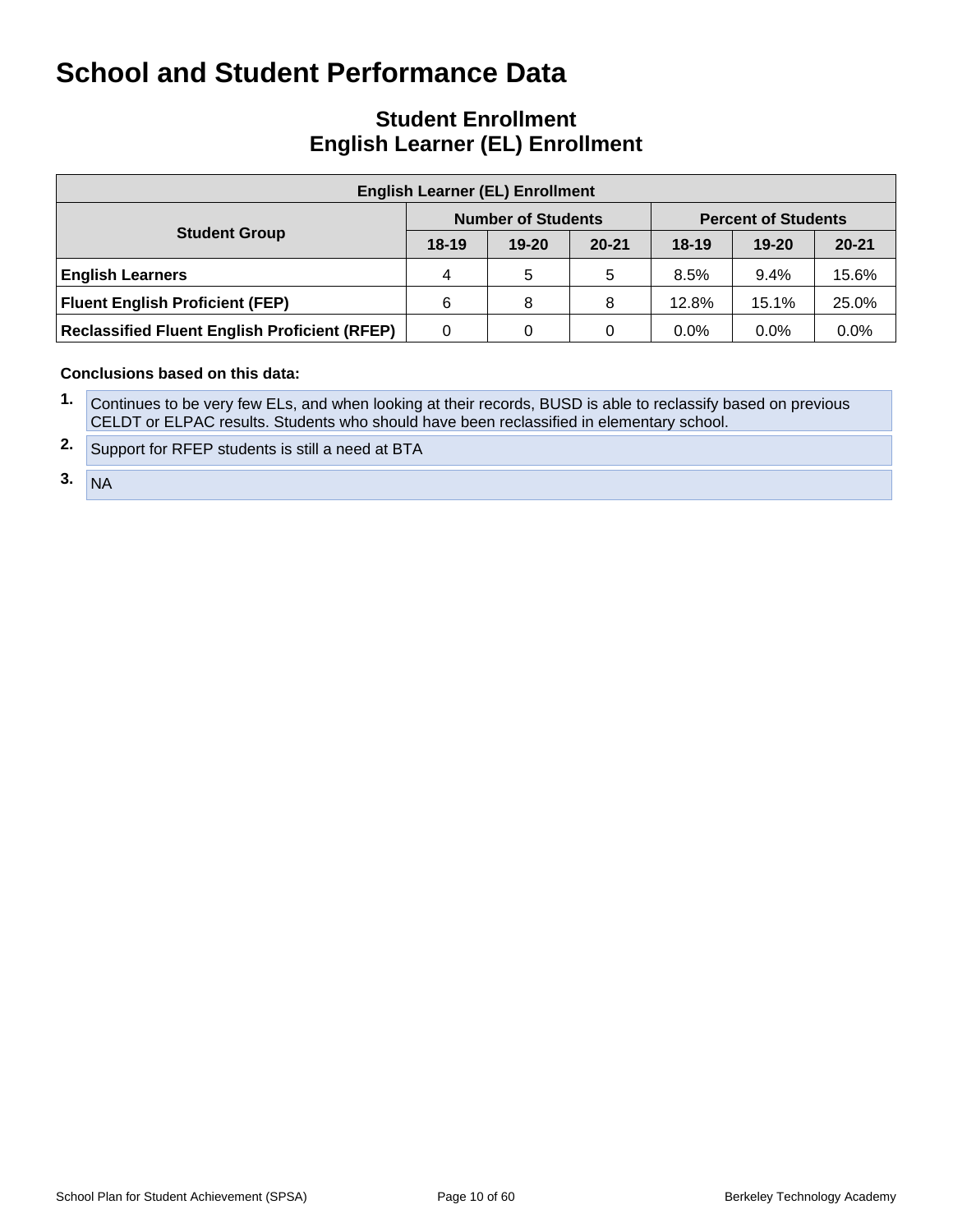## **CAASPP Results English Language Arts/Literacy (All Students)**

|                   | <b>Overall Participation for All Students</b> |                        |           |           |                      |           |           |                    |           |                        |         |           |  |  |
|-------------------|-----------------------------------------------|------------------------|-----------|-----------|----------------------|-----------|-----------|--------------------|-----------|------------------------|---------|-----------|--|--|
| Grade             |                                               | # of Students Enrolled |           |           | # of Students Tested |           |           | # of Students with |           | % of Enrolled Students |         |           |  |  |
| Level             | $17 - 18$                                     | $18-19$                | $20 - 21$ | $17 - 18$ | $18-19$              | $20 - 21$ | $17 - 18$ | $18 - 19$          | $20 - 21$ | $17 - 18$              | $18-19$ | $20 - 21$ |  |  |
| Grade 11          | $\star$                                       | $\star$                | 32        | $\star$   |                      |           | $\star$   | $\star$            | 0         |                        |         | 0.0       |  |  |
| <b>All Grades</b> | $\star$                                       | $\star$                | 32        | $\star$   |                      |           | $\star$   |                    |           |                        |         | 0.0       |  |  |

The "% of Enrolled Students Tested" showing in this table is not the same as "Participation Rate" for federal accountability purposes.

#### 2019-20 Data:

Executive Order N-30-20 was issued which waived the assessment, accountability, and reporting requirements for the 2019-2020 school year, thus no data is available to report for this year.

|                   | <b>Overall Achievement for All Students</b> |         |     |            |         |  |                |         |  |         |         |                          |                                                                                                                       |         |  |
|-------------------|---------------------------------------------|---------|-----|------------|---------|--|----------------|---------|--|---------|---------|--------------------------|-----------------------------------------------------------------------------------------------------------------------|---------|--|
| Grade             | Mean Scale Score                            |         |     | % Standard |         |  | % Standard Met |         |  |         |         | <b>% Standard Nearly</b> | % Standard Not                                                                                                        |         |  |
| Level             |                                             |         |     |            |         |  |                |         |  |         |         |                          | 17-18   18-19   20-21   17-18   18-19   20-21   17-18   18-19   20-21   17-18   18-19   20-21   17-18   18-19   20-21 |         |  |
| Grade 11          | $\star$                                     | $\star$ |     | $\star$    |         |  |                | $\star$ |  | $\star$ | $\star$ |                          | $\star$                                                                                                               | $\star$ |  |
| <b>All Grades</b> | N/A                                         | N/A     | N/A | $\star$    | $\star$ |  |                | $\star$ |  | $\star$ | $\star$ |                          | $\star$                                                                                                               | $\star$ |  |

#### 2019-20 Data:

Executive Order N-30-20 was issued which waived the assessment, accountability, and reporting requirements for the 2019-2020 school year, thus no data is available to report for this year.

| Reading<br>Demonstrating understanding of literary and non-fictional texts |                                           |         |           |           |           |           |           |                  |           |  |  |  |
|----------------------------------------------------------------------------|-------------------------------------------|---------|-----------|-----------|-----------|-----------|-----------|------------------|-----------|--|--|--|
| <b>Grade Level</b>                                                         | % At or Near Standard<br>% Above Standard |         |           |           |           |           |           | % Below Standard |           |  |  |  |
|                                                                            | $17 - 18$                                 | $18-19$ | $20 - 21$ | $17 - 18$ | $18 - 19$ | $20 - 21$ | $17 - 18$ | $18 - 19$        | $20 - 21$ |  |  |  |
| Grade 11                                                                   | $\star$                                   | $\star$ |           | $\star$   | $\star$   |           | $\star$   | $\star$          |           |  |  |  |
| <b>All Grades</b>                                                          | $\star$                                   | $\star$ |           | $\star$   | $\star$   |           | $\star$   | $\star$          |           |  |  |  |

#### 2019-20 Data:

Executive Order N-30-20 was issued which waived the assessment, accountability, and reporting requirements for the 2019-2020 school year, thus no data is available to report for this year.

| Writing<br>Producing clear and purposeful writing |           |                  |           |           |                       |           |                  |           |           |  |  |
|---------------------------------------------------|-----------|------------------|-----------|-----------|-----------------------|-----------|------------------|-----------|-----------|--|--|
| <b>Grade Level</b>                                |           | % Above Standard |           |           | % At or Near Standard |           | % Below Standard |           |           |  |  |
|                                                   | $17 - 18$ | $18 - 19$        | $20 - 21$ | $17 - 18$ | $18 - 19$             | $20 - 21$ | $17 - 18$        | $18 - 19$ | $20 - 21$ |  |  |
| Grade 11                                          | $\star$   | $\star$          |           | $\star$   | $\star$               |           | $\star$          | $\star$   |           |  |  |
| <b>All Grades</b>                                 | $\star$   | $\star$          |           | $\star$   | $\star$               |           | $\star$          | $\star$   |           |  |  |

#### 2019-20 Data:

Executive Order N-30-20 was issued which waived the assessment, accountability, and reporting requirements for the 2019-2020 school year, thus no data is available to report for this year.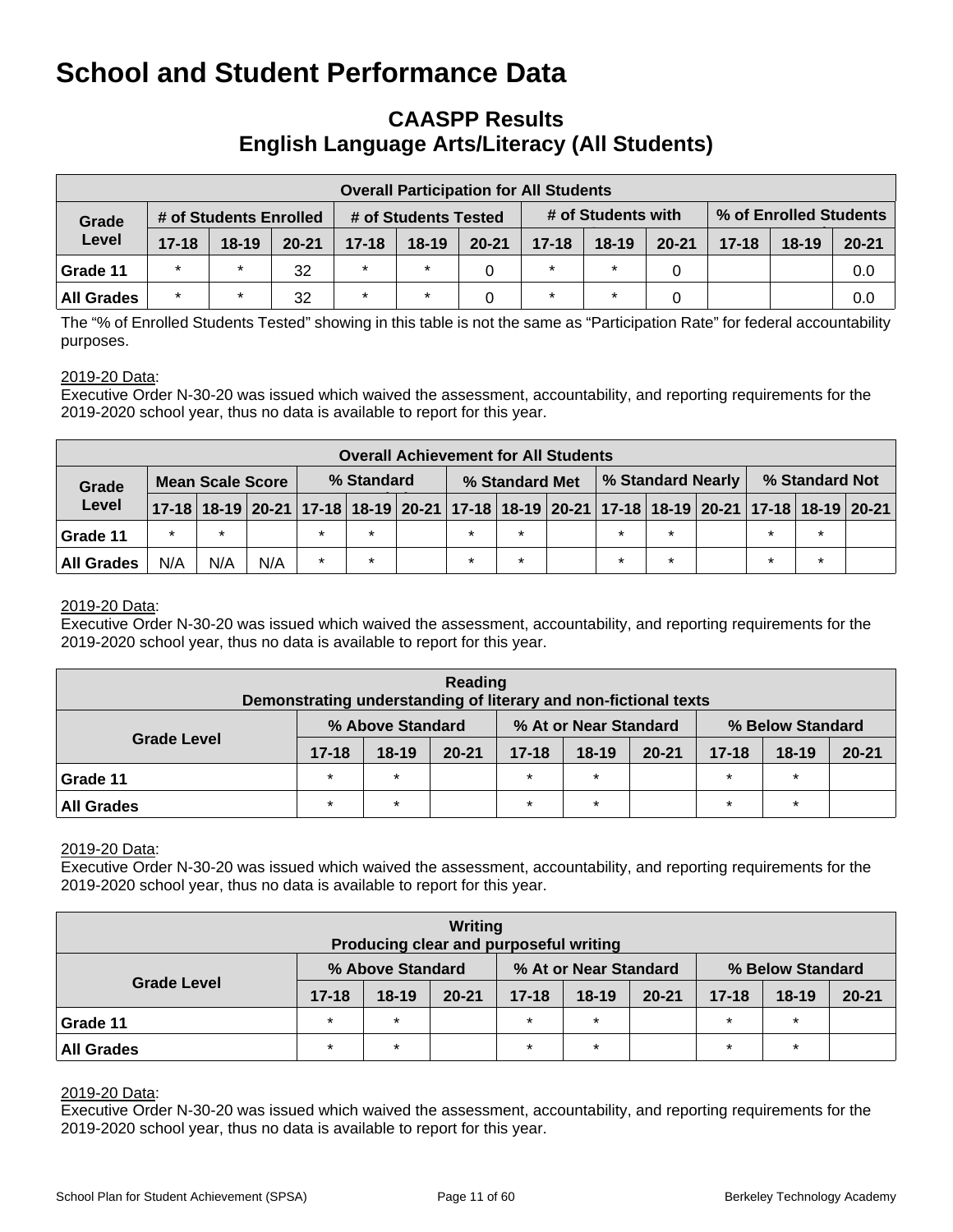| Listening<br>Demonstrating effective communication skills |           |                  |           |           |                       |           |                  |           |           |  |  |  |
|-----------------------------------------------------------|-----------|------------------|-----------|-----------|-----------------------|-----------|------------------|-----------|-----------|--|--|--|
| <b>Grade Level</b>                                        |           | % Above Standard |           |           | % At or Near Standard |           | % Below Standard |           |           |  |  |  |
|                                                           | $17 - 18$ | $18 - 19$        | $20 - 21$ | $17 - 18$ | $18 - 19$             | $20 - 21$ | $17 - 18$        | $18 - 19$ | $20 - 21$ |  |  |  |
| Grade 11                                                  | $\star$   | $\star$          |           | $\star$   | $\star$               |           | $\star$          | $\star$   |           |  |  |  |
| All Grades                                                | $\star$   | $\star$          |           | $\star$   | $\star$               |           | $\star$          | $\star$   |           |  |  |  |

2019-20 Data:

Executive Order N-30-20 was issued which waived the assessment, accountability, and reporting requirements for the 2019-2020 school year, thus no data is available to report for this year.

| <b>Research/Inquiry</b><br>Investigating, analyzing, and presenting information |           |                  |           |                       |                  |           |           |           |           |  |  |  |
|---------------------------------------------------------------------------------|-----------|------------------|-----------|-----------------------|------------------|-----------|-----------|-----------|-----------|--|--|--|
| <b>Grade Level</b>                                                              |           | % Above Standard |           | % At or Near Standard | % Below Standard |           |           |           |           |  |  |  |
|                                                                                 | $17 - 18$ | $18 - 19$        | $20 - 21$ | $17 - 18$             | $18 - 19$        | $20 - 21$ | $17 - 18$ | $18 - 19$ | $20 - 21$ |  |  |  |
| Grade 11                                                                        | $\star$   | $\star$          |           | $\star$               |                  |           | $\star$   | $\star$   |           |  |  |  |
| <b>All Grades</b>                                                               | $\star$   | $\ast$           |           | $\ast$                | $\star$          |           | $\star$   | $\ast$    |           |  |  |  |

#### 2019-20 Data:

Executive Order N-30-20 was issued which waived the assessment, accountability, and reporting requirements for the 2019-2020 school year, thus no data is available to report for this year.

- **1.** Students don't participate in the SBA testing regularly so there is a need to find other ways to show college and career rediness. Hence, the development of CTE pathways and workbased learning opportunities at BTA. Need to tie this work to the dashboard at some point with BUSD support.
- **2.** 23 students participated in SBA testing in May 2022
- $3. N_A$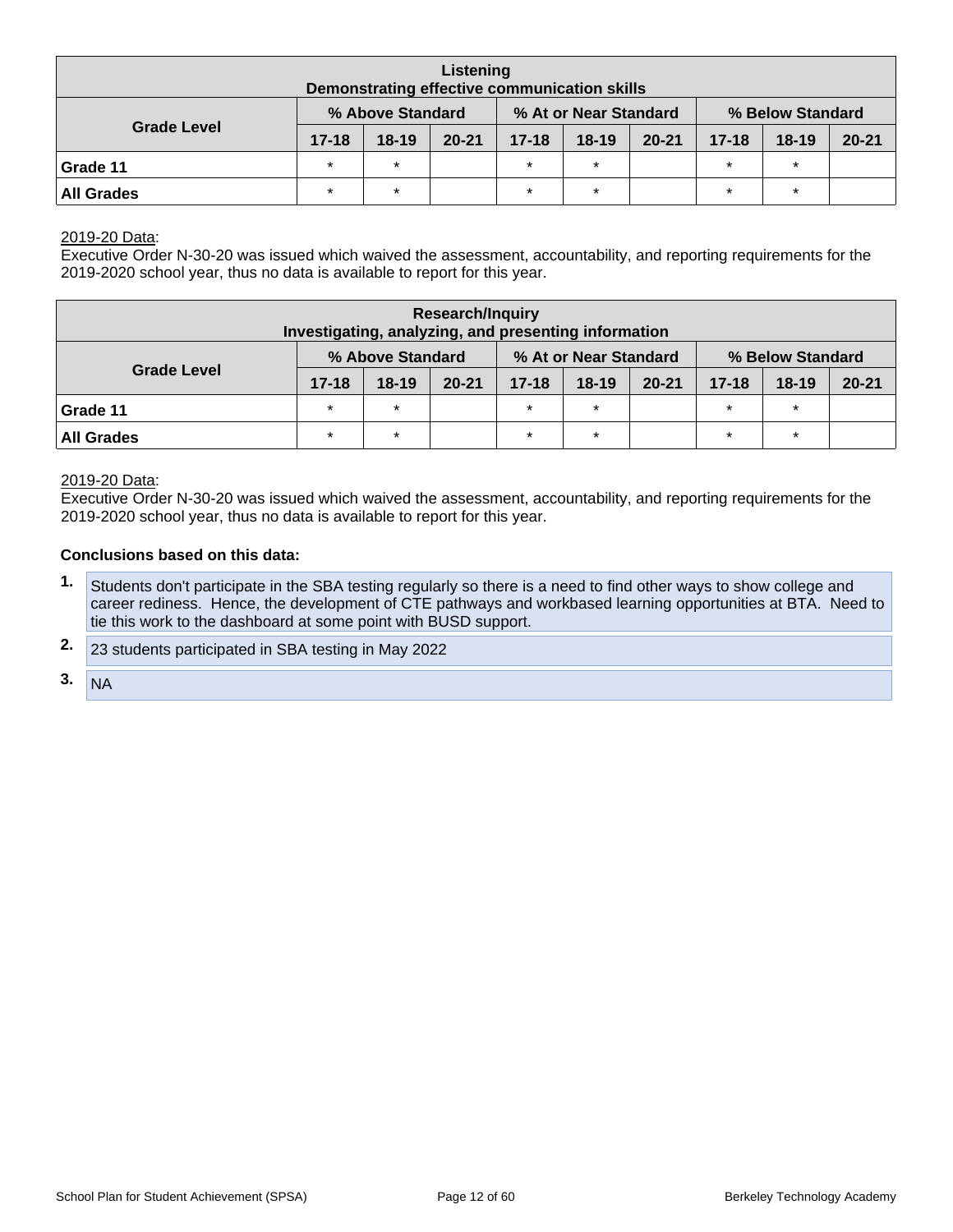## **CAASPP Results Mathematics (All Students)**

|                   | <b>Overall Participation for All Students</b> |                        |           |           |                      |           |           |                    |           |                        |         |           |  |  |
|-------------------|-----------------------------------------------|------------------------|-----------|-----------|----------------------|-----------|-----------|--------------------|-----------|------------------------|---------|-----------|--|--|
| Grade             |                                               | # of Students Enrolled |           |           | # of Students Tested |           |           | # of Students with |           | % of Enrolled Students |         |           |  |  |
| Level             | $17 - 18$                                     | $18 - 19$              | $20 - 21$ | $17 - 18$ | $18 - 19$            | $20 - 21$ | $17 - 18$ | $18 - 19$          | $20 - 21$ | $17 - 18$              | $18-19$ | $20 - 21$ |  |  |
| Grade 11          | $\star$                                       | $\star$                | 32        | $\star$   |                      |           | $\star$   | $\star$            |           |                        |         | 0.0       |  |  |
| <b>All Grades</b> | $\star$                                       | $\star$                | 32        | $\star$   |                      |           | $\star$   | $\star$            |           |                        |         | 0.0       |  |  |

\* The "% of Enrolled Students Tested" showing in this table is not the same as "Participation Rate" for federal accountability purposes.

#### 2019-20 Data:

Executive Order N-30-20 was issued which waived the assessment, accountability, and reporting requirements for the 2019-2020 school year, thus no data is available to report for this year.

|                   | <b>Overall Achievement for All Students</b> |         |     |            |         |  |                |         |  |                   |         |                                                                                           |                |         |  |
|-------------------|---------------------------------------------|---------|-----|------------|---------|--|----------------|---------|--|-------------------|---------|-------------------------------------------------------------------------------------------|----------------|---------|--|
| Grade             | <b>Mean Scale Score</b>                     |         |     | % Standard |         |  | % Standard Met |         |  | % Standard Nearly |         |                                                                                           | % Standard Not |         |  |
| Level             |                                             |         |     |            |         |  |                |         |  |                   |         | 17-18 18-19 20-21 17-18 18-19 20-21 17-18 18-19 20-21 17-18 18-19 20-21 17-18 18-19 20-21 |                |         |  |
| Grade 11          | $\star$                                     | $\star$ |     | $\star$    | $\star$ |  | $\star$        | $\star$ |  | $\star$           | $\star$ |                                                                                           | $\star$        | $\star$ |  |
| <b>All Grades</b> | N/A                                         | N/A     | N/A | $\star$    | *       |  |                | $\star$ |  | $\star$           | $\star$ |                                                                                           | $\star$        | $\star$ |  |

#### 2019-20 Data:

Executive Order N-30-20 was issued which waived the assessment, accountability, and reporting requirements for the 2019-2020 school year, thus no data is available to report for this year.

|                                                               | <b>Concepts &amp; Procedures</b><br>Applying mathematical concepts and procedures |           |           |                                     |         |  |           |           |           |  |  |  |  |
|---------------------------------------------------------------|-----------------------------------------------------------------------------------|-----------|-----------|-------------------------------------|---------|--|-----------|-----------|-----------|--|--|--|--|
| % At or Near Standard<br>% Above Standard<br>% Below Standard |                                                                                   |           |           |                                     |         |  |           |           |           |  |  |  |  |
| <b>Grade Level</b>                                            | $17 - 18$                                                                         | $18 - 19$ | $20 - 21$ | $18 - 19$<br>$20 - 21$<br>$17 - 18$ |         |  | $17 - 18$ | $18 - 19$ | $20 - 21$ |  |  |  |  |
| Grade 11                                                      | $\star$                                                                           | $\star$   |           | $\star$                             | $\star$ |  | $\star$   | $\star$   |           |  |  |  |  |
| <b>All Grades</b>                                             | $\star$<br>$\star$<br>$\star$<br>$\star$<br>$\star$<br>$\star$                    |           |           |                                     |         |  |           |           |           |  |  |  |  |

#### 2019-20 Data:

Executive Order N-30-20 was issued which waived the assessment, accountability, and reporting requirements for the 2019-2020 school year, thus no data is available to report for this year.

| Using appropriate tools and strategies to solve real world and mathematical problems |           |         | <b>Problem Solving &amp; Modeling/Data Analysis</b> |           |           |           |           |           |           |  |  |  |
|--------------------------------------------------------------------------------------|-----------|---------|-----------------------------------------------------|-----------|-----------|-----------|-----------|-----------|-----------|--|--|--|
| % At or Near Standard<br>% Below Standard<br>% Above Standard                        |           |         |                                                     |           |           |           |           |           |           |  |  |  |
| <b>Grade Level</b>                                                                   | $17 - 18$ | $18-19$ | $20 - 21$                                           | $17 - 18$ | $18 - 19$ | $20 - 21$ | $17 - 18$ | $18 - 19$ | $20 - 21$ |  |  |  |
| Grade 11                                                                             | $\star$   | $\star$ |                                                     |           | $\star$   |           | $\star$   | $\star$   |           |  |  |  |
| $\star$<br>$\star$<br>$\star$<br>$\star$<br>÷<br><b>All Grades</b><br>$\star$        |           |         |                                                     |           |           |           |           |           |           |  |  |  |

#### 2019-20 Data:

Executive Order N-30-20 was issued which waived the assessment, accountability, and reporting requirements for the 2019-2020 school year, thus no data is available to report for this year.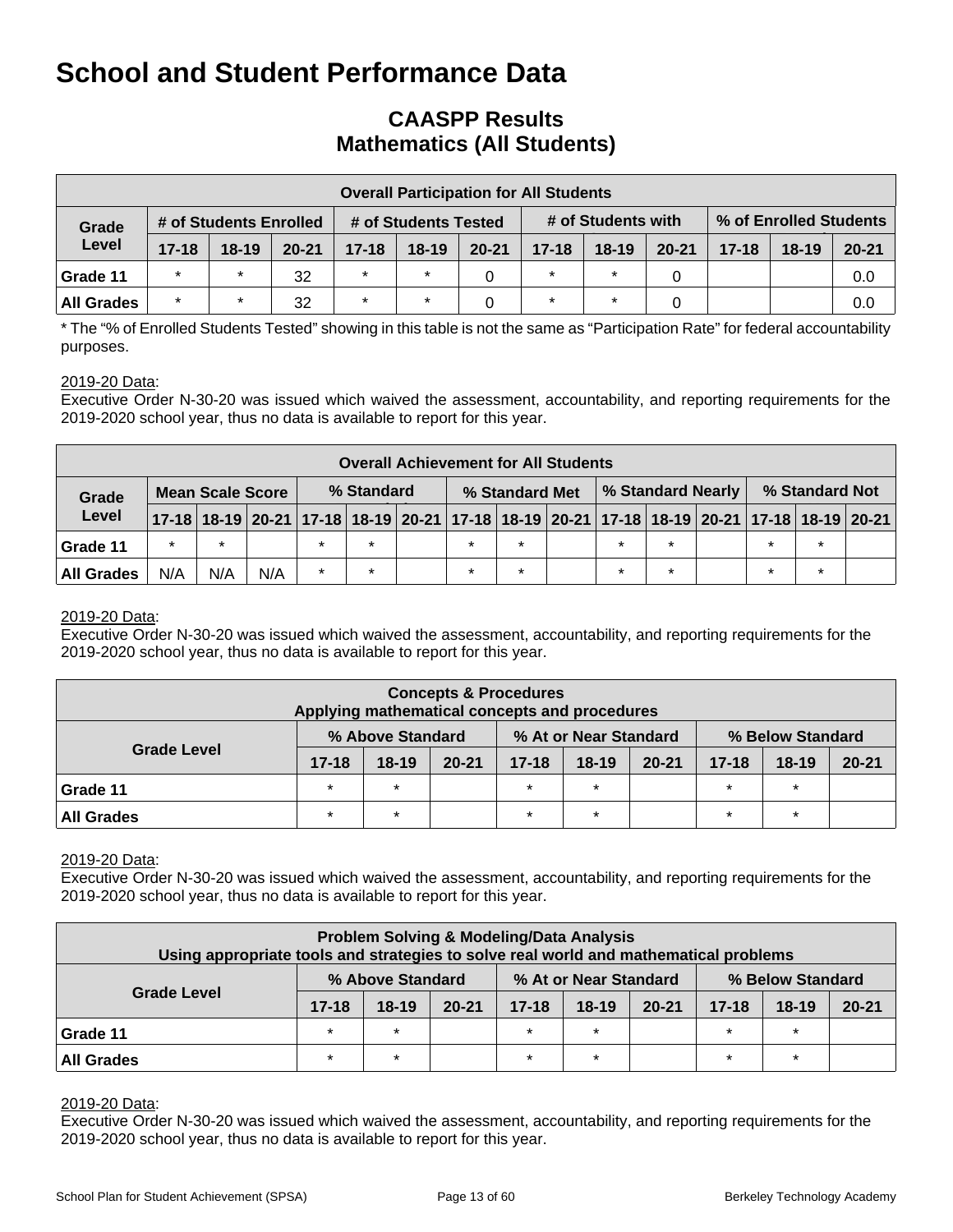|                                                               | <b>Communicating Reasoning</b><br>Demonstrating ability to support mathematical conclusions |           |           |           |           |           |           |           |           |  |  |  |  |  |
|---------------------------------------------------------------|---------------------------------------------------------------------------------------------|-----------|-----------|-----------|-----------|-----------|-----------|-----------|-----------|--|--|--|--|--|
| % Above Standard<br>% At or Near Standard<br>% Below Standard |                                                                                             |           |           |           |           |           |           |           |           |  |  |  |  |  |
| <b>Grade Level</b>                                            | $17 - 18$                                                                                   | $18 - 19$ | $20 - 21$ | $17 - 18$ | $18 - 19$ | $20 - 21$ | $17 - 18$ | $18 - 19$ | $20 - 21$ |  |  |  |  |  |
| Grade 11                                                      | $\star$                                                                                     | $\star$   |           | $\star$   | $\star$   |           | $\star$   | $\star$   |           |  |  |  |  |  |
| <b>All Grades</b>                                             | $\star$                                                                                     | $\star$   |           | $\star$   | $\star$   |           | $\star$   | $\star$   |           |  |  |  |  |  |

2019-20 Data:

Executive Order N-30-20 was issued which waived the assessment, accountability, and reporting requirements for the 2019-2020 school year, thus no data is available to report for this year.

| 1. | N/A       |
|----|-----------|
| 2. | <b>NA</b> |
| 3. | <b>NA</b> |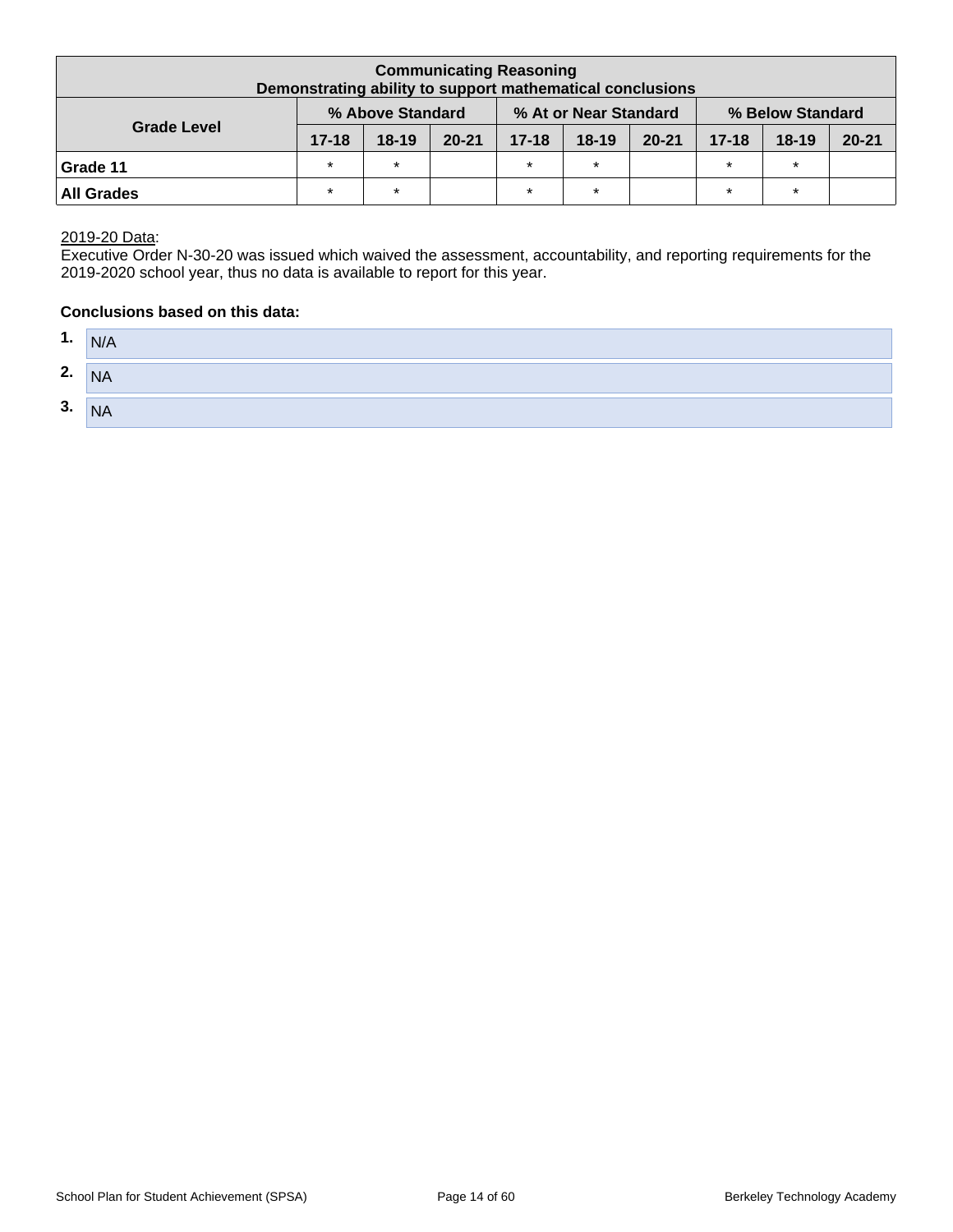## **ELPAC Results**

|                   |           |                |           | <b>Number of Students and Mean Scale Scores for All Students</b> | <b>ELPAC Summative Assessment Data</b> |           |           |                         |           |           |                                     |           |
|-------------------|-----------|----------------|-----------|------------------------------------------------------------------|----------------------------------------|-----------|-----------|-------------------------|-----------|-----------|-------------------------------------|-----------|
| Grade             |           | <b>Overall</b> |           | <b>Oral Language</b>                                             |                                        |           |           | <b>Written Language</b> |           |           | Number of<br><b>Students Tested</b> |           |
| Level             | $17 - 18$ | $18-19$        | $20 - 21$ | $17 - 18$                                                        | $18-19$                                | $20 - 21$ | $17 - 18$ | $18-19$                 | $20 - 21$ | $17 - 18$ | $18 - 19$                           | $20 - 21$ |
| 12                | $\star$   | $\star$        |           | $\star$                                                          | $\star$                                |           | $\star$   | $\star$                 |           | $\star$   | 4                                   | 0         |
| <b>All Grades</b> |           |                |           |                                                                  |                                        |           |           |                         |           | $\star$   | 5                                   |           |

#### 2019-20 Data:

Executive Order N-30-20 was issued which waived the assessment, accountability, and reporting requirements for the 2019-2020 school year, thus no data is available to report for this year.

|                                                                                                                                                                                                               |  |         |  | Percentage of Students at Each Performance Level for All Students |  |  | <b>Overall Language</b> |         |  |  |         |  |  |                                    |  |
|---------------------------------------------------------------------------------------------------------------------------------------------------------------------------------------------------------------|--|---------|--|-------------------------------------------------------------------|--|--|-------------------------|---------|--|--|---------|--|--|------------------------------------|--|
| Grade<br>Level                                                                                                                                                                                                |  | Level 4 |  | Level 3                                                           |  |  |                         | Level 2 |  |  | Level 1 |  |  | <b>Total Number</b><br>of Students |  |
|                                                                                                                                                                                                               |  |         |  |                                                                   |  |  |                         |         |  |  |         |  |  |                                    |  |
| 17-18 18-19 20-21 17-18 18-19 20-21 17-18 18-19 20-21 17-18 18-19 20-21 17-18 18-19 20-21 17-18 18-19 20-21<br>$\star$<br>$\star$<br>$\star$<br>$\star$<br>$\star$<br>$\star$<br>$\star$<br><b>All Grades</b> |  |         |  |                                                                   |  |  |                         |         |  |  |         |  |  |                                    |  |

#### 2019-20 Data:

Executive Order N-30-20 was issued which waived the assessment, accountability, and reporting requirements for the 2019-2020 school year, thus no data is available to report for this year.

|                                                                                                                                                                                                                  |         |  |  |         |  |  | <b>Oral Language</b><br>Percentage of Students at Each Performance Level for All Students |         |  |  |         |  |                                    |  |
|------------------------------------------------------------------------------------------------------------------------------------------------------------------------------------------------------------------|---------|--|--|---------|--|--|-------------------------------------------------------------------------------------------|---------|--|--|---------|--|------------------------------------|--|
| Grade                                                                                                                                                                                                            | Level 4 |  |  | Level 3 |  |  |                                                                                           | Level 2 |  |  | Level 1 |  | <b>Total Number</b><br>of Students |  |
| Level                                                                                                                                                                                                            |         |  |  |         |  |  |                                                                                           |         |  |  |         |  |                                    |  |
| 17-18   18-19   20-21   17-18   18-19   20-21   17-18   18-19   20-21   17-18   18-19   20-21   17-18   18-19   20-21<br>$\star$<br>$\star$<br>$\star$<br>$\star$<br>$\star$<br>$\star$<br>$\star$<br>All Grades |         |  |  |         |  |  |                                                                                           |         |  |  |         |  |                                    |  |

#### 2019-20 Data:

Executive Order N-30-20 was issued which waived the assessment, accountability, and reporting requirements for the 2019-2020 school year, thus no data is available to report for this year.

|                   |                                                                                                                                                                        |  |  | Percentage of Students at Each Performance Level for All Students |  |  | <b>Written Language</b> |         |  |  |         |  |                                    |  |
|-------------------|------------------------------------------------------------------------------------------------------------------------------------------------------------------------|--|--|-------------------------------------------------------------------|--|--|-------------------------|---------|--|--|---------|--|------------------------------------|--|
| Grade<br>Level    | Level 4                                                                                                                                                                |  |  | Level 3                                                           |  |  |                         | Level 2 |  |  | Level 1 |  | <b>Total Number</b><br>of Students |  |
|                   |                                                                                                                                                                        |  |  |                                                                   |  |  |                         |         |  |  |         |  |                                    |  |
| <b>All Grades</b> | 17-18 18-19 20-21 17-18 18-19 20-21 17-18 18-19 20-21 17-18 18-19 20-21 17-18 18-19 20-21<br>$\star$<br>$\star$<br>$\star$<br>$\star$<br>$\star$<br>$\star$<br>$\star$ |  |  |                                                                   |  |  |                         |         |  |  |         |  |                                    |  |

#### 2019-20 Data:

Executive Order N-30-20 was issued which waived the assessment, accountability, and reporting requirements for the 2019-2020 school year, thus no data is available to report for this year.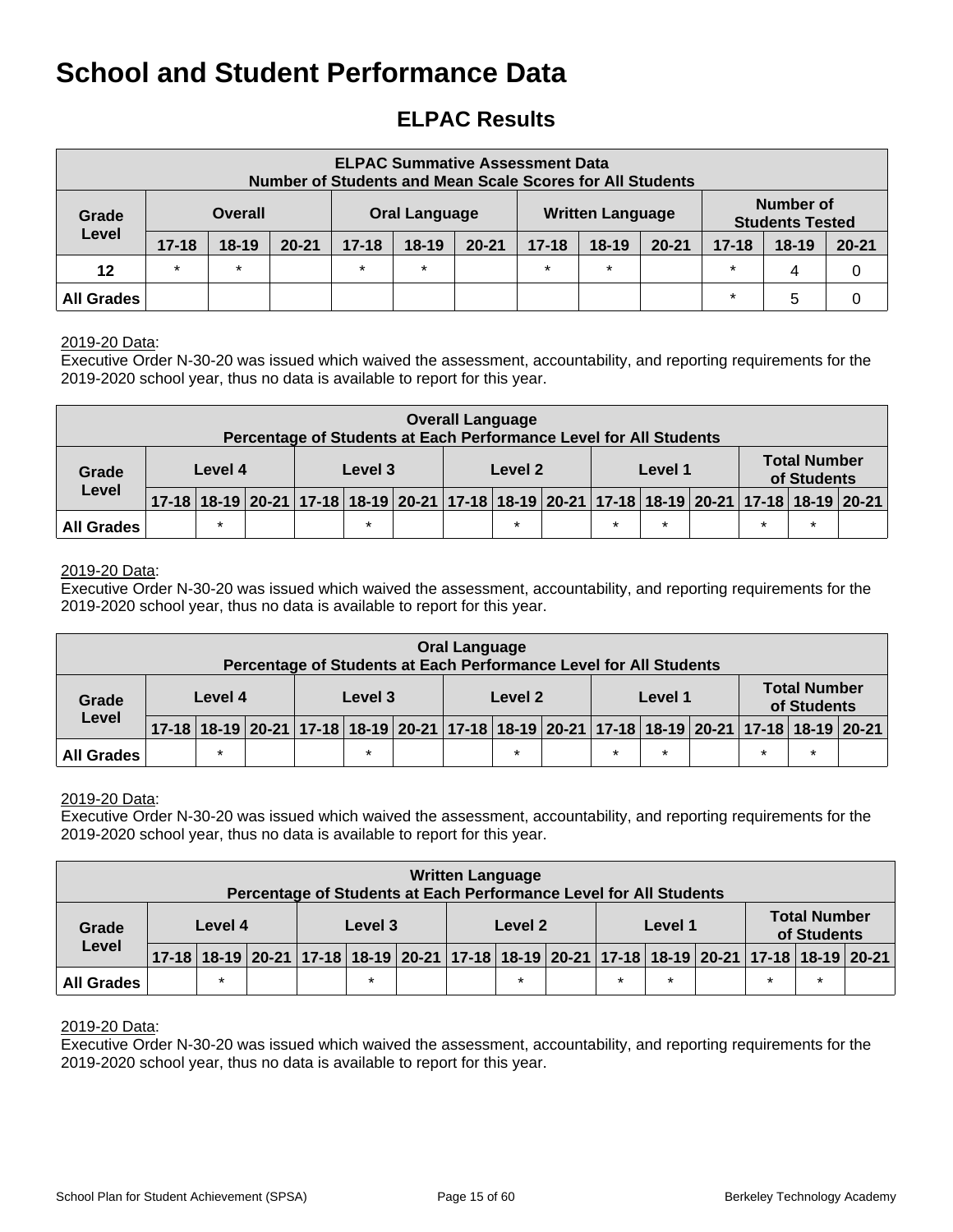|                                                                                                                 |           |           | Percentage of Students by Domain Performance Level for All Students |           |           | <b>Listening Domain</b> |           |         |           |           |           |           |
|-----------------------------------------------------------------------------------------------------------------|-----------|-----------|---------------------------------------------------------------------|-----------|-----------|-------------------------|-----------|---------|-----------|-----------|-----------|-----------|
| <b>Total Number</b><br>Somewhat/Moderately<br><b>Beginning</b><br><b>Well Developed</b><br>Grade<br>of Students |           |           |                                                                     |           |           |                         |           |         |           |           |           |           |
| Level                                                                                                           | $17 - 18$ | $18 - 19$ | $20 - 21$                                                           | $17 - 18$ | $18 - 19$ | $20 - 21$               | $17 - 18$ | $18-19$ | $20 - 21$ | $17 - 18$ | $18 - 19$ | $20 - 21$ |
| $\star$<br>$\ast$<br>$\star$<br>$\star$<br>$\star$<br>$\star$<br><b>All Grades</b>                              |           |           |                                                                     |           |           |                         |           |         |           |           |           |           |

#### 2019-20 Data:

Executive Order N-30-20 was issued which waived the assessment, accountability, and reporting requirements for the 2019-2020 school year, thus no data is available to report for this year.

|                                                                                     |                       |           |           |           | Percentage of Students by Domain Performance Level for All Students | <b>Speaking Domain</b> |           |                  |           |           |                                    |           |
|-------------------------------------------------------------------------------------|-----------------------|-----------|-----------|-----------|---------------------------------------------------------------------|------------------------|-----------|------------------|-----------|-----------|------------------------------------|-----------|
| Grade                                                                               | <b>Well Developed</b> |           |           |           | Somewhat/Moderately                                                 |                        |           | <b>Beginning</b> |           |           | <b>Total Number</b><br>of Students |           |
| Level                                                                               | $17 - 18$             | $18 - 19$ | $20 - 21$ | $17 - 18$ | $18 - 19$                                                           | $20 - 21$              | $17 - 18$ | $18-19$          | $20 - 21$ | $17 - 18$ | $18-19$                            | $20 - 21$ |
| $\star$<br>$\star$<br>$\star$<br>$\star$<br>$\star$<br>$\star$<br><b>All Grades</b> |                       |           |           |           |                                                                     |                        |           |                  |           |           |                                    |           |

#### 2019-20 Data:

Executive Order N-30-20 was issued which waived the assessment, accountability, and reporting requirements for the 2019-2020 school year, thus no data is available to report for this year.

|                   |                       |           |           |                     | Percentage of Students by Domain Performance Level for All Students | <b>Reading Domain</b> |           |                  |           |           |                                    |           |
|-------------------|-----------------------|-----------|-----------|---------------------|---------------------------------------------------------------------|-----------------------|-----------|------------------|-----------|-----------|------------------------------------|-----------|
| Grade<br>Level    | <b>Well Developed</b> |           |           | Somewhat/Moderately |                                                                     |                       |           | <b>Beginning</b> |           |           | <b>Total Number</b><br>of Students |           |
|                   | $17 - 18$             | $18 - 19$ | $20 - 21$ | $17 - 18$           | $18-19$                                                             | $20 - 21$             | $17 - 18$ | $18 - 19$        | $20 - 21$ | $17 - 18$ | $18 - 19$                          | $20 - 21$ |
| <b>All Grades</b> |                       | $\star$   |           |                     | $\star$                                                             |                       | $\ast$    | $\star$          |           | $\star$   | $\ast$                             |           |

#### 2019-20 Data:

Executive Order N-30-20 was issued which waived the assessment, accountability, and reporting requirements for the 2019-2020 school year, thus no data is available to report for this year.

|                   |                                                                |           | Percentage of Students by Domain Performance Level for All Students |                     |         | <b>Writing Domain</b> |           |                  |           |           |                                    |           |  |  |
|-------------------|----------------------------------------------------------------|-----------|---------------------------------------------------------------------|---------------------|---------|-----------------------|-----------|------------------|-----------|-----------|------------------------------------|-----------|--|--|
| Grade             | <b>Well Developed</b>                                          |           |                                                                     | Somewhat/Moderately |         |                       |           | <b>Beginning</b> |           |           | <b>Total Number</b><br>of Students |           |  |  |
| Level             | $17 - 18$                                                      | $18 - 19$ | $20 - 21$                                                           | $17 - 18$           | $18-19$ | $20 - 21$             | $17 - 18$ | $18-19$          | $20 - 21$ | $17 - 18$ | $18 - 19$                          | $20 - 21$ |  |  |
| <b>All Grades</b> | $\star$<br>$\star$<br>$\star$<br>$\star$<br>$\star$<br>$\star$ |           |                                                                     |                     |         |                       |           |                  |           |           |                                    |           |  |  |

2019-20 Data:

Executive Order N-30-20 was issued which waived the assessment, accountability, and reporting requirements for the 2019-2020 school year, thus no data is available to report for this year.

| 1. | N/A |
|----|-----|
| 2. | N/A |
| 3. | N/A |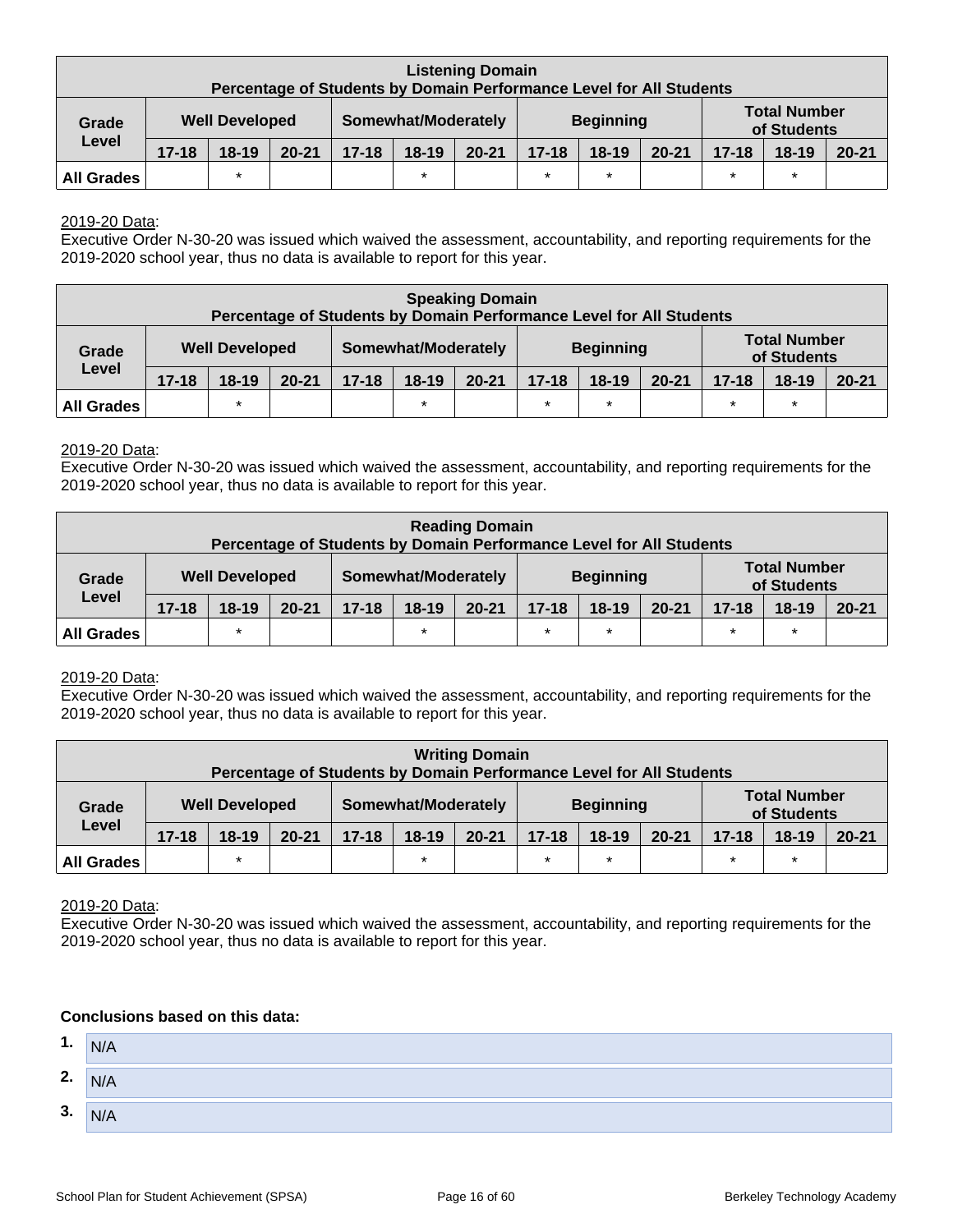## **Student Population**

Although both Senate Bill 98 and Assembly Bill 130 suspended the publication of state indicators on the 2020 and 2021 California School Dashboards, these bills also required the reporting of valid and reliable data that would have been included in these Dashboards.

To meet this requirement, CDE has made available the Enrollment, Graduation Rate Additional Report and the College/Career Measures Report data available. All other reports are not available for 2020 and 2021.

This section provides information about the school's student population.

| 2020-21 Student Population                        |                                                                                                                                                                     |                                                                                                                                                                                                    |                                                                                          |  |  |
|---------------------------------------------------|---------------------------------------------------------------------------------------------------------------------------------------------------------------------|----------------------------------------------------------------------------------------------------------------------------------------------------------------------------------------------------|------------------------------------------------------------------------------------------|--|--|
| <b>Total</b><br><b>Enrollment</b>                 | Socioeconomically<br><b>Disadvantaged</b>                                                                                                                           | <b>English</b><br><b>Learners</b>                                                                                                                                                                  | <b>Foster</b><br>Youth                                                                   |  |  |
| 32                                                | 15.6<br>78.1                                                                                                                                                        |                                                                                                                                                                                                    | 12.5                                                                                     |  |  |
| This is the total number of<br>students enrolled. | This is the percent of students<br>who are eligible for free or<br>reduced priced meals; or have<br>parents/quardians who did not<br>receive a high school diploma. | This is the percent of students<br>who are learning to communicate<br>effectively in English, typically<br>requiring instruction in both the<br>English Language and in their<br>academic courses. | This is the percent of students<br>whose well-being is the<br>responsibility of a court. |  |  |

| 2019-20 Enrollment for All Students/Student Group  |    |      |  |  |  |
|----------------------------------------------------|----|------|--|--|--|
| <b>Student Group</b><br><b>Total</b><br>Percentage |    |      |  |  |  |
| <b>English Learners</b>                            | 5  | 15.6 |  |  |  |
| <b>Foster Youth</b>                                | 4  | 12.5 |  |  |  |
| <b>Homeless</b>                                    | 2  | 6.3  |  |  |  |
| <b>Socioeconomically Disadvantaged</b>             | 25 | 78.1 |  |  |  |
| <b>Students with Disabilities</b>                  | 10 | 31.3 |  |  |  |

| <b>Enrollment by Race/Ethnicity</b> |              |            |  |  |  |
|-------------------------------------|--------------|------------|--|--|--|
| <b>Student Group</b>                | <b>Total</b> | Percentage |  |  |  |
| <b>African American</b>             | 11           | 34.4       |  |  |  |
| American Indian or Alaska Native    |              |            |  |  |  |
| Asian                               |              | 3.1        |  |  |  |
| <b>Filipino</b>                     |              |            |  |  |  |
| <b>Hispanic</b>                     | 15           | 46.9       |  |  |  |
| <b>Two or More Races</b>            |              |            |  |  |  |
| Native Hawaiian or Pacific Islander |              |            |  |  |  |
| White                               | 3            | 9.4        |  |  |  |

#### **Conclusions based on this data:**

**1.** Continue to have students at risk and title 1 students at BTA, who are LCAP, HOPE, as well.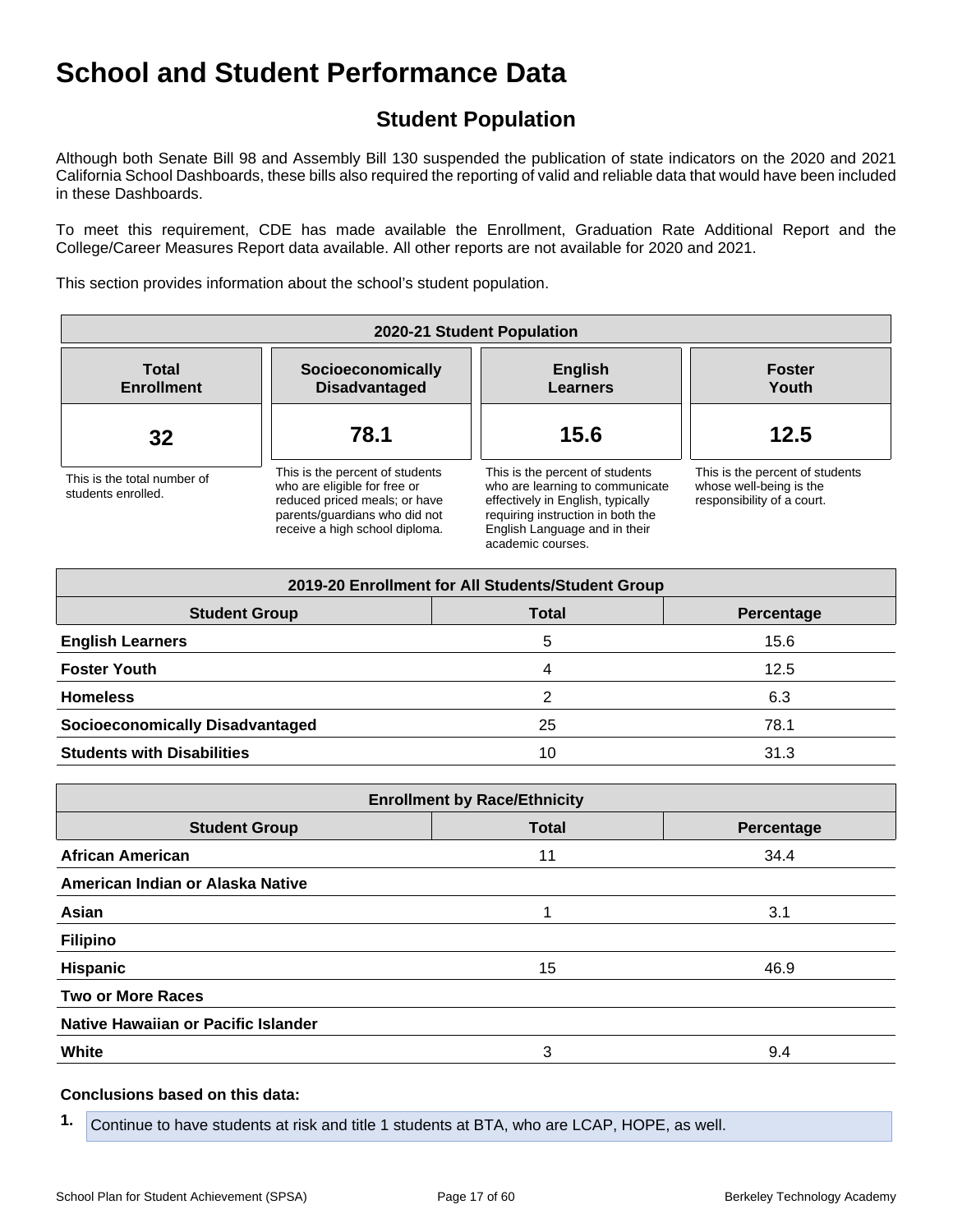| $\sim$<br>Z. | <b>NA</b> |
|--------------|-----------|
| $\sim$<br>ა. | <b>NA</b> |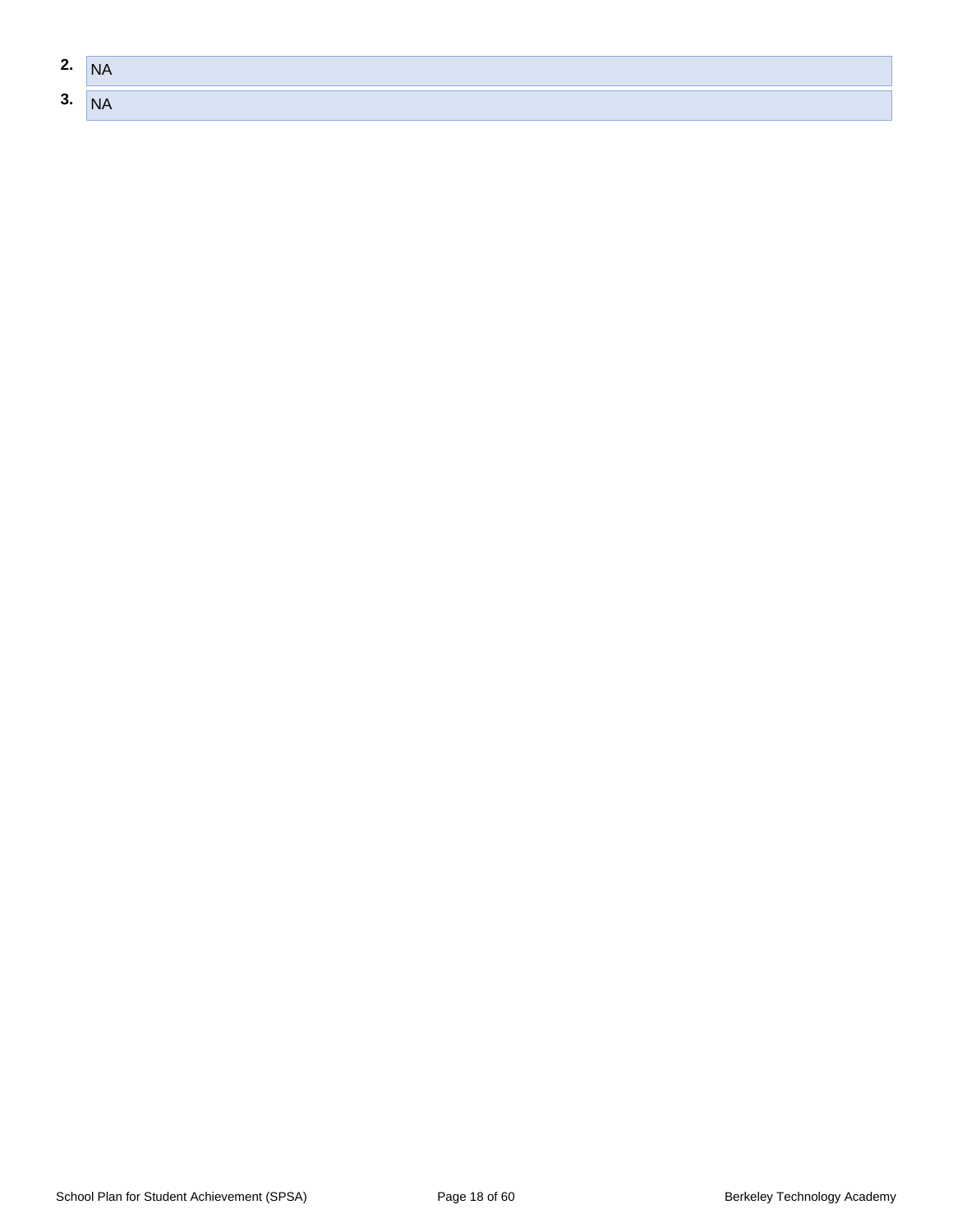## **Overall Performance**

Although both Senate Bill 98 and Assembly Bill 130 suspended the publication of state indicators on the 2020 and 2021 California School Dashboards, these bills also required the reporting of valid and reliable data that would have been included in these Dashboards.

To meet this requirement, CDE has made available the Enrollment, Graduation Rate Additional Report and the College/Career Measures Report data available. All other reports are not available for 2020 and 2021, thus the most recent data (2019 Fall) is provided here.



- **1.** Finding otherways to show college and career readiness is important , like the development of the CTE pathways in Computer Science and Public Health.
- **2.** Students are able to graduate with both the 130 Credit Diploma option and the 220 Credit Diploma Option.
- **3.** Students who come from BHS have already experienced suspensions, and have fewer of them here at BTA.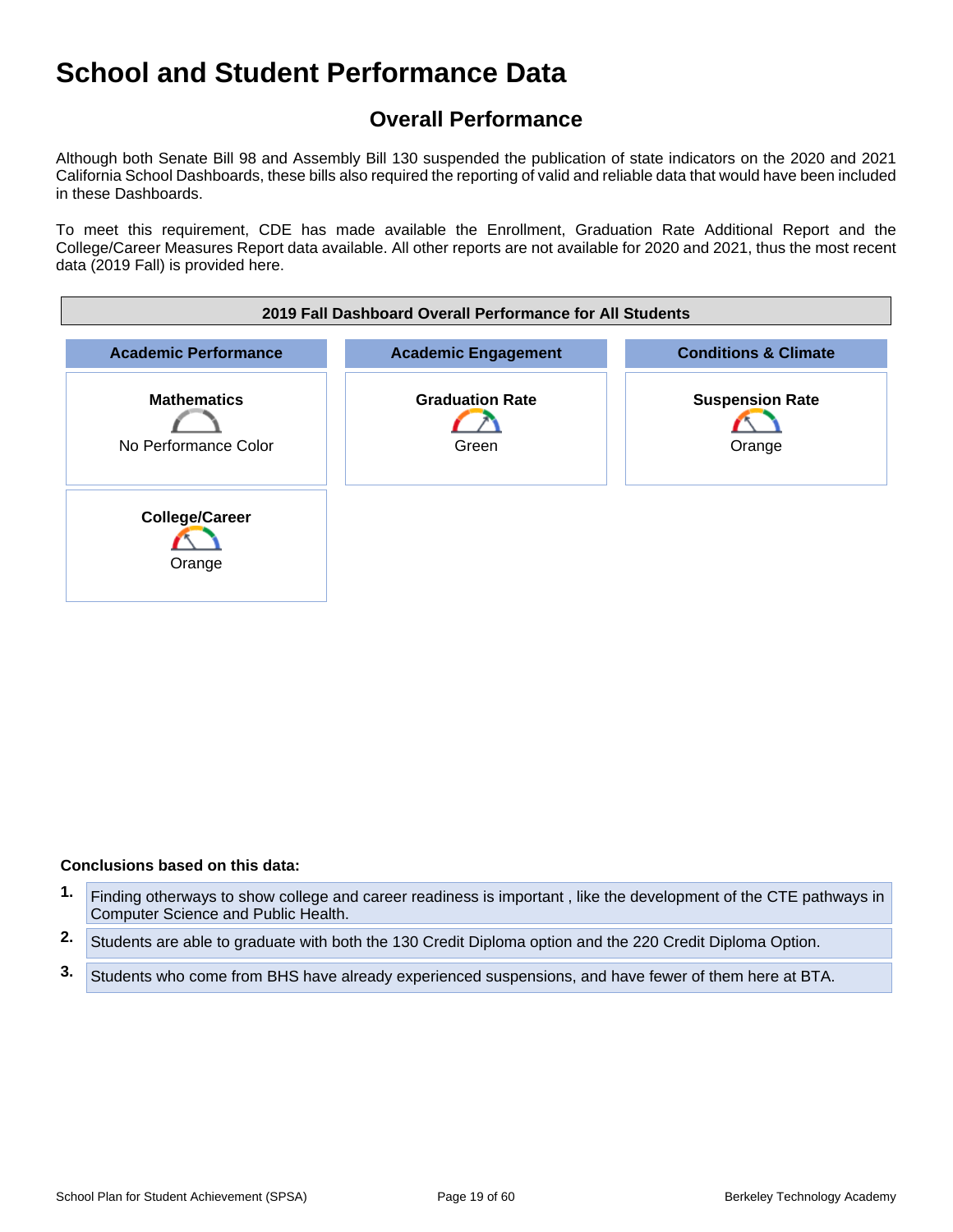## **Academic Performance English Language Arts**

Although both Senate Bill 98 and Assembly Bill 130 suspended the publication of state indicators on the 2020 and 2021 California School Dashboards, these bills also required the reporting of valid and reliable data that would have been included in these Dashboards.

To meet this requirement, CDE has made available the Enrollment, Graduation Rate Additional Report and the College/Career Measures Report data available. All other reports are not available for 2020 and 2021, thus the most recent data (2019 Fall) is provided here.

The performance levels are color-coded and range from lowest-to-highest performance in the following order:

| Lowest<br>Performance | Red | <b>Jrange</b> | Yellow | Green | <b>Blue</b> | Highest<br>Performance |
|-----------------------|-----|---------------|--------|-------|-------------|------------------------|
| $-1$                  |     |               |        |       |             |                        |

This section provides number of student groups in each color.

| 2019 Fall Dashboard English Language Arts Equity Report |                         |  |  |  |  |  |  |  |
|---------------------------------------------------------|-------------------------|--|--|--|--|--|--|--|
| Red                                                     | Yellow<br>Blue<br>Green |  |  |  |  |  |  |  |

This section provides a view of Student Assessment Results and other aspects of this school's performance, specifically how well students are meeting grade-level standards on the English Language Arts assessment. This measure is based on student performance on the Smarter Balanced Summative Assessment, which is taken annually by students in grades 3–8 and grade 11.

| 2019 Fall Dashboard English Language Arts Performance for All Students/Student Group |                                 |                                   |  |  |
|--------------------------------------------------------------------------------------|---------------------------------|-----------------------------------|--|--|
| <b>English Learners</b><br><b>All Students</b><br><b>Foster Youth</b>                |                                 |                                   |  |  |
| <b>Homeless</b>                                                                      | Socioeconomically Disadvantaged | <b>Students with Disabilities</b> |  |  |

| 2019 Fall Dashboard English Language Arts Performance by Race/Ethnicity |                          |                         |       |  |  |  |
|-------------------------------------------------------------------------|--------------------------|-------------------------|-------|--|--|--|
| <b>African American</b><br>American Indian<br><b>Filipino</b><br>Asian  |                          |                         |       |  |  |  |
| <b>Hispanic</b>                                                         | <b>Two or More Races</b> | <b>Pacific Islander</b> | White |  |  |  |

This section provides a view of Student Assessment Results and other aspects of this school's performance, specifically how well students are meeting grade-level standards on the English Language Arts assessment. This measure is based on student performance on the Smarter Balanced Summative Assessment, which is taken annually by students in grades 3–8 and grade 11.

| 2019 Fall Dashboard English Language Arts Data Comparisons for English Learners |                                      |                     |  |  |
|---------------------------------------------------------------------------------|--------------------------------------|---------------------|--|--|
| <b>Current English Learner</b>                                                  | <b>Reclassified English Learners</b> | <b>English Only</b> |  |  |

| 1. | N/A |
|----|-----|
| 2. | N/A |
| 3. | N/A |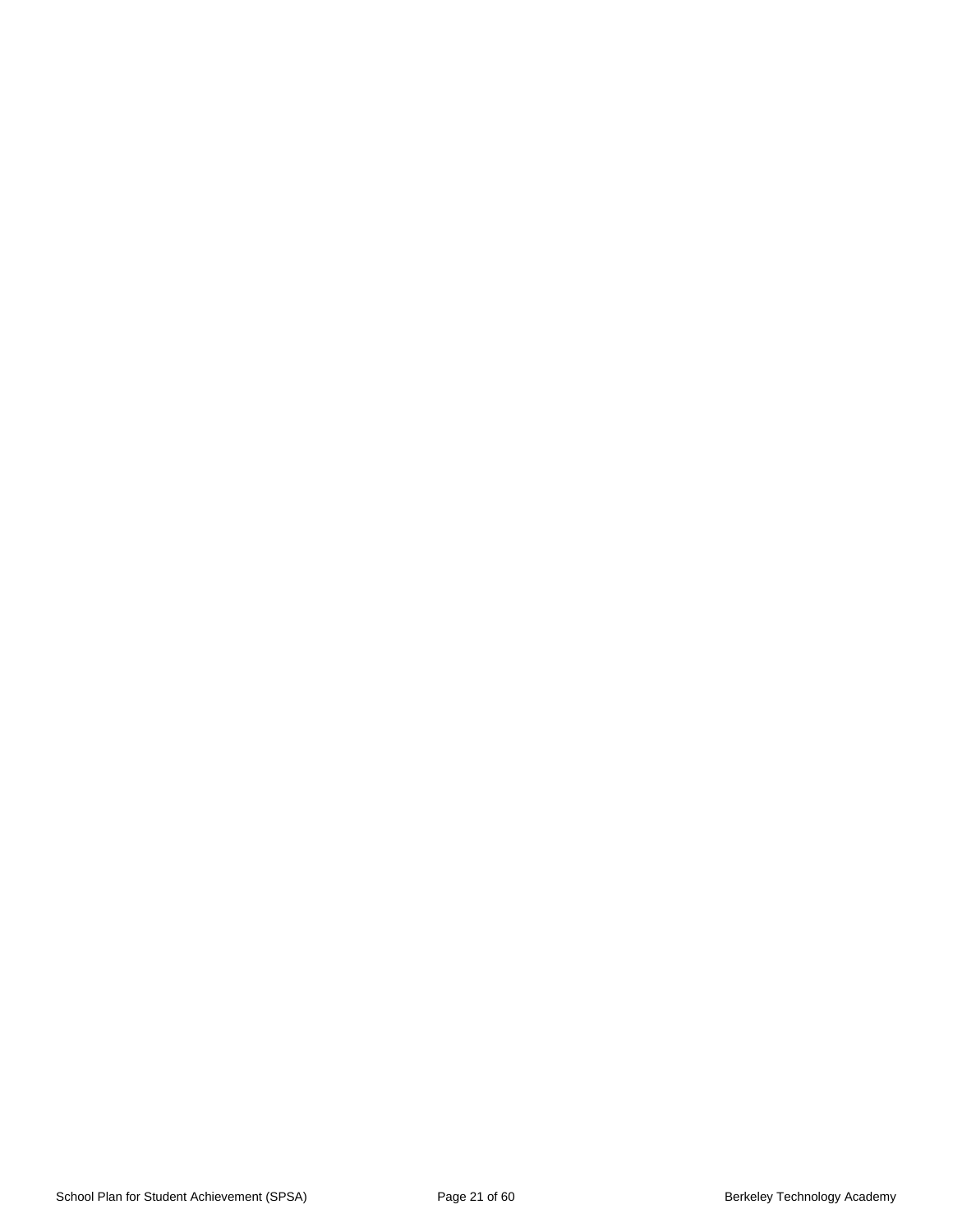## **Academic Performance Mathematics**

Although both Senate Bill 98 and Assembly Bill 130 suspended the publication of state indicators on the 2020 and 2021 California School Dashboards, these bills also required the reporting of valid and reliable data that would have been included in these Dashboards.

To meet this requirement, CDE has made available the Enrollment, Graduation Rate Additional Report and the College/Career Measures Report data available. All other reports are not available for 2020 and 2021, thus the most recent data (2019 Fall) is provided here.

The performance levels are color-coded and range from lowest-to-highest performance in the following order:



This section provides number of student groups in each color.

| 2019 Fall Dashboard Mathematics Equity Report                 |  |  |  |  |  |  |
|---------------------------------------------------------------|--|--|--|--|--|--|
| <b>Green</b><br>Yellow<br><b>Blue</b><br><b>Orange</b><br>900 |  |  |  |  |  |  |
|                                                               |  |  |  |  |  |  |

This section provides a view of Student Assessment Results and other aspects of this school's performance, specifically how well students are meeting grade-level standards on the Mathematics assessment. This measure is based on student performance on the Smarter Balanced Summative Assessment, which is taken annually by students in grades 3–8 and grade 11.

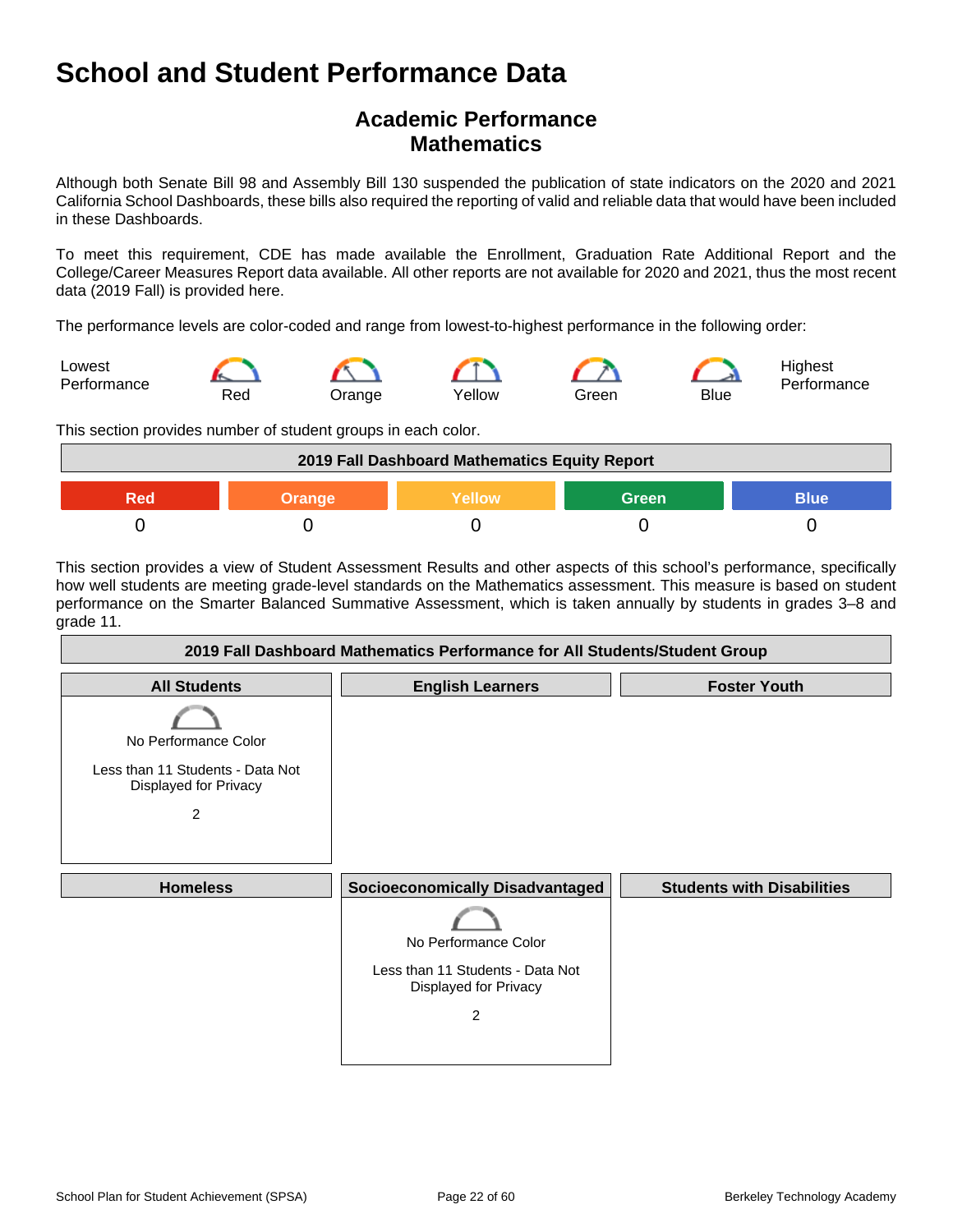#### **2019 Fall Dashboard Mathematics Performance by Race/Ethnicity African American American Indian Asian Filipino Hispanic** No Performance Color Less than 11 Students - Data Not Displayed for Privacy 1 **Two or More Races | Pacific Islander** No Performance Color Less than 11 Students - Data Not Displayed for Privacy 1 **White**

This section provides a view of Student Assessment Results and other aspects of this school's performance, specifically how well students are meeting grade-level standards on the Mathematics assessment. This measure is based on student performance on the Smarter Balanced Summative Assessment, which is taken annually by students in grades 3–8 and grade 11.

| 2019 Fall Dashboard Mathematics Data Comparisons for English Learners                                                                                                                                                          |                                      |                                                           |  |  |
|--------------------------------------------------------------------------------------------------------------------------------------------------------------------------------------------------------------------------------|--------------------------------------|-----------------------------------------------------------|--|--|
| <b>Current English Learner</b>                                                                                                                                                                                                 | <b>Reclassified English Learners</b> | <b>English Only</b>                                       |  |  |
|                                                                                                                                                                                                                                |                                      | Less than 11 Students - Data Not<br>Displayed for Privacy |  |  |
| As a street carefully and the contribution of the control of the state of the control of the control of the control of the control of the control of the control of the control of the control of the control of the control o |                                      |                                                           |  |  |

| 1. | N/A |
|----|-----|
| 2. | N/A |
| 3. | N/A |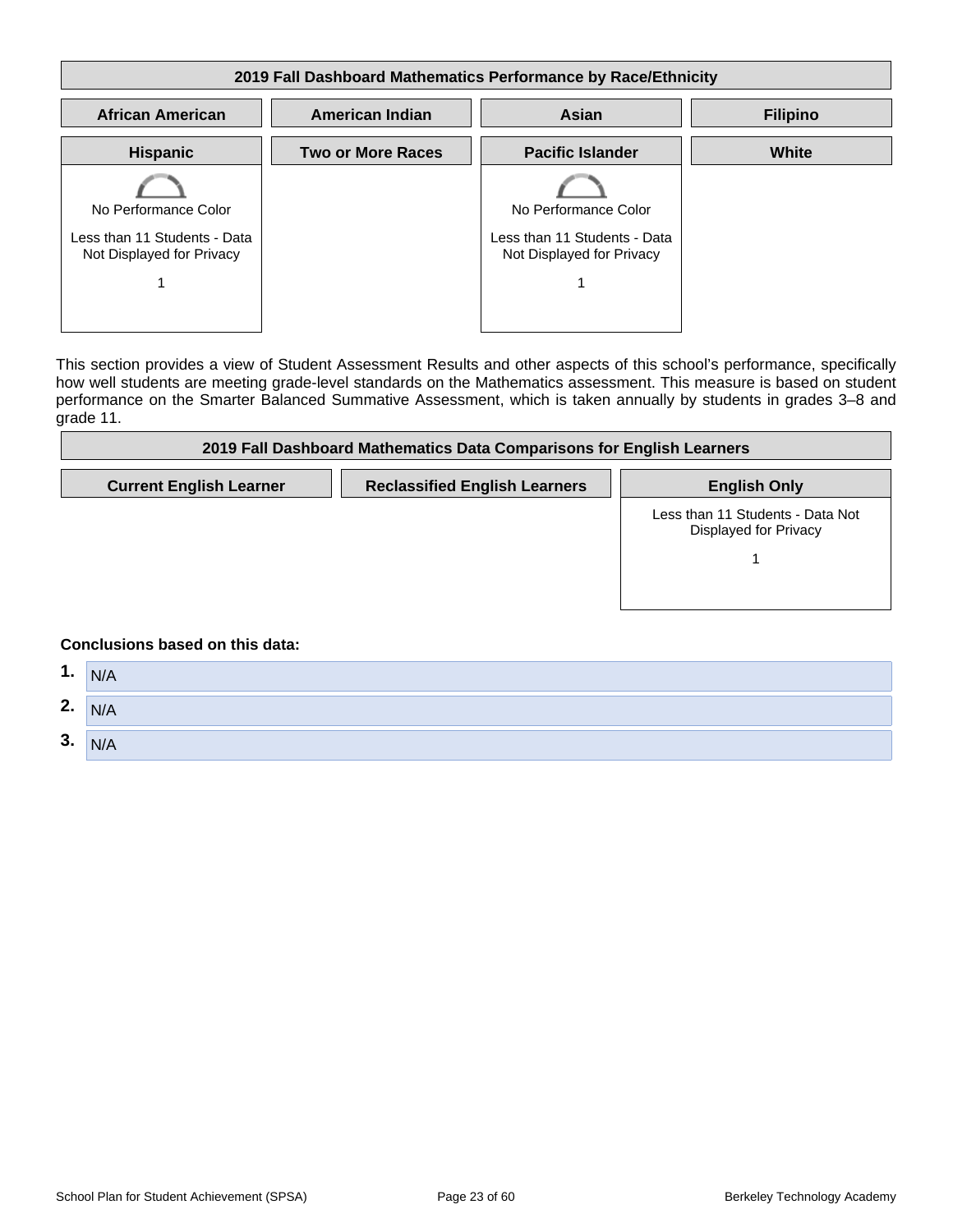## **Academic Performance English Learner Progress**

Although both Senate Bill 98 and Assembly Bill 130 suspended the publication of state indicators on the 2020 and 2021 California School Dashboards, these bills also required the reporting of valid and reliable data that would have been included in these Dashboards.

To meet this requirement, CDE has made available the Enrollment, Graduation Rate Additional Report and the College/Career Measures Report data available. All other reports are not available for 2020 and 2021, thus the most recent data (2019 Fall) is provided here.

This section provides a view of the percentage of current EL students making progress towards English language proficiency or maintaining the highest level.



This section provides a view of the percentage of current EL students who progressed at least one ELPI level, maintained ELPI level 4, maintained lower ELPI levels (i.e, levels 1, 2L, 2H, 3L, or 3H), or decreased at least one ELPI Level.

| 2019 Fall Dashboard Student English Language Acquisition Results |                          |                     |                            |
|------------------------------------------------------------------|--------------------------|---------------------|----------------------------|
| <b>Decreased</b>                                                 | Maintained ELPI Level 1, | <b>Maintained</b>   | <b>Progressed At Least</b> |
| <b>One ELPI Level</b>                                            | 2L, 2H, 3L, or 3H        | <b>ELPI Level 4</b> | One ELPI Level             |

| 1. | N/A |
|----|-----|
| 2. | N/A |
| 3. | N/A |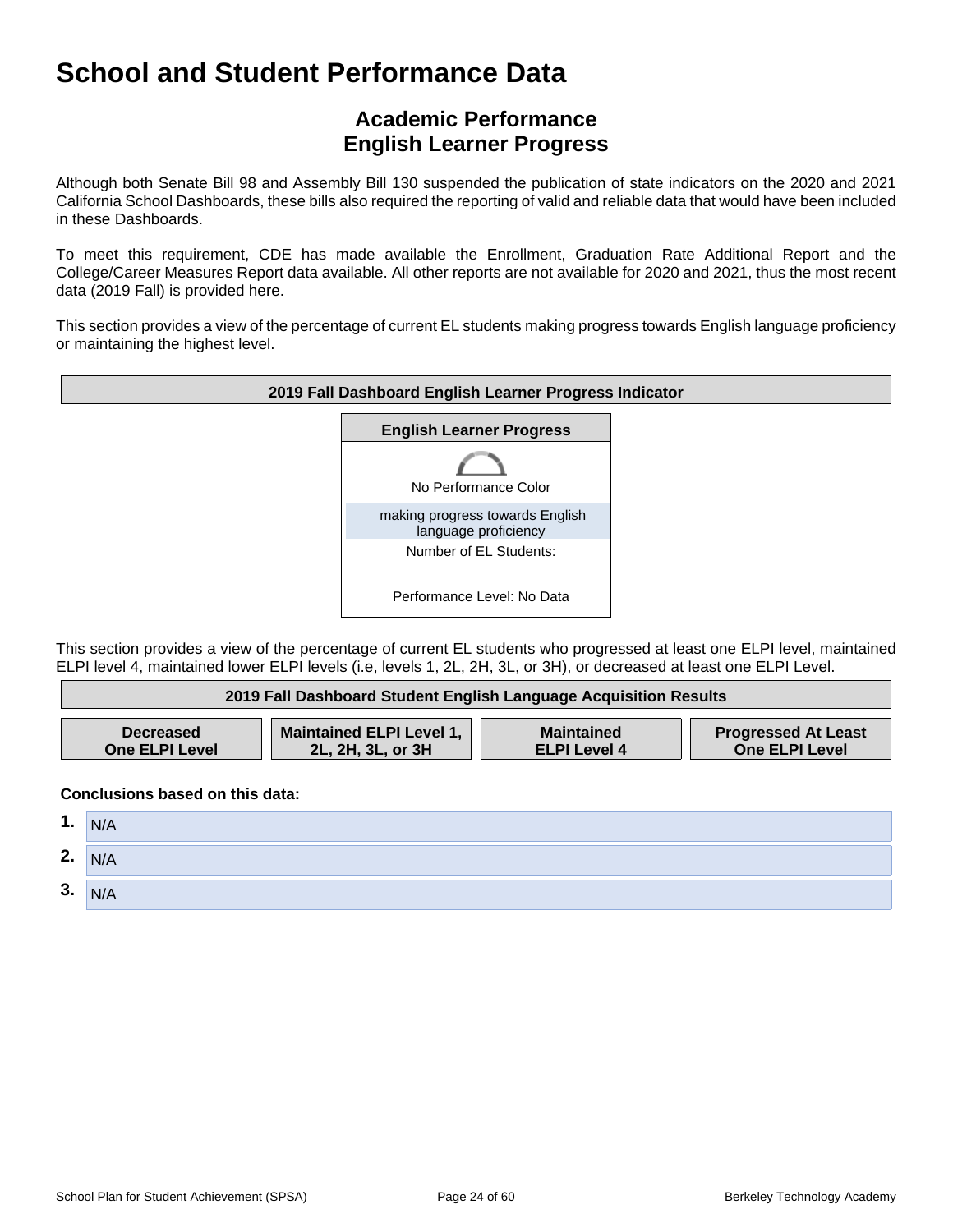## **Academic Performance College/Career Measures Only Report**

Although both Senate Bill 98 and Assembly Bill 130 suspended the publication of state indicators on the 2020 and 2021 California School Dashboards, these bills also required the reporting of valid and reliable data that would have been included in these Dashboards.

To meet this requirement, CDE has made available the Enrollment, Graduation Rate Additional Report and the College/Career Measures Report data available. All other reports are not available for 2020 and 2021.

| Number and Percentage of Students in the Combined Graduation Rate and/or<br>Dashboard Alternative School Status (DASS) Graduation Rate by Student Group |                                |                                 |
|---------------------------------------------------------------------------------------------------------------------------------------------------------|--------------------------------|---------------------------------|
| <b>Student Group</b>                                                                                                                                    | <b>Cohort</b><br><b>Totals</b> | <b>Cohort</b><br><b>Percent</b> |
| <b>All Students</b>                                                                                                                                     | 31                             | 100                             |
| African American                                                                                                                                        | 11                             | 35.5                            |
| American Indian or Alaska Native                                                                                                                        |                                |                                 |
| Asian                                                                                                                                                   | 1                              | 3.2                             |
| <b>Filipino</b>                                                                                                                                         |                                |                                 |
| Hispanic                                                                                                                                                | 15                             | 48.4                            |
| Native Hawaiian or Pacific Islander                                                                                                                     |                                |                                 |
| White                                                                                                                                                   | 3                              | 9.7                             |
| <b>Two or More Races</b>                                                                                                                                |                                |                                 |
| <b>English Learners</b>                                                                                                                                 | $\overline{c}$                 | 6.5                             |
| <b>Socioeconomically Disadvantaged</b>                                                                                                                  | 22                             | 71                              |
| <b>Students with Disabilities</b>                                                                                                                       | 8                              | 25.8                            |
| <b>Foster Youth</b>                                                                                                                                     | 3                              | 9.7                             |
| <b>Homeless</b>                                                                                                                                         |                                | 3.2                             |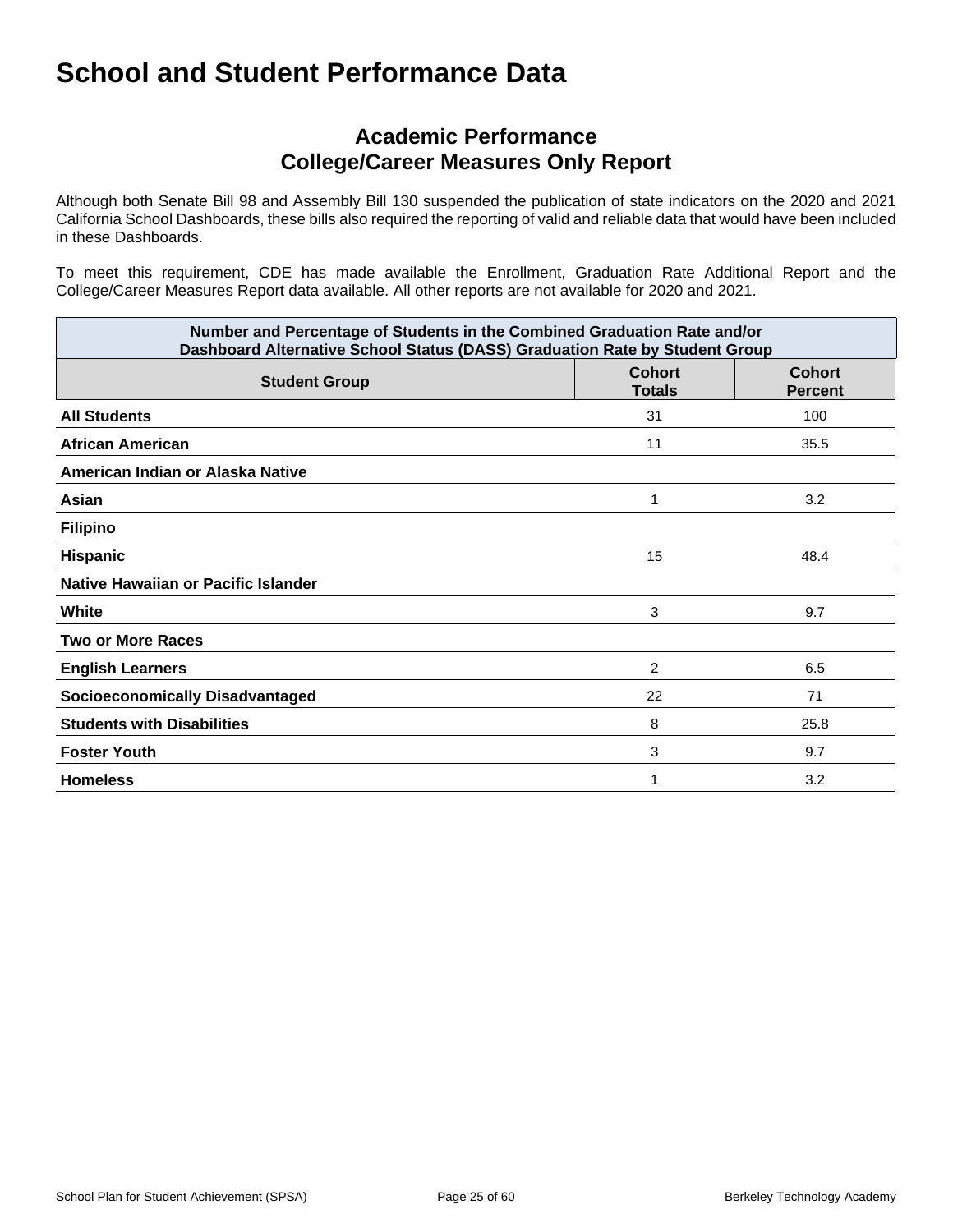| Advanced Placement Exams - Number and Percentage of Four-Year Graduation Rate Cohort Students |                                |                                 |
|-----------------------------------------------------------------------------------------------|--------------------------------|---------------------------------|
| <b>Student Group</b>                                                                          | <b>Cohort</b><br><b>Totals</b> | <b>Cohort</b><br><b>Percent</b> |
| <b>All Students</b>                                                                           | 0                              | 0                               |
| <b>African American</b>                                                                       | 0                              | $\Omega$                        |
| American Indian or Alaska Native                                                              |                                |                                 |
| Asian                                                                                         |                                |                                 |
| <b>Filipino</b>                                                                               |                                |                                 |
| Hispanic                                                                                      | 0                              | $\Omega$                        |
| <b>Native Hawaiian or Pacific Islander</b>                                                    |                                |                                 |
| White                                                                                         |                                |                                 |
| <b>Two or More Races</b>                                                                      |                                |                                 |
| <b>English Learners</b>                                                                       |                                |                                 |
| <b>Socioeconomically Disadvantaged</b>                                                        | 0                              | 0                               |
| <b>Students with Disabilities</b>                                                             |                                |                                 |
| <b>Foster Youth</b>                                                                           |                                |                                 |
| <b>Homeless</b>                                                                               |                                |                                 |

This table shows students in the four-year graduation rate cohort by student group who scored 3 or higher on at least two Advanced Placement exams.

| International Baccalaureate Exams - Number and Percentage of Four-Year Graduation Rate Cohort |                                |                                 |  |
|-----------------------------------------------------------------------------------------------|--------------------------------|---------------------------------|--|
| <b>Student Group</b>                                                                          | <b>Cohort</b><br><b>Totals</b> | <b>Cohort</b><br><b>Percent</b> |  |
| <b>All Students</b>                                                                           | 0                              | 0                               |  |
| <b>African American</b>                                                                       | 0                              | 0                               |  |
| American Indian or Alaska Native                                                              |                                |                                 |  |
| Asian                                                                                         |                                |                                 |  |
| <b>Filipino</b>                                                                               |                                |                                 |  |
| <b>Hispanic</b>                                                                               | 0                              | 0                               |  |
| Native Hawaiian or Pacific Islander                                                           |                                |                                 |  |
| White                                                                                         |                                |                                 |  |
| <b>Two or More Races</b>                                                                      |                                |                                 |  |
| <b>English Learners</b>                                                                       |                                |                                 |  |
| <b>Socioeconomically Disadvantaged</b>                                                        | 0                              | 0                               |  |
| <b>Students with Disabilities</b>                                                             |                                |                                 |  |
| <b>Foster Youth</b>                                                                           |                                |                                 |  |
| <b>Homeless</b>                                                                               |                                |                                 |  |

\* This table shows students in the four-year graduation rate cohort by student group who scored 4 or higher on at least two International Baccalaureate Exams.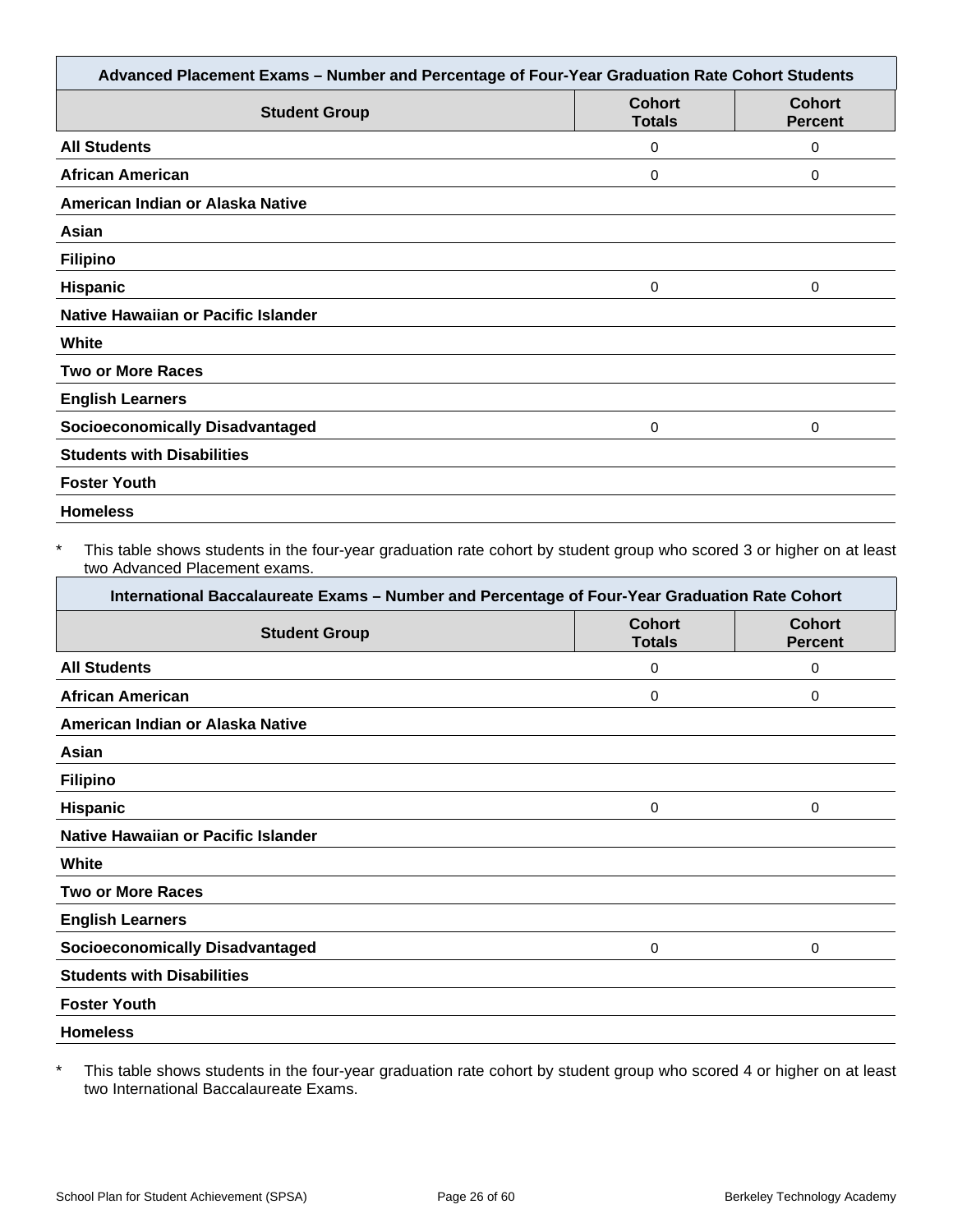| Completed at Least One Career Technical Education (CTE) Pathway - Number and Percentage of All Students |                                |                                 |  |
|---------------------------------------------------------------------------------------------------------|--------------------------------|---------------------------------|--|
| <b>Student Group</b>                                                                                    | <b>Cohort</b><br><b>Totals</b> | <b>Cohort</b><br><b>Percent</b> |  |
| <b>All Students</b>                                                                                     | 6                              | 19.4                            |  |
| <b>African American</b>                                                                                 | 4                              | 36.4                            |  |
| American Indian or Alaska Native                                                                        |                                |                                 |  |
| Asian                                                                                                   |                                |                                 |  |
| <b>Filipino</b>                                                                                         |                                |                                 |  |
| <b>Hispanic</b>                                                                                         | 1                              | 6.7                             |  |
| Native Hawaiian or Pacific Islander                                                                     |                                |                                 |  |
| White                                                                                                   |                                |                                 |  |
| <b>Two or More Races</b>                                                                                |                                |                                 |  |
| <b>English Learners</b>                                                                                 |                                |                                 |  |
| <b>Socioeconomically Disadvantaged</b>                                                                  | 4                              | 18.2                            |  |
| <b>Students with Disabilities</b>                                                                       |                                |                                 |  |
| <b>Foster Youth</b>                                                                                     |                                |                                 |  |
| <b>Homeless</b>                                                                                         |                                |                                 |  |

This table shows students in the combined graduation rate and/or DASS graduation rate by student group who completed at least one CTE Pathway with a grade of C- or better (or Pass) in the capstone course.

| Completed a-g Requirements - Number and Percentage of All Students |                                |                                 |  |
|--------------------------------------------------------------------|--------------------------------|---------------------------------|--|
| <b>Student Group</b>                                               | <b>Cohort</b><br><b>Totals</b> | <b>Cohort</b><br><b>Percent</b> |  |
| <b>All Students</b>                                                | 1                              | 3.2                             |  |
| <b>African American</b>                                            | 0                              | $\mathbf 0$                     |  |
| American Indian or Alaska Native                                   |                                |                                 |  |
| Asian                                                              |                                |                                 |  |
| <b>Filipino</b>                                                    |                                |                                 |  |
| <b>Hispanic</b>                                                    | 0                              | 0                               |  |
| Native Hawaiian or Pacific Islander                                |                                |                                 |  |
| White                                                              |                                |                                 |  |
| <b>Two or More Races</b>                                           |                                |                                 |  |
| <b>English Learners</b>                                            |                                |                                 |  |
| <b>Socioeconomically Disadvantaged</b>                             | 0                              | 0                               |  |
| <b>Students with Disabilities</b>                                  |                                |                                 |  |
| <b>Foster Youth</b>                                                |                                |                                 |  |
| <b>Homeless</b>                                                    |                                |                                 |  |

\* This table shows students in the combined graduation rate and/or DASS graduation rate by student group who met the University of California (UC) or California State University (CSU) a-g criteria with a grade of C or better (or Pass).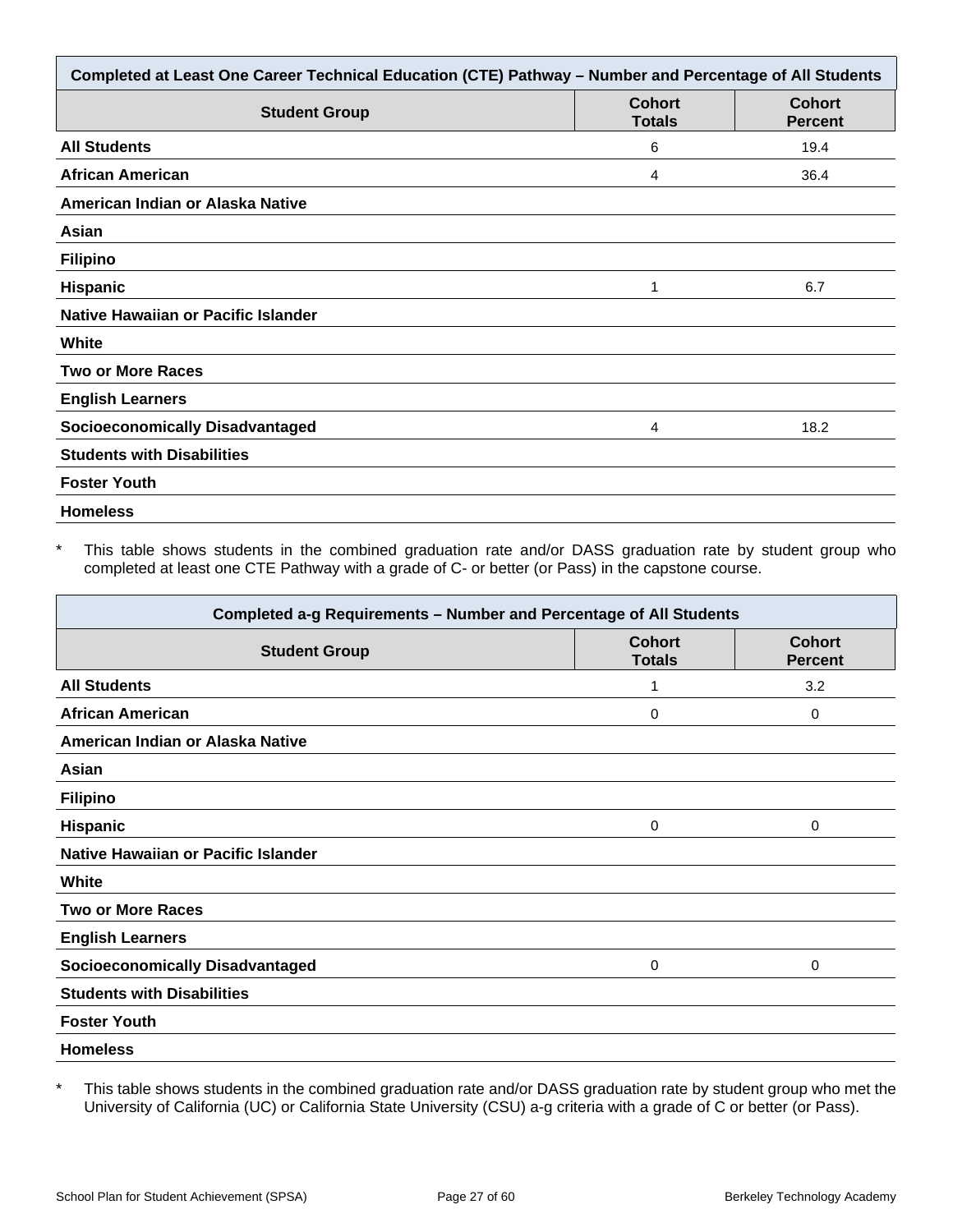| Completed a-g Requirements AND at Least One CTE Pathway - Number and Percentage of All Students |                                |                                 |
|-------------------------------------------------------------------------------------------------|--------------------------------|---------------------------------|
| <b>Student Group</b>                                                                            | <b>Cohort</b><br><b>Totals</b> | <b>Cohort</b><br><b>Percent</b> |
| <b>All Students</b>                                                                             | 0                              | 0                               |
| <b>African American</b>                                                                         | 0                              | 0                               |
| American Indian or Alaska Native                                                                |                                |                                 |
| Asian                                                                                           |                                |                                 |
| <b>Filipino</b>                                                                                 |                                |                                 |
| <b>Hispanic</b>                                                                                 | 0                              | $\Omega$                        |
| Native Hawaiian or Pacific Islander                                                             |                                |                                 |
| White                                                                                           |                                |                                 |
| <b>Two or More Races</b>                                                                        |                                |                                 |
| <b>English Learners</b>                                                                         |                                |                                 |
| <b>Socioeconomically Disadvantaged</b>                                                          | 0                              | 0                               |
| <b>Students with Disabilities</b>                                                               |                                |                                 |
| <b>Foster Youth</b>                                                                             |                                |                                 |
| <b>Homeless</b>                                                                                 |                                |                                 |

This table shows students in the combined graduation rate and/or DASS graduation rate by student group who met the UC or CSU a-g criteria with a grade of C or better (or Pass) AND completed at least one CTE Pathway with a grade of C- or better (or Pass) in the capstone course.

| <b>Completed College Credit Courses - Number and Percentage of All Student</b><br>Students Completing One Semester, Two Quarters, or Two Trimesters of College Credit Courses |   |                                          |
|-------------------------------------------------------------------------------------------------------------------------------------------------------------------------------|---|------------------------------------------|
| <b>Student Group</b>                                                                                                                                                          |   | Number of Students   Percent of Students |
| <b>All Students</b>                                                                                                                                                           | 0 | 0                                        |
| African American                                                                                                                                                              | 0 | 0                                        |
| American Indian or Alaska Native                                                                                                                                              |   |                                          |
| Asian                                                                                                                                                                         |   |                                          |
| <b>Filipino</b>                                                                                                                                                               |   |                                          |
| <b>Hispanic</b>                                                                                                                                                               | 0 | $\Omega$                                 |
| Native Hawaiian or Pacific Islander                                                                                                                                           |   |                                          |
| White                                                                                                                                                                         |   |                                          |
| <b>Two or More Races</b>                                                                                                                                                      |   |                                          |
| <b>English Learners</b>                                                                                                                                                       |   |                                          |
| <b>Socioeconomically Disadvantaged</b>                                                                                                                                        | 0 | $\Omega$                                 |
| <b>Students with Disabilities</b>                                                                                                                                             |   |                                          |
| <b>Foster Youth</b>                                                                                                                                                           |   |                                          |
| <b>Homeless</b>                                                                                                                                                               |   |                                          |

\* This table shows students in the combined graduation rate and/or DASS graduation rate by student group who completed Academic or CTE subject college credit courses with a grade of C- or better (or Pass).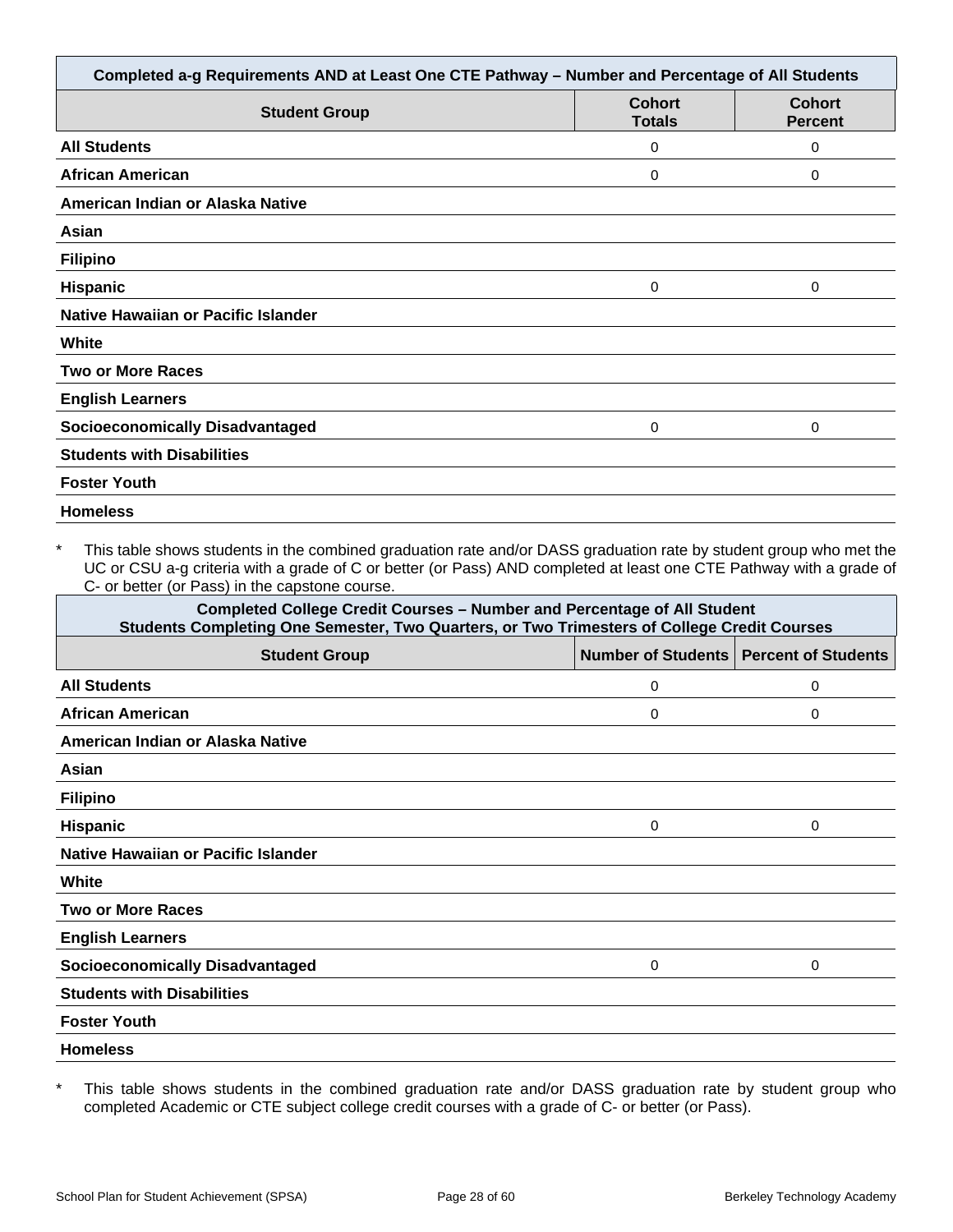| <b>Completed College Credit Courses - Number and Percentage of All Student</b><br>Students Completing Two Semesters, Three Quarters, or Three Trimesters of College Credit Courses |   |                                          |
|------------------------------------------------------------------------------------------------------------------------------------------------------------------------------------|---|------------------------------------------|
| <b>Student Group</b>                                                                                                                                                               |   | Number of Students   Percent of Students |
| <b>All Students</b>                                                                                                                                                                | 0 | 0                                        |
| <b>African American</b>                                                                                                                                                            | 0 | 0                                        |
| American Indian or Alaska Native                                                                                                                                                   |   |                                          |
| Asian                                                                                                                                                                              |   |                                          |
| <b>Filipino</b>                                                                                                                                                                    |   |                                          |
| Hispanic                                                                                                                                                                           | 0 | 0                                        |
| Native Hawaiian or Pacific Islander                                                                                                                                                |   |                                          |
| White                                                                                                                                                                              |   |                                          |
| <b>Two or More Races</b>                                                                                                                                                           |   |                                          |
| <b>English Learners</b>                                                                                                                                                            |   |                                          |
| <b>Socioeconomically Disadvantaged</b>                                                                                                                                             | 0 | 0                                        |
| <b>Students with Disabilities</b>                                                                                                                                                  |   |                                          |
| <b>Foster Youth</b>                                                                                                                                                                |   |                                          |
| <b>Homeless</b>                                                                                                                                                                    |   |                                          |

\* This table shows students in the combined graduation rate and/or DASS graduation rate by student group who completed Academic or CTE subject college credit courses with a grade of C- or better (or Pass).

| Earned the State Seal of Biliteracy - Number and Percentage of All Students |                                |                                 |
|-----------------------------------------------------------------------------|--------------------------------|---------------------------------|
| <b>Student Group</b>                                                        | <b>Cohort</b><br><b>Totals</b> | <b>Cohort</b><br><b>Percent</b> |
| <b>All Students</b>                                                         | 0                              | 0                               |
| <b>African American</b>                                                     | 0                              | 0                               |
| American Indian or Alaska Native                                            |                                |                                 |
| Asian                                                                       |                                |                                 |
| <b>Filipino</b>                                                             |                                |                                 |
| <b>Hispanic</b>                                                             | 0                              | 0                               |
| Native Hawaiian or Pacific Islander                                         |                                |                                 |
| White                                                                       |                                |                                 |
| <b>Two or More Races</b>                                                    |                                |                                 |
| <b>English Learners</b>                                                     |                                |                                 |
| <b>Socioeconomically Disadvantaged</b>                                      | 0                              | 0                               |
| <b>Students with Disabilities</b>                                           |                                |                                 |
| <b>Foster Youth</b>                                                         |                                |                                 |
| <b>Homeless</b>                                                             |                                |                                 |

\* This table shows students in the combined graduation rate and/or DASS graduation rate by student group who earned the State Seal of Biliteracy.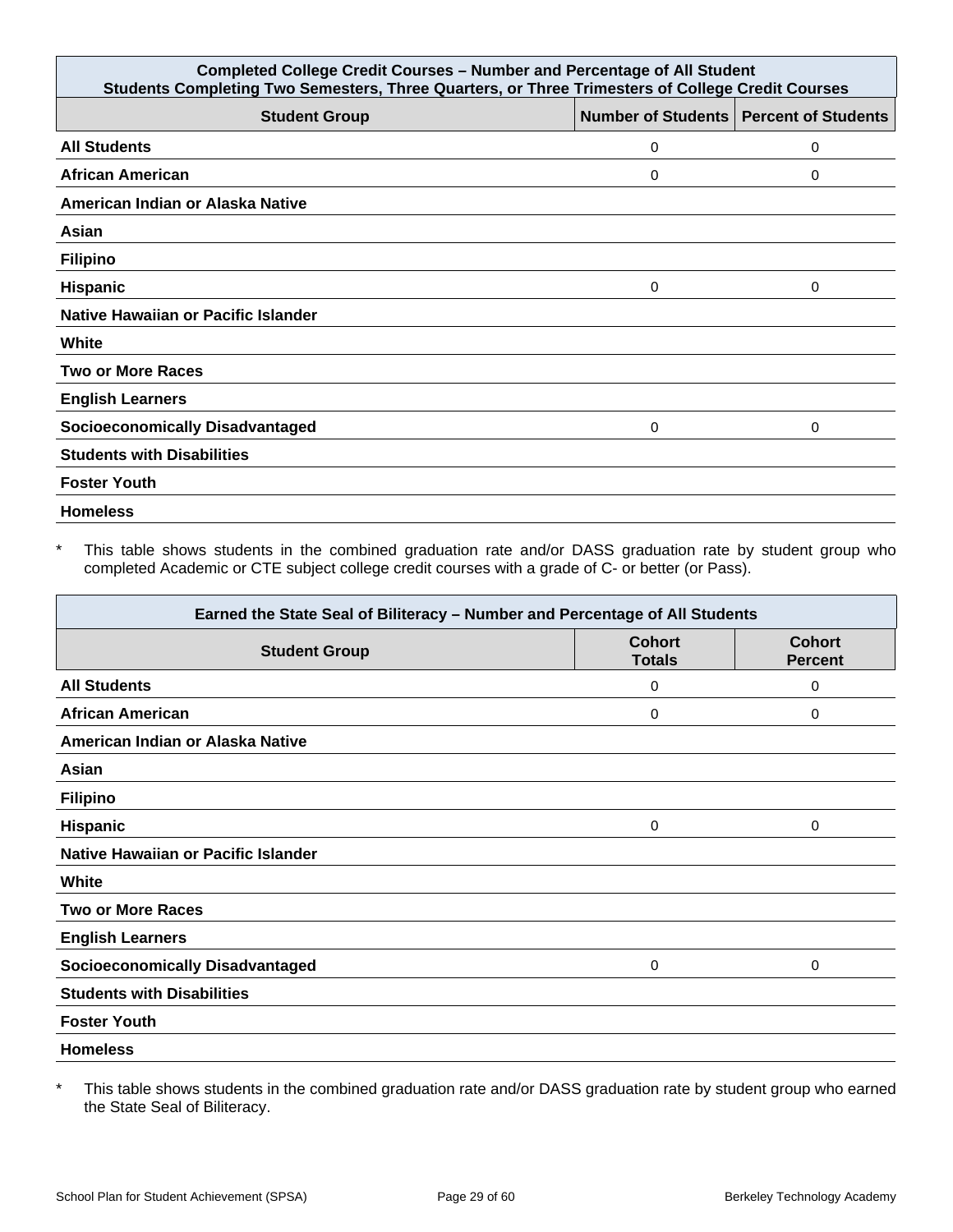| А<br>ъ. | N/A |
|---------|-----|
| 2.      | N/A |
| 3.      | N/A |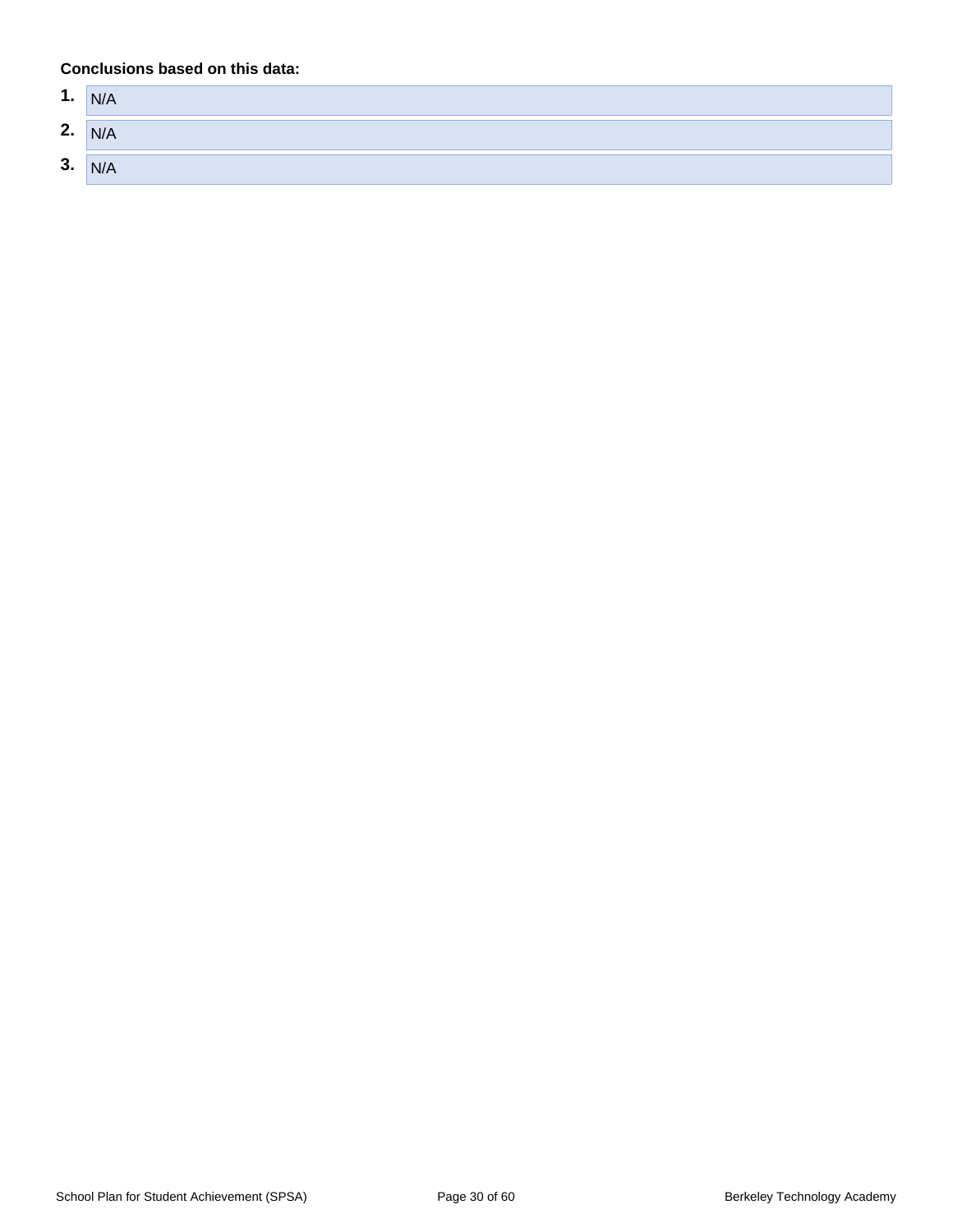## **Academic Engagement Chronic Absenteeism**

Although both Senate Bill 98 and Assembly Bill 130 suspended the publication of state indicators on the 2020 and 2021 California School Dashboards, these bills also required the reporting of valid and reliable data that would have been included in these Dashboards.

To meet this requirement, CDE has made available the Enrollment, Graduation Rate Additional Report and the College/Career Measures Report data available. All other reports are not available for 2020 and 2021, thus the most recent data (2019 Fall) is provided here.

The performance levels are color-coded and range from lowest-to-highest performance in the following order:

| Lowest      |     |               |        |       |             | Highest     |
|-------------|-----|---------------|--------|-------|-------------|-------------|
| Performance | Red | <b>Jrange</b> | Yellow | Green | <b>Blue</b> | Performance |

This section provides number of student groups in each color.

|  | 2019 Fall Dashboard Chronic Absenteeism Equity Report |  |
|--|-------------------------------------------------------|--|
|  |                                                       |  |

This section provides information about the percentage of students in kindergarten through grade 8 who are absent 10 percent or more of the instructional days they were enrolled.

|                         |  |                                 | 2019 Fall Dashboard Chronic Absenteeism for All Students/Student Group |                                   |                     |
|-------------------------|--|---------------------------------|------------------------------------------------------------------------|-----------------------------------|---------------------|
| <b>All Students</b>     |  | <b>English Learners</b>         |                                                                        |                                   | <b>Foster Youth</b> |
| <b>Homeless</b>         |  | Socioeconomically Disadvantaged |                                                                        | <b>Students with Disabilities</b> |                     |
|                         |  |                                 | 2019 Fall Dashboard Chronic Absenteeism by Race/Ethnicity              |                                   |                     |
| <b>African American</b> |  | <b>American Indian</b>          | Asian                                                                  |                                   | <b>Filipino</b>     |

**Hispanic Two or More Races Pacific Islander White** 

| 1. | N/A |
|----|-----|
| 2. | N/A |
| 3. | N/A |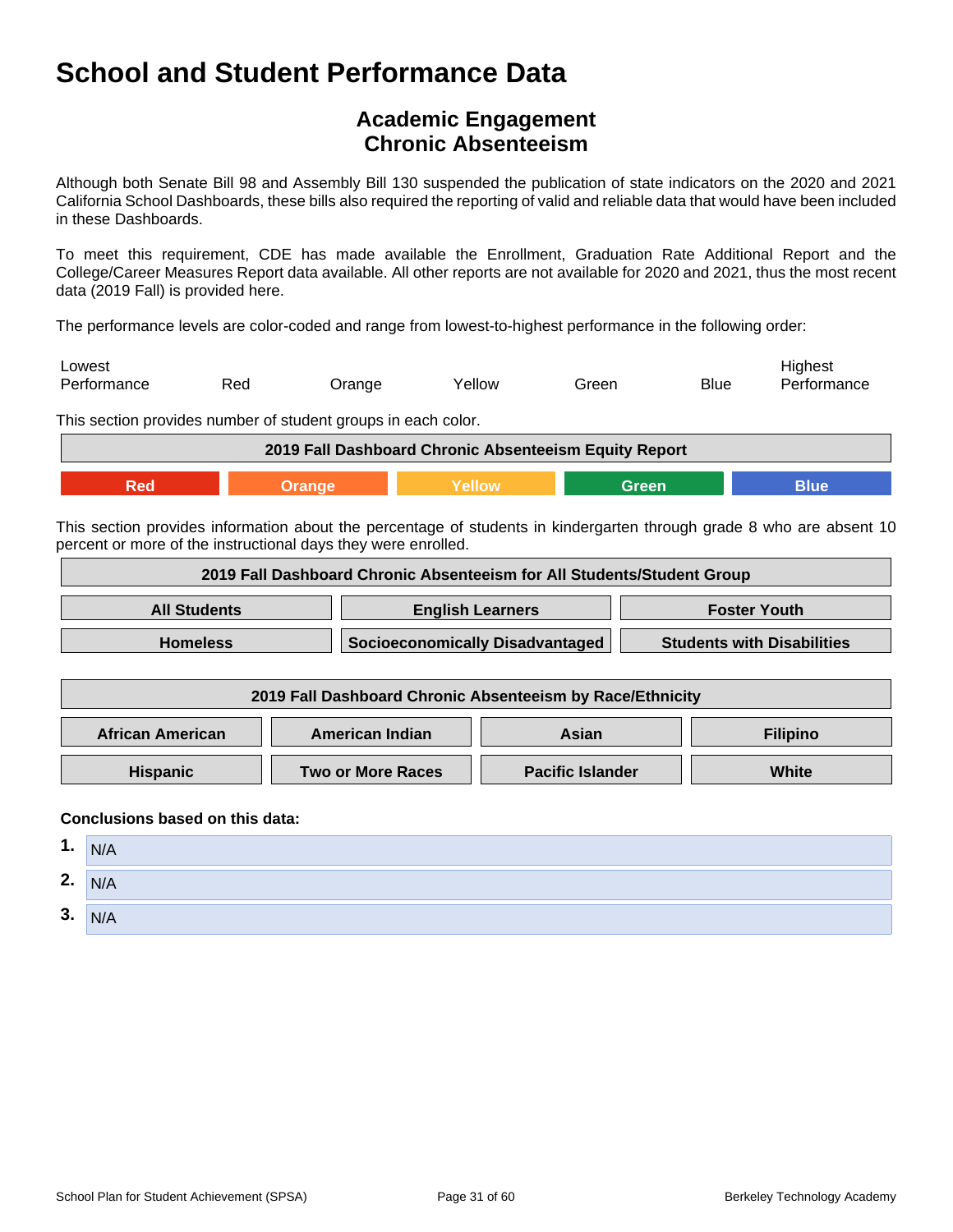## **Academic Engagement Graduation Rate Additional Report**

Although both Senate Bill 98 and Assembly Bill 130 suspended the publication of state indicators on the 2020 and 2021 California School Dashboards, these bills also required the reporting of valid and reliable data that would have been included in these Dashboards.

To meet this requirement, CDE has made available the Enrollment, Graduation Rate Additional Report and the College/Career Measures Report data available. All other reports are not available for 2020 and 2021.

| 2021 Graduation Rate by Student Group  |                                                                            |                                      |                                                    |                           |
|----------------------------------------|----------------------------------------------------------------------------|--------------------------------------|----------------------------------------------------|---------------------------|
| <b>Student Group</b>                   | <b>Number of</b><br><b>Students in</b><br>the<br><b>Graduation</b><br>Rate | <b>Number of</b><br><b>Graduates</b> | Number of<br><b>Fifth Year</b><br><b>Graduates</b> | <b>Graduation</b><br>Rate |
| <b>All Students</b>                    | 31                                                                         | 28                                   | 0                                                  | 90.3                      |
| <b>English Learners</b>                | 2                                                                          |                                      | 0                                                  |                           |
| <b>Foster Youth</b>                    | 3                                                                          |                                      | 0                                                  |                           |
| <b>Homeless</b>                        | 1                                                                          |                                      | 0                                                  |                           |
| <b>Socioeconomically Disadvantaged</b> | 22                                                                         | 19                                   | 0                                                  | 86.4                      |
| <b>Students with Disabilities</b>      | 8                                                                          |                                      | 0                                                  |                           |
| African American                       | 11                                                                         | 10                                   | 0                                                  | 90.9                      |
| American Indian or Alaska Native       |                                                                            |                                      |                                                    |                           |
| Asian                                  | 1                                                                          |                                      | 0                                                  |                           |
| <b>Filipino</b>                        |                                                                            |                                      |                                                    |                           |
| <b>Hispanic</b>                        | 15                                                                         | 13                                   | 0                                                  | 86.7                      |
| Native Hawaiian or Pacific Islander    |                                                                            |                                      |                                                    |                           |
| White                                  | 3                                                                          |                                      | 0                                                  |                           |
| <b>Two or More Races</b>               |                                                                            |                                      |                                                    |                           |

#### **Conclusions based on this data:**

**1.** Most students at BTA graduate or finish in the senior diploma program in the summer since the BUSD school board adopted the 130 Credit Diploma.

**2.** NA

**3.** NA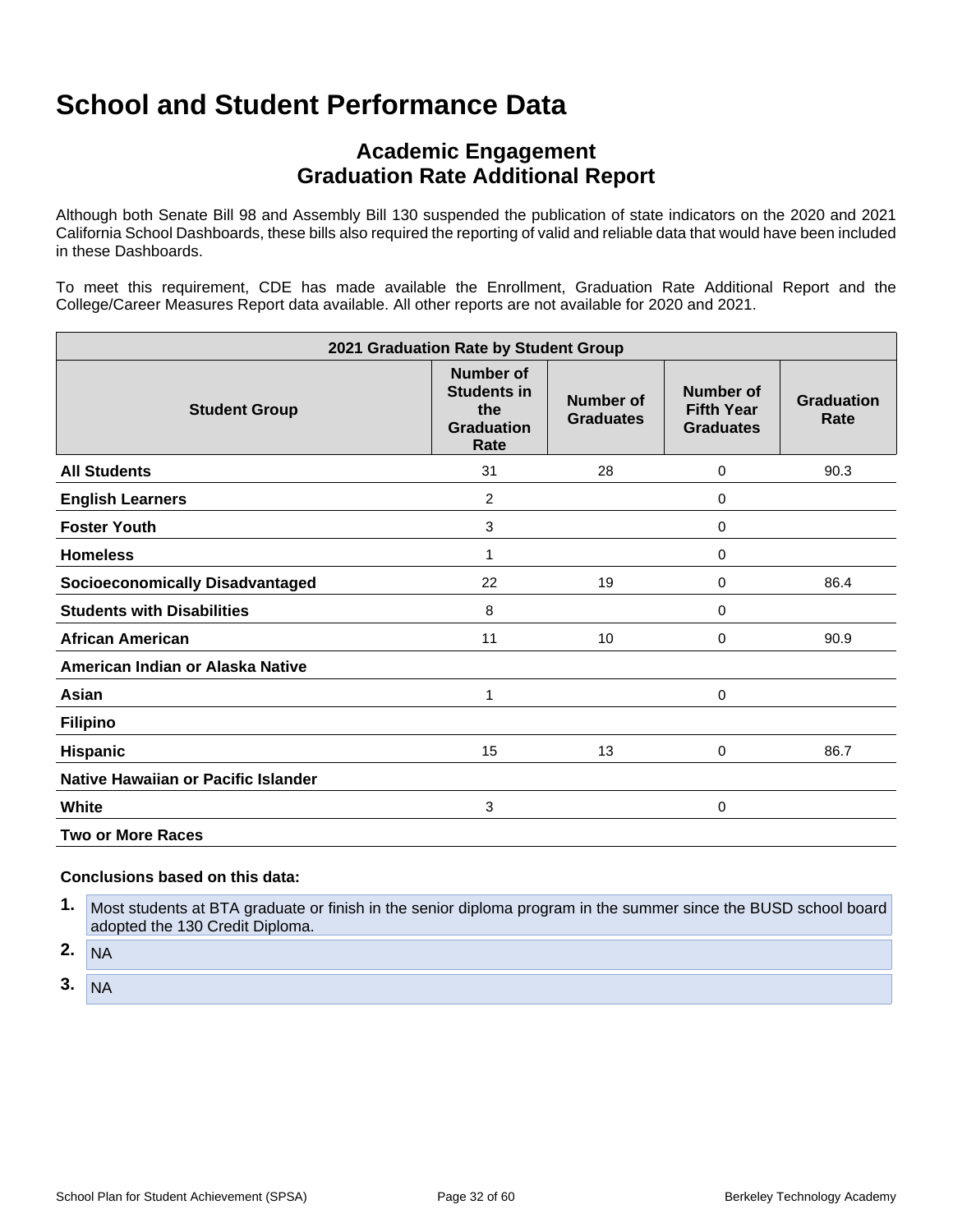## **Conditions & Climate Suspension Rate**

Although both Senate Bill 98 and Assembly Bill 130 suspended the publication of state indicators on the 2020 and 2021 California School Dashboards, these bills also required the reporting of valid and reliable data that would have been included in these Dashboards.

To meet this requirement, CDE has made available the Enrollment, Graduation Rate Additional Report and the College/Career Measures Report data available. All other reports are not available for 2020 and 2021, thus the most recent data (2019 Fall) is provided here.

The performance levels are color-coded and range from lowest-to-highest performance in the following order:



This section provides number of student groups in each color.



This section provides information about the percentage of students in kindergarten through grade 12 who have been suspended at least once in a given school year. Students who are suspended multiple times are only counted once.

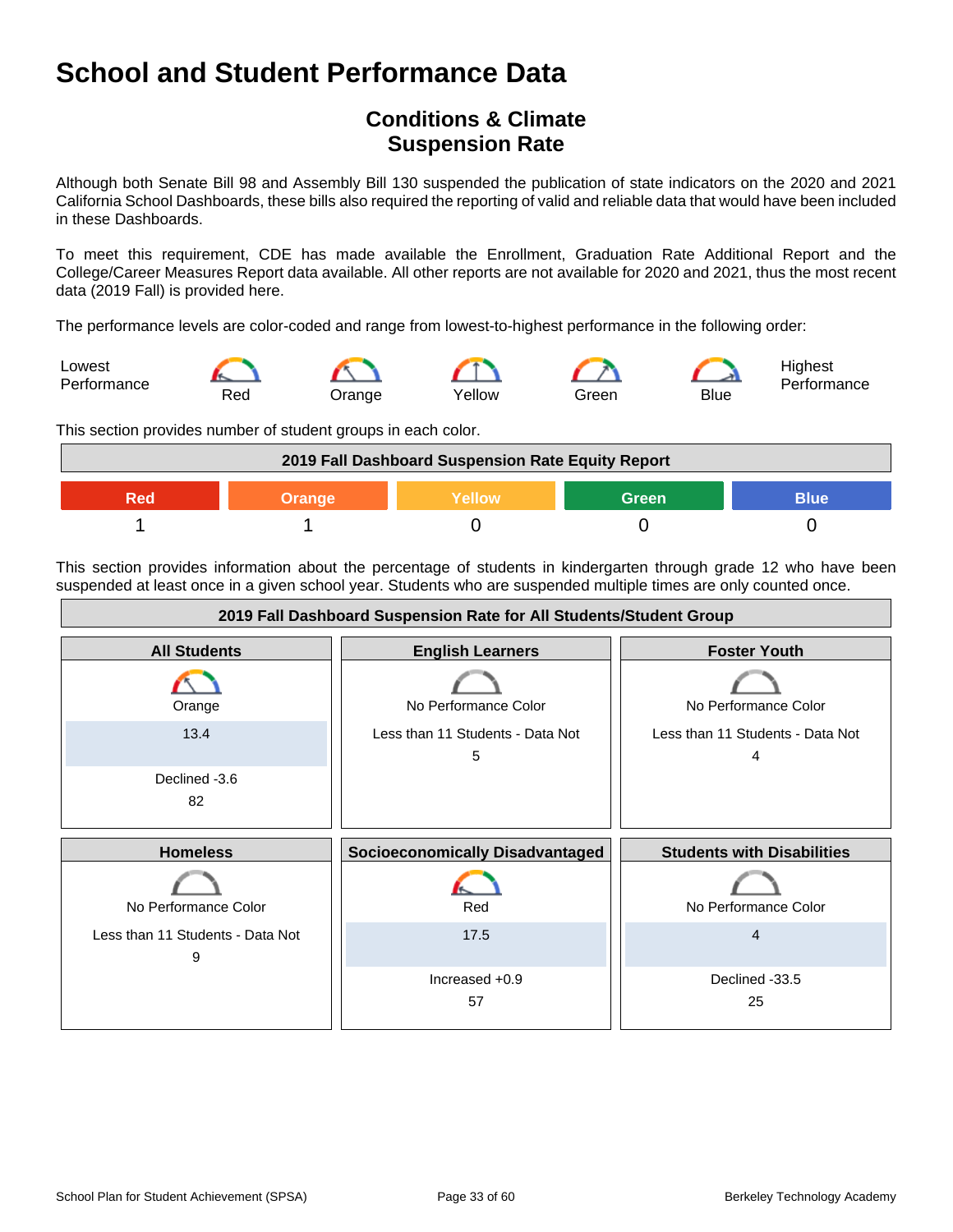

This section provides a view of the percentage of students who were suspended.

| 2019 Fall Dashboard Suspension Rate by Year |      |      |
|---------------------------------------------|------|------|
| 2017                                        | 2018 | 2019 |
|                                             |      |      |

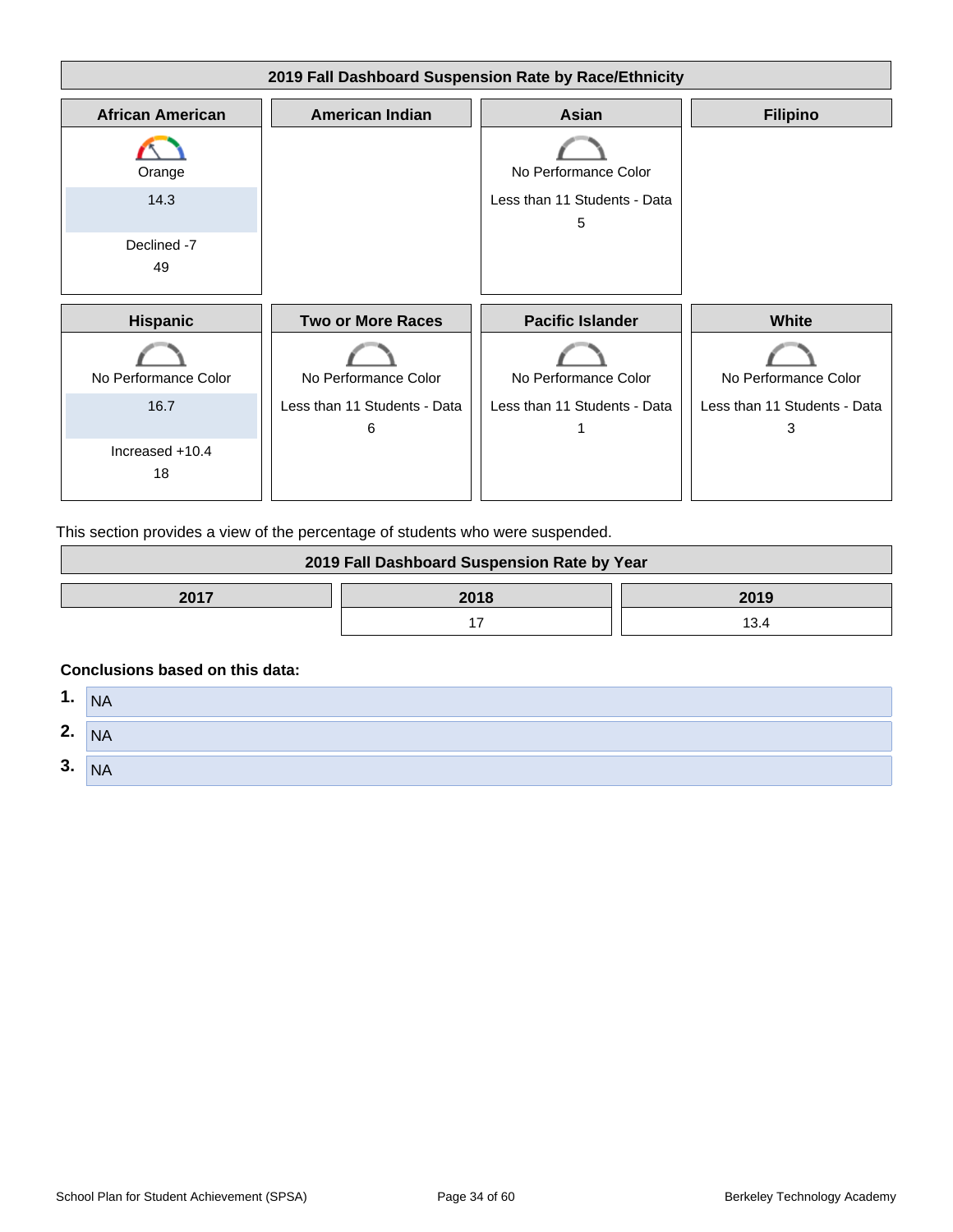## **Goals, Strategies, & Proposed Expenditures**

Complete a copy of the following table for each of the school's goals. Duplicate the table as needed.

## **LEA/LCAP Goal**

BUSD LCAP Goal 1: Provide high quality classroom instruction and curriculum that promote college and career readiness and end the racial predictability of academic achievement by ensuring that all systems are culturally and linguistically responsive to the needs of our students.

BUSD LCAP Goal 2: Provide necessary and timely academic interventions to eliminate barriers to student success.

Goal 3: Ensure all school sites have safe, welcoming, and inclusive climates for all students and their families, so that all students are in their classes ready to learn

Goal 4: Use local and state measures to assess student progress resulting from district programs in order to evaluate and improve planned actions and services.

## **Goal 1**

BTA School Goal 1: All BTA students will have clear pathways to post-secondary options Strategy: BTA staff will support the improvement of student goal setting for post-secondary options by creating and implementing a Career Technical Education (CTE) pathway(s) with a connection to one or more Peralta City Colleges (Berkeley City College and Laney College)

## **Identified Need**

What data did you use to form this goal?

- Transcript Analysis
- Graduation Rate data
- Grade and assessment data
- Attendance data
- Truancy rates
- Staff and student input
- The last WASC Visiting Committee report

What were the findings from the analysis of this data?

What were the findings from the analysis of this data?

Since the last WASC visit, when the school had a robust A-G program with high student enrollment, the district has cut the staff in half, putting the academic program in jeopardy. In addition, students from BHS who were eligible for BTA have never been sent even though the WASC committee noted this was an area of critical need.

In spring 2018, in an analysis of BTA transcripts by the district of the previous five years, students were not A-G eligible. All BTA students had A-G course work (220 Credits) but did not complete the program for various reasons. As a result the district and school board implemented the 130 Credit Continuation School Diploma, which meets the minimum requirements for the state of California for a high school diploma. The district last year then made more staff cuts. Now there are five teachers.

Nevertheless, the staff, students, and community would like BTA to continue to offer an A-G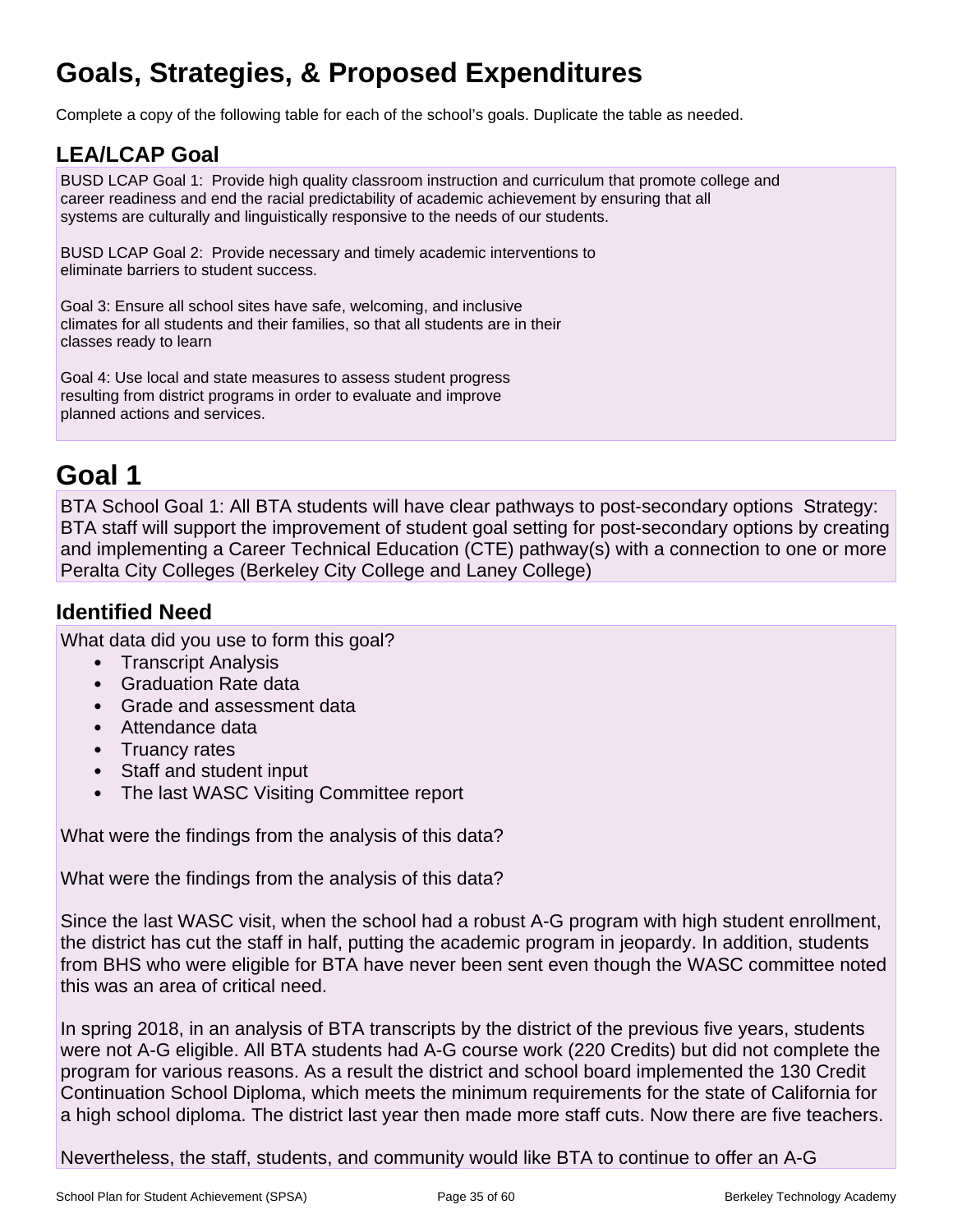program. Moreover in spring of 2018 the district and school board continued to ask BTA to create a CTE Pathway.

In spring of 2019 the state established that BTA was in program improvement for low graduation rates from the previous two years . Of note is the high turnover in administration, with three different principals and three academic counselors since the last WASC visit. We were informed that we are no longer in program improvement at the beginning of the 2019-2020 academic year. BTA was only in program improvement for one year.

When analyzing transcripts, the principal found some students from these years were missing one class only but no one had followed up with the students. This year there are two seniors who dropped out in the first semester and refuse to come to school. Some seniors have graduated early with the 130 credit diploma and don't have a plan for next steps, and are not enrolled in a city college. A few students are enrolled in dual enrollment classes (Counseling 24 and 57)

BTA has 74% Free and Reduced lunch students this year, 39% of the students at BTA have Individualized Education Plans (IEP's) and all of the BTA students voluntarily moved from BHS because of credit deficiencies. And though students at BTA have some improvement in attendance, coming to school is still a major barrier for many BTA students. A significant number of students meet the state criteria for truancy.

How will the school evaluate the progress of this goal?

Improvement in the Graduation Rate Dashboard college career readiness indicators Dual Enrollment in a City College courses Participation in BCC orientation and placement assessments Quarter grade data Attendance data--comparing student attendance from BTA and BHS Truancy rates Number of meetings with Counselor Number of students on 220 and 130 credit graduation programs

## **Annual Measurable Outcomes**

| Metric/Indicator                                                                                                                                                                                            | <b>Baseline/Actual Outcome</b>                                                                                                                                                  | <b>Expected Outcome</b>                                                                                                                                                                                     |
|-------------------------------------------------------------------------------------------------------------------------------------------------------------------------------------------------------------|---------------------------------------------------------------------------------------------------------------------------------------------------------------------------------|-------------------------------------------------------------------------------------------------------------------------------------------------------------------------------------------------------------|
| 50 % enrolled in the new CTE<br>pathways--computer science<br>and public health<br>10 % dual enrolled in Peralta<br>course<br>90% with #C or better in all #a-<br>g classes<br>Total number enrolled at BTA | 0 enrolled in the new CTE<br>pathways--computer science<br>and public health<br>2 students dual enrolled in<br>Peralta course<br>24/64 with #C or better in all<br>#a-g classes | 50 % enrolled in the new CTE<br>pathways--computer science<br>and public health<br>10 % dual enrolled in Peralta<br>course<br>90% with #C or better in all #a-<br>g classes<br>Total number enrolled at BTA |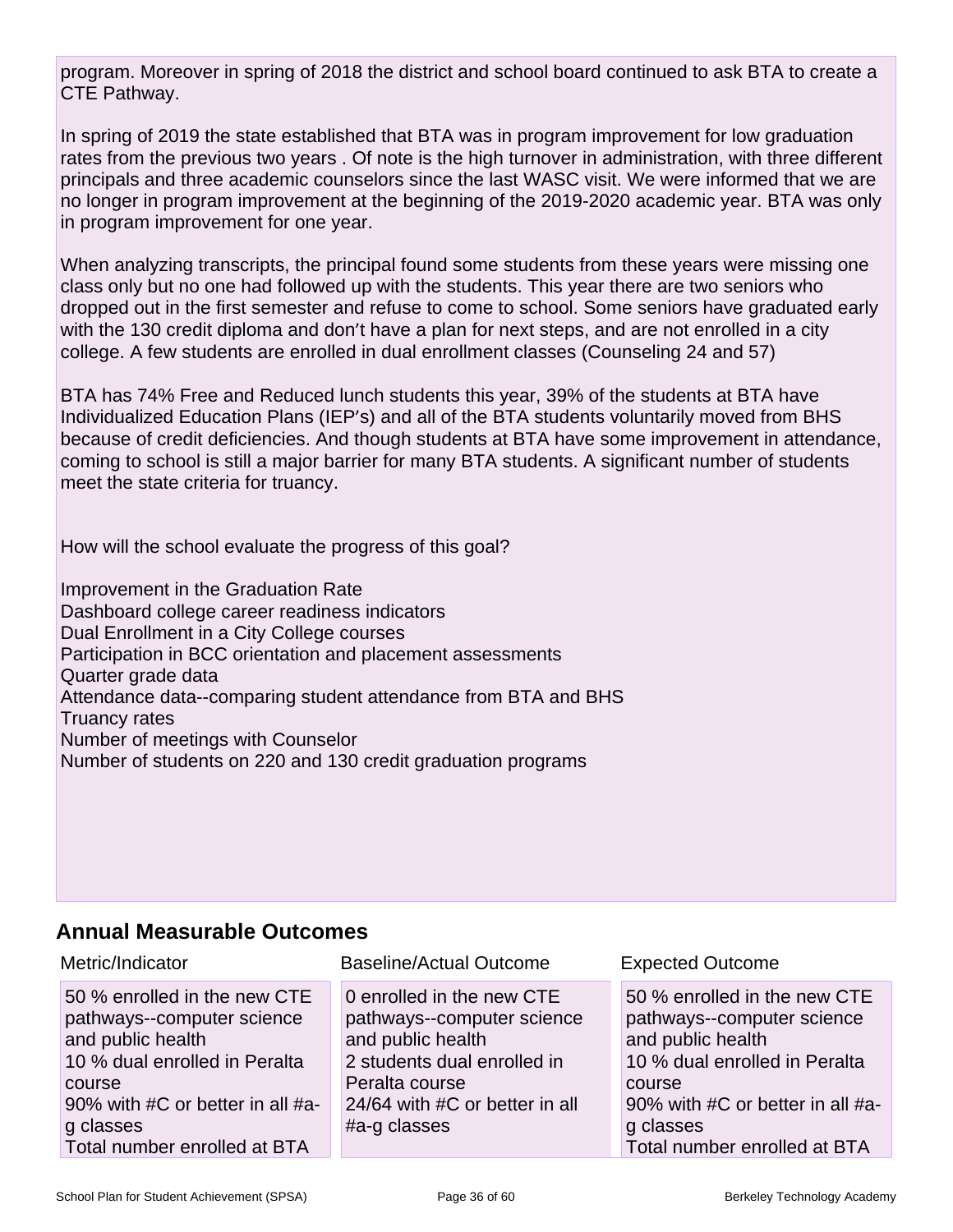| Metric/Indicator                                                                                        | <b>Baseline/Actual Outcome</b>                                                                                                               | <b>Expected Outcome</b>                                                                                 |
|---------------------------------------------------------------------------------------------------------|----------------------------------------------------------------------------------------------------------------------------------------------|---------------------------------------------------------------------------------------------------------|
| All students successfully<br>complete an internship or work<br>placement with a partner<br>organization | Total number enrolled at BTA:<br>64<br>8 students successfully<br>complete an internship or work<br>placement with a partner<br>organization | All students successfully<br>complete an internship or work<br>placement with a partner<br>organization |

Complete a copy of the Strategy/Activity table for each of the school's strategies/activities. Duplicate the table, including Proposed Expenditures, as needed.

## **Strategy/Activity 1**

### **Students to be Served by this Strategy/Activity**

(Identify either All Students or one or more specific student groups)

All Students

Strategy/Activity

Actions

Develop non-traditional CTE pathways as a way to improve direct access to culturally competent community resources and post-secondary career and college paths for students

Persons responsible for the related Task BUSD CTE Coordinator and Principal, and teachers

Task

•

Need for an implementation plan for the Computer Science Pathway and the Public Health **Pathway** 

Continue to increase dual/ concurrent enrollment in Peralta Community College classes. For example, Counseling 57 and Counseling 24 offered at Berkeley City College

Decide on a Data Science curriculum and traing for the Computer Science CTE pathway Hired a CTE Public Health teacher 2020-2021 and BUSD CTE is funding this teacher's credential program to clear their credential through ACOE.

Retain CTE Career Advisor for career and college counseling support K12 Strong Workforce Program grant \$50,000--provided through the BUSD CTE Coordinator

\$ 15,628 BSEP money for hourly interns (plus any Carry Over money from 2021-2022)

Working in coordination with academic counselor and resource case manager to support students with job placement, access to city college classes, and internships

### **Proposed Expenditures for this Strategy/Activity**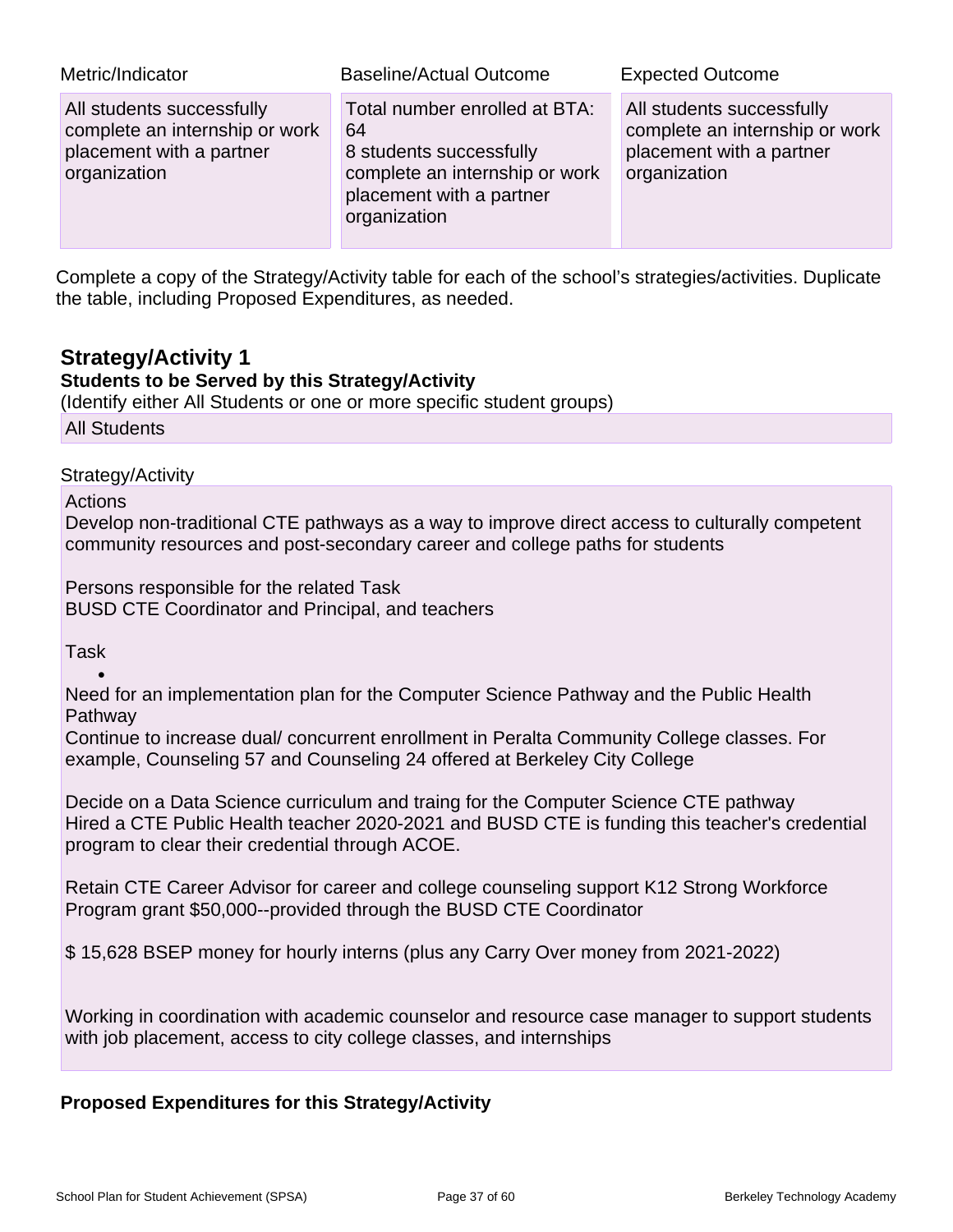List the amount(s) and funding source(s) for the proposed expenditures. Specify the funding source(s) using one or more of the following: LCFF, Federal (if Federal identify the Title and Part, as applicable), Other State, and/or Local.

| Amount(s) | Source(s)    |
|-----------|--------------|
| 15,628    | <b>BSEP</b>  |
| 50,000    | <b>Other</b> |

### **Strategy/Activity 2**

#### **Students to be Served by this Strategy/Activity**

(Identify either All Students or one or more specific student groups)

| <b>All Students</b> |
|---------------------|
|---------------------|

Strategy/Activity

**Action** Development of a CTE Public Health Pathway

Persons responsible

Nutrition and Gardening specialist , CTE Public Health teacher, Data Science teacher, CTE Career Advisor

CTE Public Health teachers

Developed an internship program for the 2022--2023 school year with 2-6 student interns paid throught Gardening and Nutrition and an additional 5-10 students paid through BSEP funds. Garden and prepare food and have lessons about nutrition

Plan, Prepare and Parrticipate in BTA Food Pantry the 2nd and 4th Tuesday of the month to feed families in the school and community. In partnership with the Berkeley Food Network.

### **Proposed Expenditures for this Strategy/Activity**

List the amount(s) and funding source(s) for the proposed expenditures. Specify the funding source(s) using one or more of the following: LCFF, Federal (if Federal identify the Title and Part, as applicable), Other State, and/or Local.

Amount(s) Source(s)

## **Strategy/Activity 3**

**Students to be Served by this Strategy/Activity**

(Identify either All Students or one or more specific student groups)

All Students and with a focus on African American Students --Increase the number of eligible African American students who documented post secondary plans

Strategy/Activity

Actions

Individual Learning Plan (ILP) for all students to plan post-secondary opportunities and pathways

Persons responsible for the related Task

Counselor (in consultation with Education Specialist for students with IEPs) and principal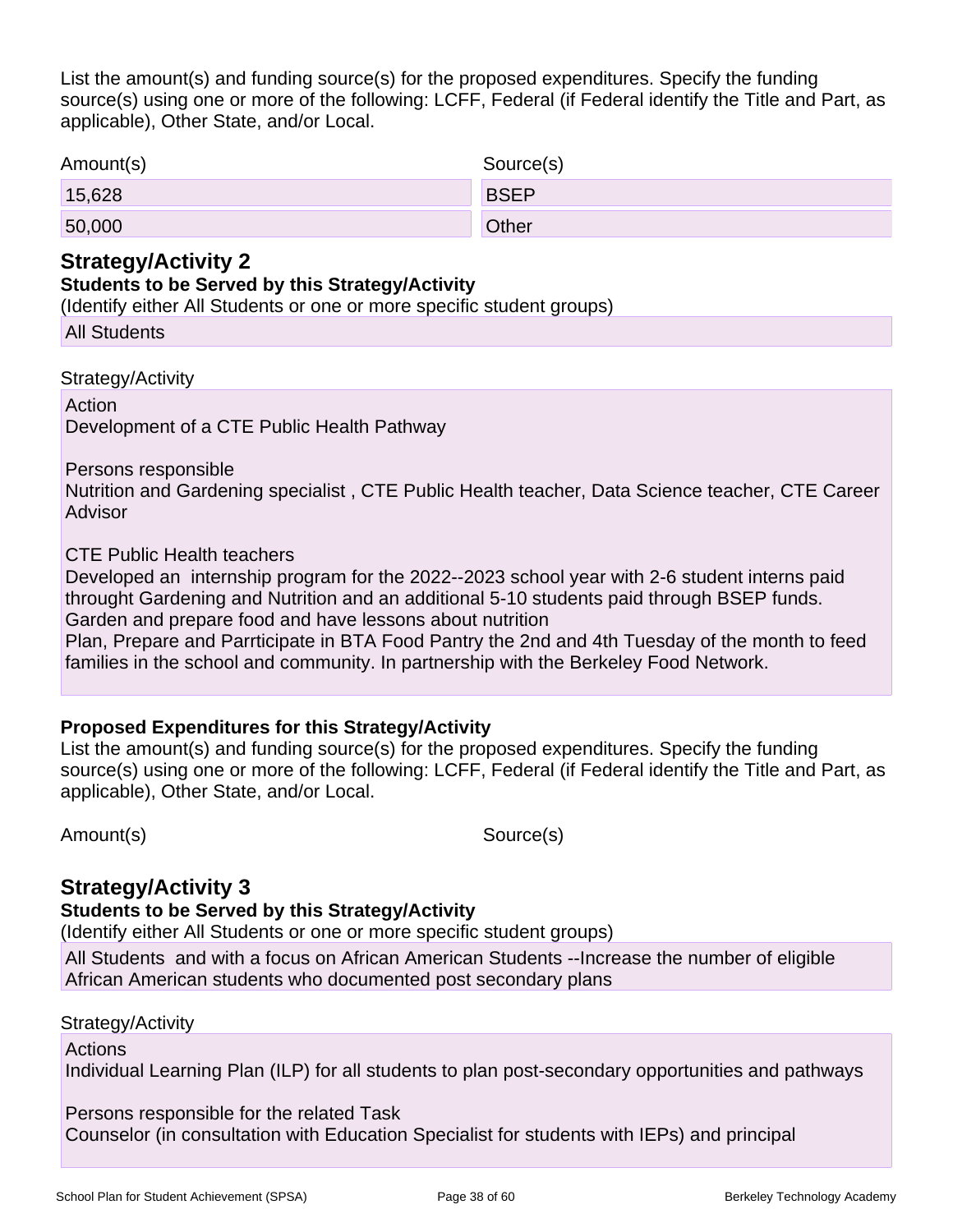Task

Each student meets with the academic counselor multiple times a year to create and update their Individual Learning Plan (ILP). Students are either working toward the 220 credit diploma 130 credit diploma. The counselor also advises students about post-secondary options when she meets with them. The ILP is a continued structure of BTA highlighted as a strong point of the program by WASC previously (2012).

The counselor arranged for the BHS college counselor to meet with all the juniors at BTA to learn about post-secondary options, including all types of colleges.The counselor took some seniors to BHS College and Career week--Community College workshop

As a part of the ILP process each student will have access to: Credit recovery CTE Pathway Community College Course Work Accommodations for students with IEP or 504 Plans

Increase the number of eligible African American students who documented post secondary plans with their academic counselor with the support of the College Bound partnership Create action plan detailing the key steps to engage and support students building summer experience and College Bound best practices Set target by September 2022 Measure progress on a quarterly basis in October, January, March and June 2023

### **Proposed Expenditures for this Strategy/Activity**

List the amount(s) and funding source(s) for the proposed expenditures. Specify the funding source(s) using one or more of the following: LCFF, Federal (if Federal identify the Title and Part, as applicable), Other State, and/or Local.

Amount(s) Source(s)

## **Strategy/Activity 4**

**Students to be Served by this Strategy/Activity**

(Identify either All Students or one or more specific student groups)

All Students

Strategy/Activity **Actions** Data for program effectiveness

Persons responsible for the related Task BREA and principal

Task

Gather and reflect on data for where students go after high school and what post-secondary options they choose, and to what degree BTA prepared them for that next step.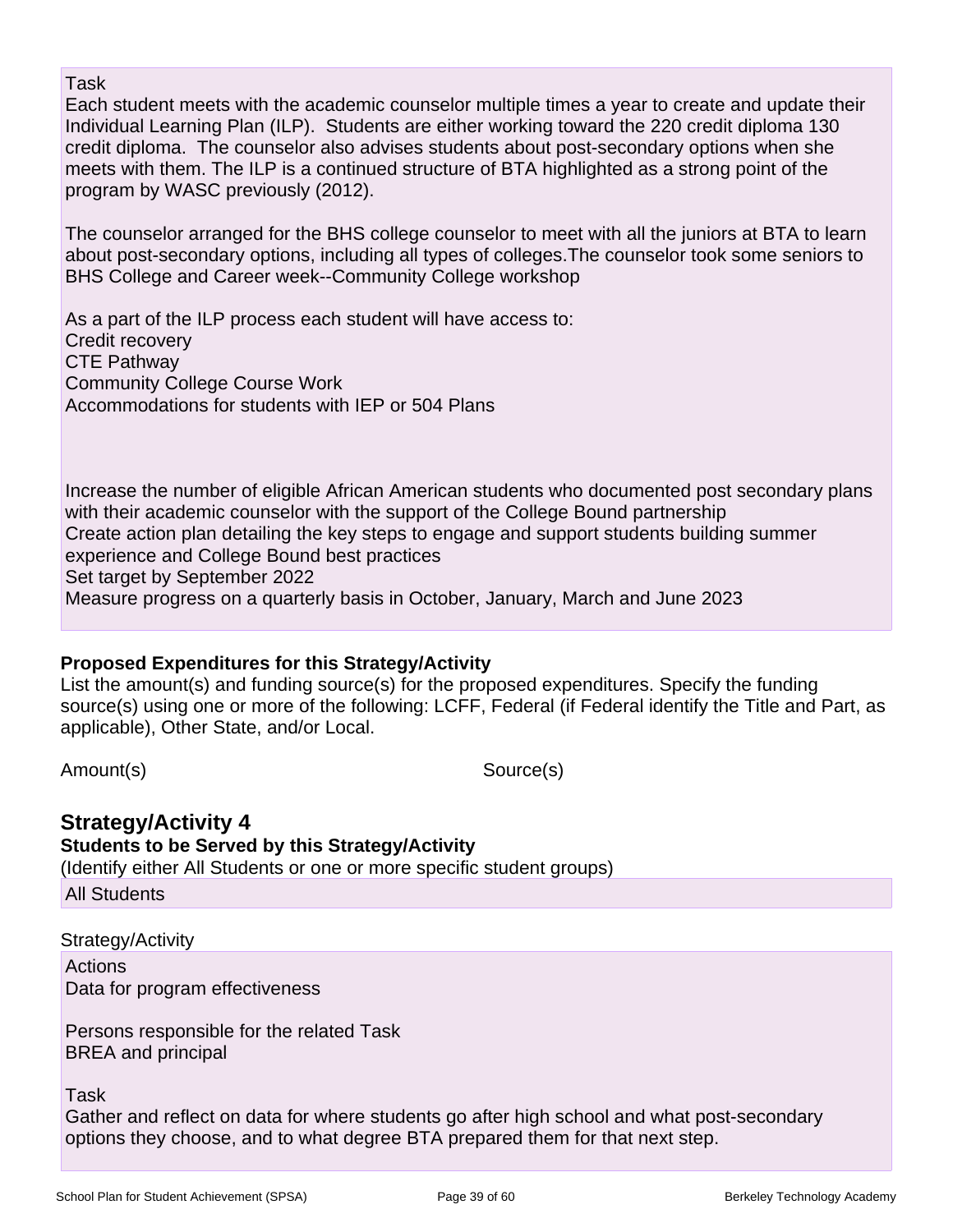List the amount(s) and funding source(s) for the proposed expenditures. Specify the funding source(s) using one or more of the following: LCFF, Federal (if Federal identify the Title and Part, as applicable), Other State, and/or Local.

Amount(s) Source(s)

#### **Strategy/Activity 5 Students to be Served by this Strategy/Activity**

(Identify either All Students or one or more specific student groups)

Students with IEPs and 504 Plans

Strategy/Activity

Actions Transition Goals for students with IEPS and 504 Plans

Persons responsible for the related Task Education Specialist and academic counselor

Task

Support all students with IEPS and 504 Plans to work with the Bridges from School to Work program that helps students prepare for and get a job.

### **Proposed Expenditures for this Strategy/Activity**

List the amount(s) and funding source(s) for the proposed expenditures. Specify the funding source(s) using one or more of the following: LCFF, Federal (if Federal identify the Title and Part, as applicable), Other State, and/or Local.

Amount(s) Source(s)

## **Strategy/Activity 6**

### **Students to be Served by this Strategy/Activity**

(Identify either All Students or one or more specific student groups)

All Students

Strategy/Activity

Action: Develop Community Partnerships

Persons responsible: Teacher Leader, CTE Teachers, Principal, Teachers

For community partnership, project based learning, and student internships: Berkeley Chamber of Commerce UC Berkeley City of Berkeley Health Black Families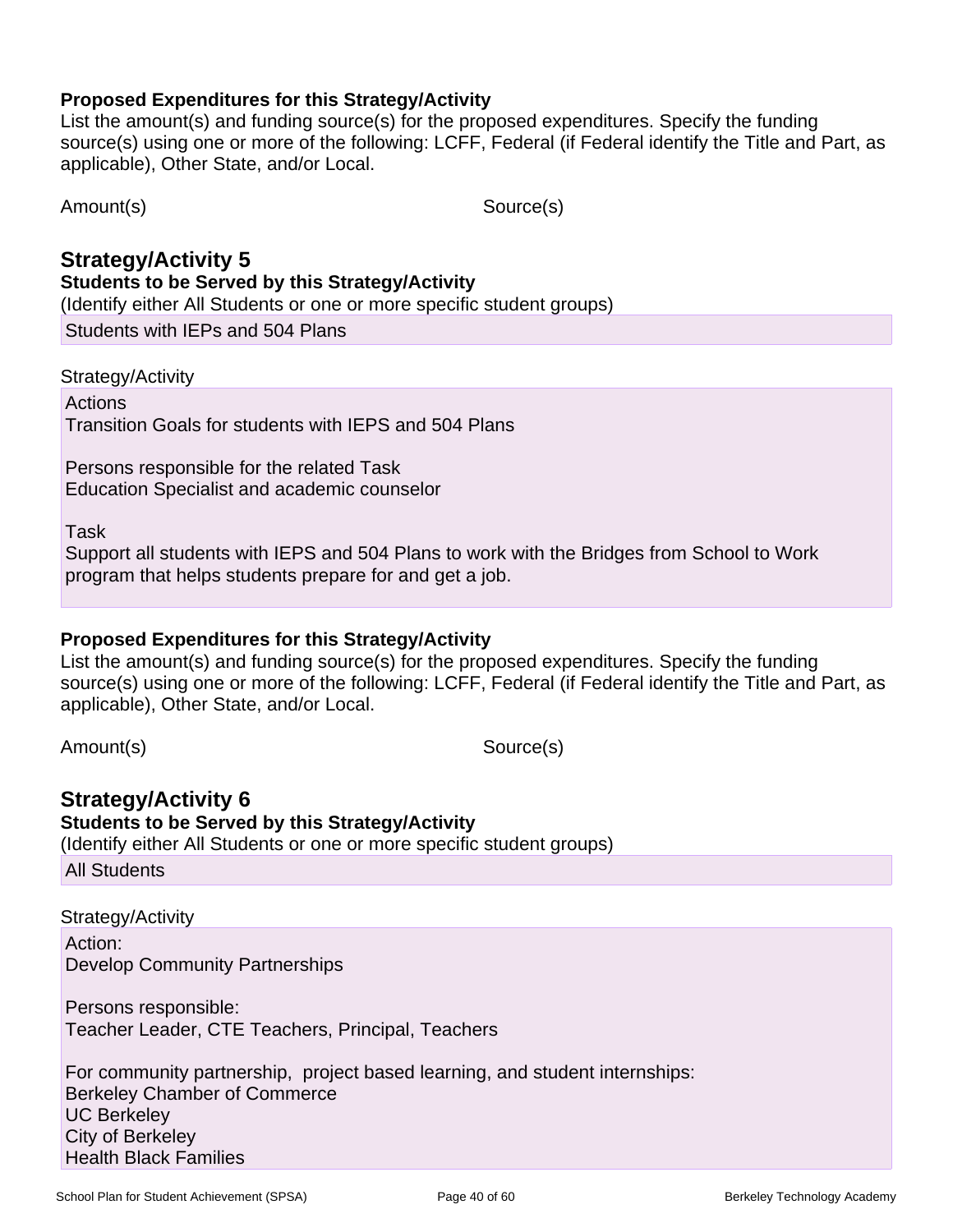McGee Baptist-Youth Court, Violence Prevention Youth Spirit Arts Pilot City Growing Leaders Niroga Berkeley Food Network Fix-It Cafe

### **Proposed Expenditures for this Strategy/Activity**

List the amount(s) and funding source(s) for the proposed expenditures. Specify the funding source(s) using one or more of the following: LCFF, Federal (if Federal identify the Title and Part, as applicable), Other State, and/or Local.

Amount(s) Source(s)

## **Annual Review**

### **SPSA Year Reviewed: 2021-22**

Respond to the following prompts relative to this goal. If the school is in the first year of implementing the goal, an analysis is not required and this section may be deleted.

## **ANALYSIS**

Describe the overall implementation of the strategies/activities and the overall effectiveness of the strategies/activities to achieve the articulated goal.

A CTE Science teacher was hired mid year 2019-2020. In 2021-2022 This teacher is clearing her credential now. In the fall they were working with UC Extension, and we decided that program was not for working teahchers. This spring the teacher begin classes through the ACOE to clear her credential. Only the intermediate level of the CTE pathway was designed and taught. A capstone class has yet to be designed. The current AP Computer Science Principals teacher will not continue working at BTA next year, and so we are instead moving our focus to the Data Science class, which is approved for A-G math class, and BUSD board approved. We are not sure if we are starting Data Science next fall or the year after. BTA students successfullly participated in Public Health Pathway Internships, working with the Berkeley Food Network for the BTA Pantry, every 2nd and 4th Tuesday of the month. Five other students did paid interships , and were hired as student workers though BUSD outside of the Public Health Pathway also. We learned about the hiring process that BUSD has. We are working on our own CTE documents like a student expectations contract, and parent agreement contract still. Many BTA students experienced workplace learning through other programs/and support structures at BTA including the classroom teachers, and the BTA CTE Career advisor, the academic counselor, and education specialist for students with IEPs.

Briefly describe any major differences between the intended implementation and/or the budgeted expenditures to implement the strategies/activities to meet the articulated goal.

We had hoped to retain the CS teacher , and that was not possible. That has set us back in the Computer Science CTE pathway. When we move to Data Science, as a focus, at least it will be a veteran teacher who is taking that role.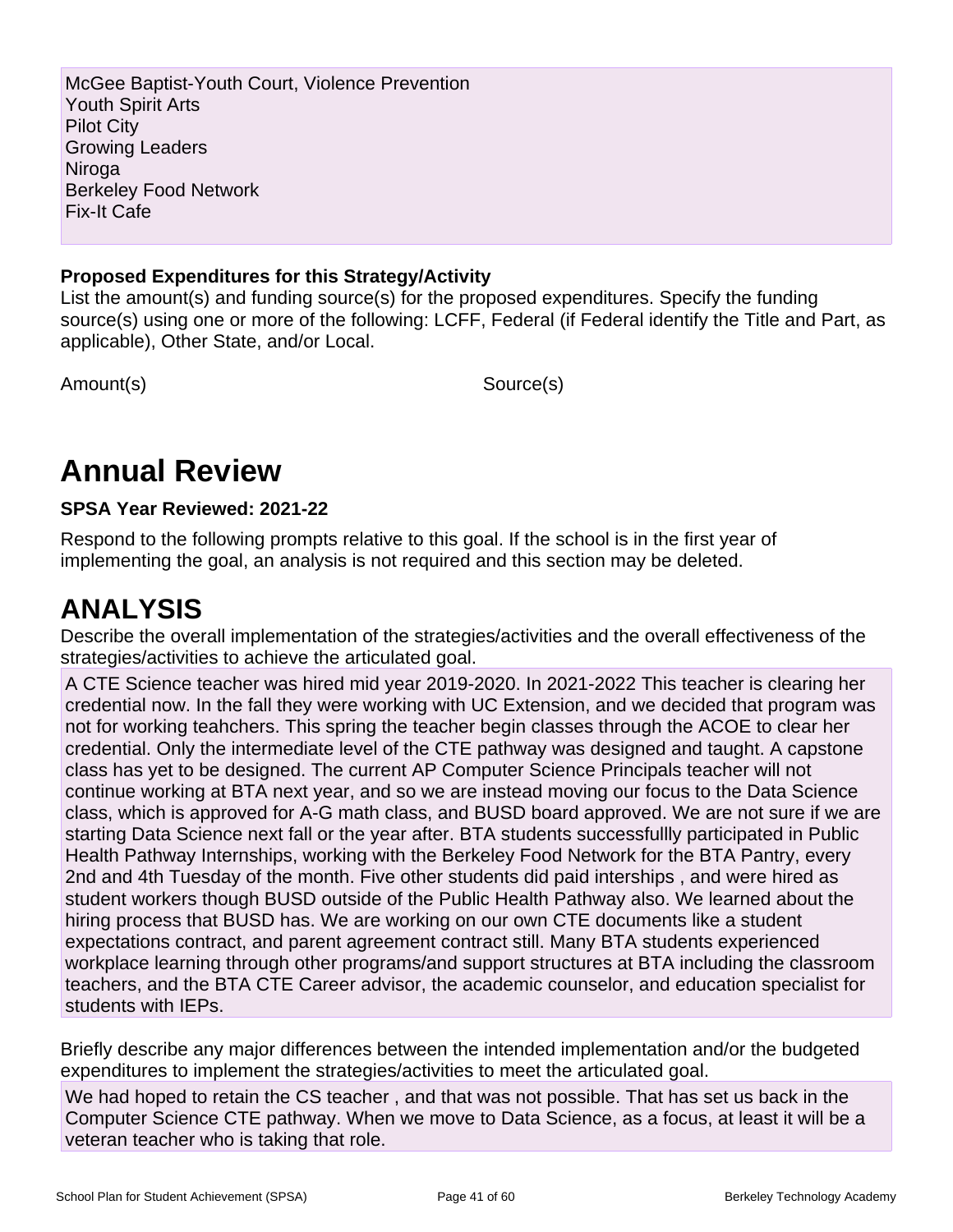Describe any changes that will be made to this goal, the annual outcomes, metrics, or strategies/activities to achieve this goal as a result of this analysis. Identify where those changes can be found in the SPSA.

We didn't have any baseline data before this year 2021-2022. Now we do. Also we have a focus on African American students, as a park of the African American Success Framework/AASF Early Adopter School Network schools. So we have a Strategy /Activity that connects to that work.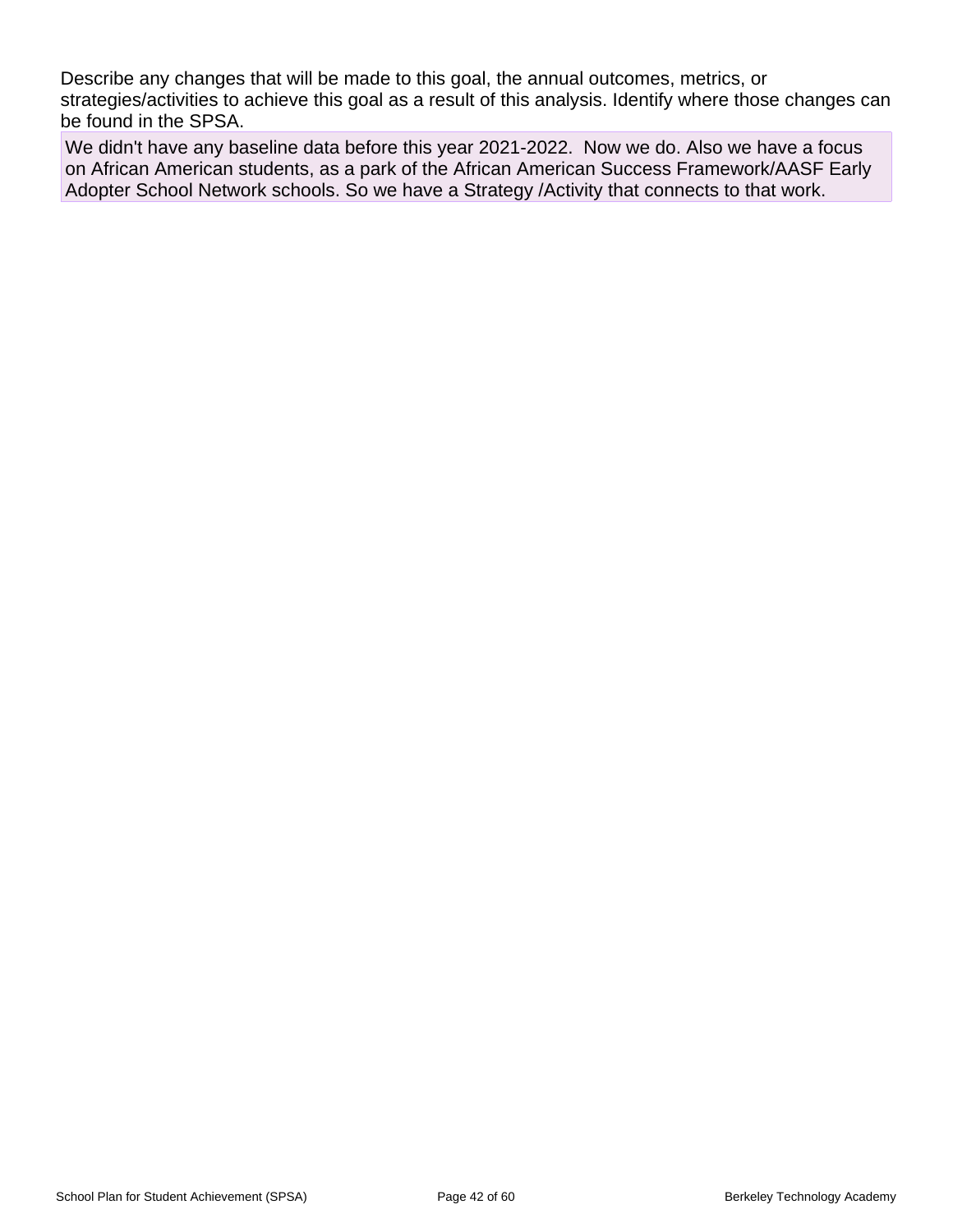## **Goals, Strategies, & Proposed Expenditures**

Complete a copy of the following table for each of the school's goals. Duplicate the table as needed.

## **LEA/LCAP Goal**

BUSD LCAP Goal 1: Provide high quality classroom instruction and curriculum that promote college and career readiness and end the racial predictability of academic achievement by ensuring that all systems are culturally and linguistically responsive to the needs of our students.

BUSD LCAP Goal 2: Provide necessary and timely academic interventions to eliminate barriers to student success.

Goal 3: Ensure all school sites have safe, welcoming, and inclusive climates for all students and their families, so that all students are in their classes ready to learn

Goal 4: Use local and state measures to assess student progress resulting from district programs in order to evaluate and improve planned actions and services.

## **Goal 2**

BTA School Goal 2: Increase proficiency and performance of all students in academic language, while accelerating the proficiency and performance gains for students who are not proficient, especially English Learners and students with IEPs with a literacy qualification. Strategy: BTA teachers will support the improvement of student communication skills through the implementation of Academic Language strategies across all subjects with an emphasis on student engagement and writing, and by improving direct access to culturally competent community resources.

## **Identified Need**

What data did you use to form this goal?

- Fall School Persuasive Writing Assessment
- Transcript Analysis
- Classroom observations by principal and teacher reflections
- Village Connect Student data

What were the findings from the analysis of this data?

Students at BTA chose to come to this school for credit recovery. Students haven't been academically successful at BHS. Their transcripts show this is true. Also we did our first local writing assessment this fall in and confirmed that students need continued practice and support with formal academic writing.

Through formal and informal observations in fall of 2019 the principal found that teachers regularly did formative assessments, and checked in with students one on one and this is where the academic conversations happened. In most classes there was not regular student collaboration where the whole group, small group, and pair structured student talking classes. In some classes students practice the target language daily, in math class students make arguments about math, and in English students have done socratic seminar

Student engagement is an area of growth staff has recognized in relation to students'cell phone addiction as a barrier to instruction and engagement. Students have had more opportunities to collaborate in project based learning in response to this concern (Pilot City, Mad City Money, BTA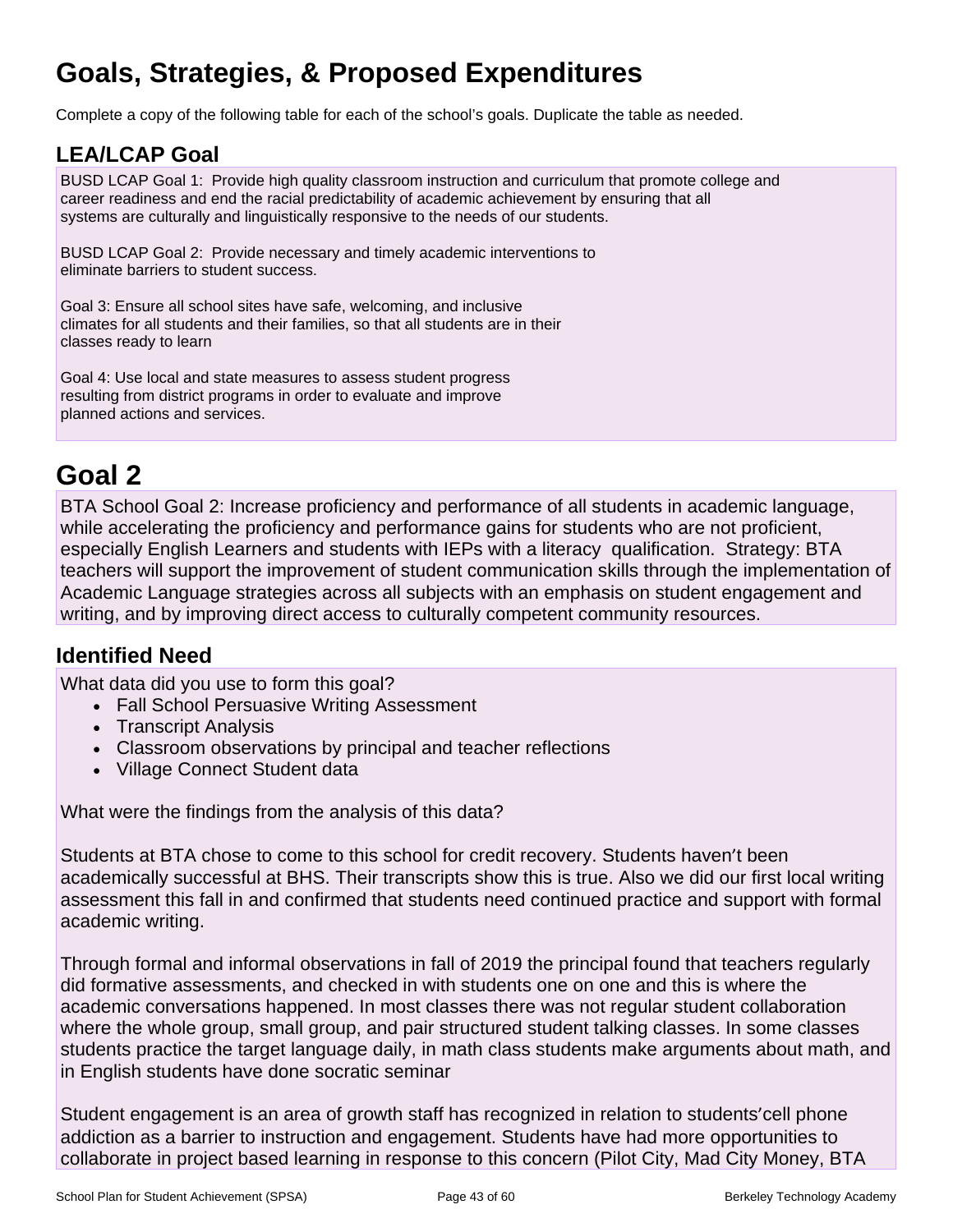Food Pantry internships, Technology Field Trips, guest speakers, boys group, student leadership, and League of Women Voters civics project in 2019-2020)

How will the school evaluate the progress of this goal?

- Growth on Writing Assessment
- Smarter Balanced Assessments participation rate
- ELPAC
- English course grades of C or better
- Teacher self assessment and reflection from PD meetings and on CM Rubric
- Community resources brought into BTA
- Formative Assessments

## **Annual Measurable Outcomes**

| Metric/Indicator                | <b>Baseline/Actual Outcome</b>  | <b>Expected Outcome</b>         |
|---------------------------------|---------------------------------|---------------------------------|
| Students improve by 15% on      | All students participated the   | All students participated the   |
| the local writing assessment    | local writing assessment        | local writing assessment        |
| Design and/or choose            | Design and/or choose            | Design and/or choose            |
| assessments for reading,        | assessments for reading,        | assessments for reading,        |
| listening and speaking          | listening and speaking          | listening and speaking          |
| <b>ELPAC</b> improvement for EL | <b>ELPAC</b> improvement for EL | <b>ELPAC</b> improvement for EL |

Complete a copy of the Strategy/Activity table for each of the school's strategies/activities. Duplicate the table, including Proposed Expenditures, as needed.

## **Strategy/Activity 1**

### **Students to be Served by this Strategy/Activity**

(Identify either All Students or one or more specific student groups)

All Students, particularly African American Students

### Strategy/Activity

### Actions

BTA teachers will support the improvement of student communication skills through the implementation of Academic Language strategies across all subjects with an emphasis on student engagement and writing, and by improving direct access to culturally competent community resources.

Increase the number of eligible African American students will demonstrate grade level readiness based on the most widely used assessment

Create action plan detailing the key steps to engage and support students building summer experience

Set target by September 2022

Measure progress on a quarterly basis in October, January, March and June 2023

Persons responsible for the related Task PD coordinators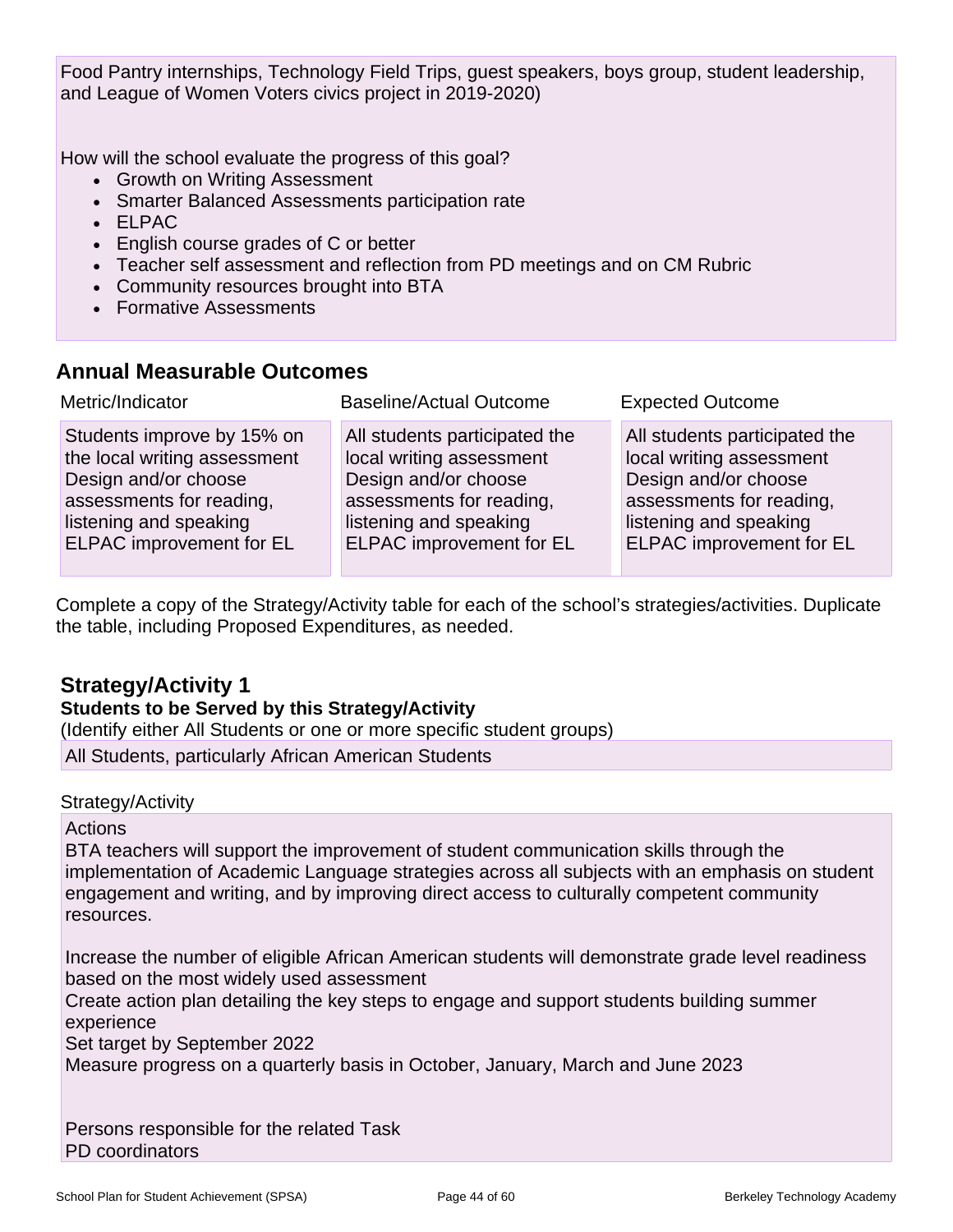Instrutional Leadership Team Principal and PD Lead teacher

Task

Agree on and impletment common instructional Practices as suggested by WASC

#### **Proposed Expenditures for this Strategy/Activity**

List the amount(s) and funding source(s) for the proposed expenditures. Specify the funding source(s) using one or more of the following: LCFF, Federal (if Federal identify the Title and Part, as applicable), Other State, and/or Local.

Amount(s) Source(s)

### **Strategy/Activity 2**

#### **Students to be Served by this Strategy/Activity**

(Identify either All Students or one or more specific student groups)

All Students

Strategy/Activity

**Actions** Professional Development Teacher Leader position

Persons responsible for the related Task PD Teacher Leader and principal

Task

The position of Professional Development Teacher Leader\* was created this 2018-2019 SY to colead (with the principal) weekly Professional Learning Community for teachers at BTA. We plan meetings every Monday for the following Wednesday. We also plan the all day PD days in August, October, and November.

\*Teacher Leader MOU/position is different than the PD teacher leader position.

#### **Proposed Expenditures for this Strategy/Activity**

List the amount(s) and funding source(s) for the proposed expenditures. Specify the funding source(s) using one or more of the following: LCFF, Federal (if Federal identify the Title and Part, as applicable), Other State, and/or Local.

Amount(s) Source(s)

### **Strategy/Activity 3**

#### **Students to be Served by this Strategy/Activity**

**Other Community Community Community Community Community** 

(Identify either All Students or one or more specific student groups)

All Students

Strategy/Activity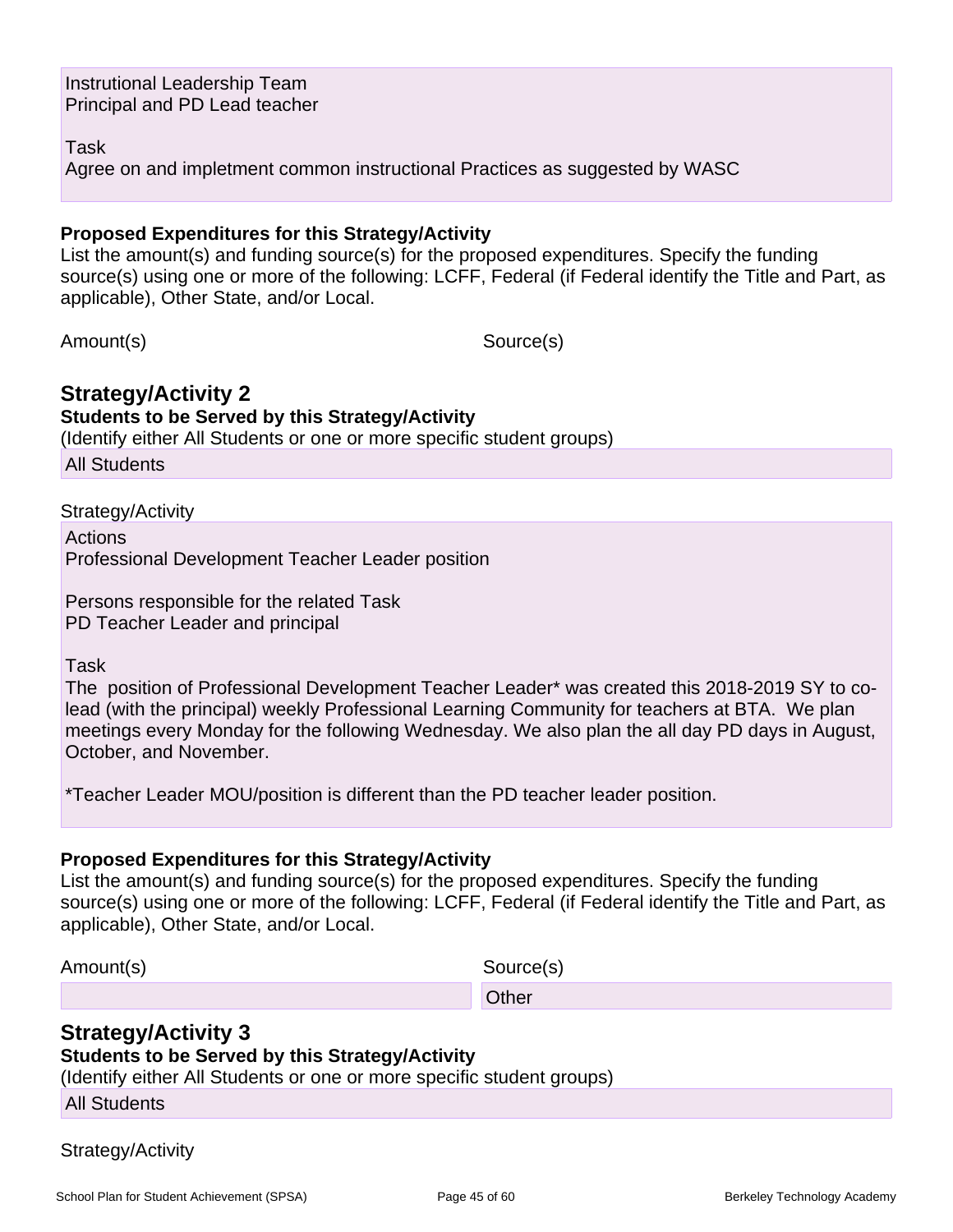### Actions Continue growing a Professional Learning Community

Persons responsible for the related Task PD Teacher Leader and Principal And BREA

Task

Teachers meet weekly on Wednesdays for Professional Development

The goal is to have a data-driven professional learning community that regularly reflects on data to improve instruction and affect student outcomes

### **Proposed Expenditures for this Strategy/Activity**

List the amount(s) and funding source(s) for the proposed expenditures. Specify the funding source(s) using one or more of the following: LCFF, Federal (if Federal identify the Title and Part, as applicable), Other State, and/or Local.

Amount(s) Source(s)

### **Strategy/Activity 4**

#### **Students to be Served by this Strategy/Activity**

(Identify either All Students or one or more specific student groups)

All students

#### Strategy/Activity

Actions

Teachers will continue to increase use of academic language strategies.

Persons responsible for the related Task **Teachers** 

Task

Once they have gone through the initial 5 Day CM training, then supporting teachers in development of curriculum and practice that includes academic language for students in writing and speaking. A first step will be to reflect on a CM practice in a cycle of inquiry. A next step is that the whole school will take is posting daily agendas that include academic language learning objectives with language objectives and content area goals.

### **Proposed Expenditures for this Strategy/Activity**

List the amount(s) and funding source(s) for the proposed expenditures. Specify the funding source(s) using one or more of the following: LCFF, Federal (if Federal identify the Title and Part, as applicable), Other State, and/or Local.

Amount(s) Source(s)

## **Strategy/Activity 5**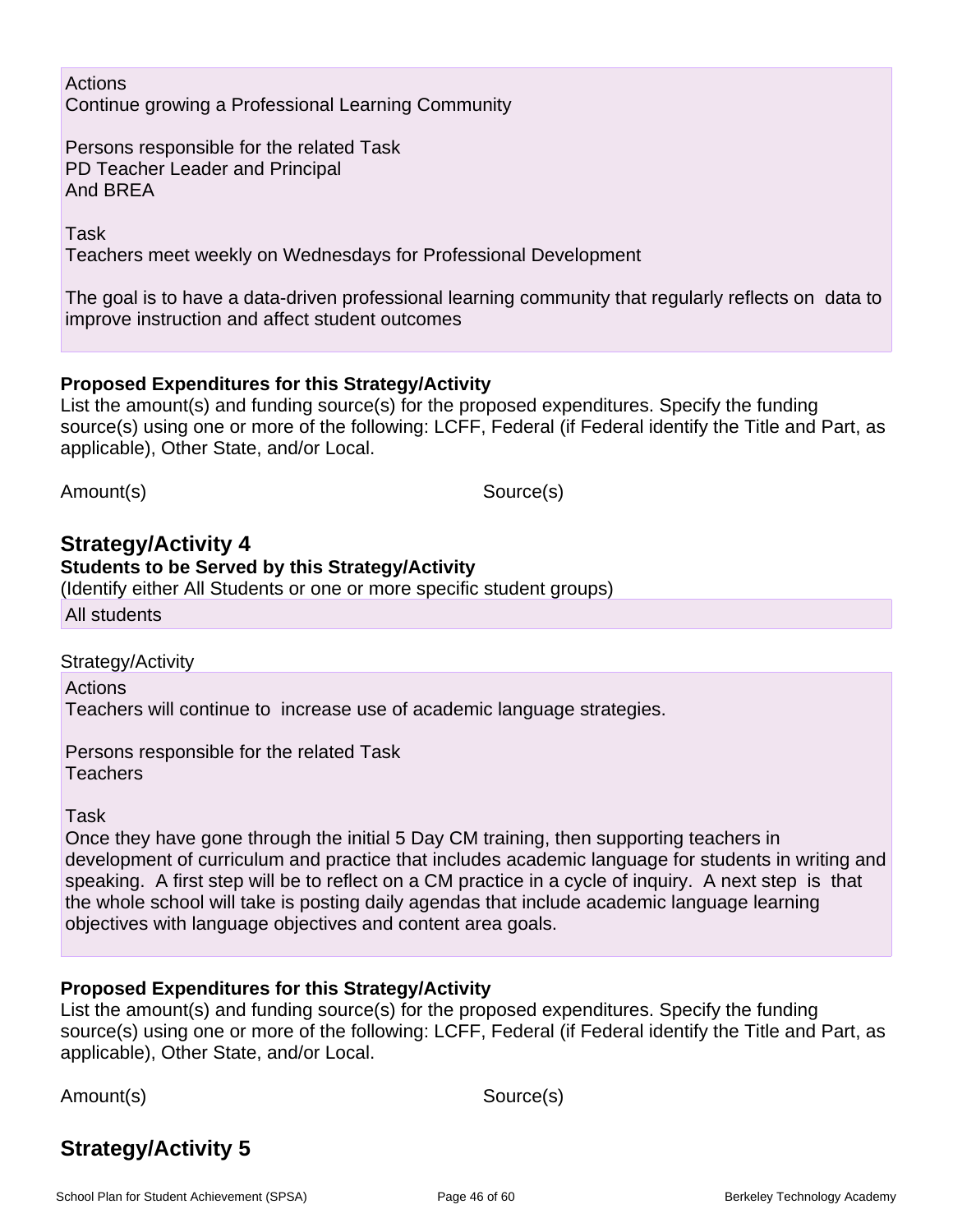#### **Students to be Served by this Strategy/Activity**

(Identify either All Students or one or more specific student groups)

All students

Strategy/Activity **Actions** Improve writing in all classes Persons responsible for the related Task PD Leads teachers This year: Implement a writing assessment twice a year that all teachers score together Ensure that writing happens in multiple classes throughout the day. Math teacher includes research and oral exams for all students Students use descriptive, analytical, and reflective writing during project based learning experiences/internships, in the form of presentations and reports. Next year: Continue to ensure that students in all grades write and receive feedback on a minimum of three school-wide academic essays per year English teachers participate in administering, scoring, and calibrating the expository/persuasive essays to improve their understanding and alignment of school expectations and common core state standards (CCSS) History teachers include research paper process and product in their curriculum Math students will write scientific reports and notation Across curriculum students will develop mathematical, logical reasoning and be able to articulate their thinking in writing. Across curriculum students will be able to identify and analyze data, and be about to incorporate it into their writing. Provide writing rubric to families Bring back senior/junior projects Restorative Restart: covid 19 money. \$8400 for tutors/mentors to support writing in all subject

## **Proposed Expenditures for this Strategy/Activity**

List the amount(s) and funding source(s) for the proposed expenditures. Specify the funding source(s) using one or more of the following: LCFF, Federal (if Federal identify the Title and Part, as applicable), Other State, and/or Local.

| Amount(s) | Source(s)    |
|-----------|--------------|
| 8,400     | <b>Other</b> |

## **Strategy/Activity 6**

### **Students to be Served by this Strategy/Activity**

(Identify either All Students or one or more specific student groups)

All students

areas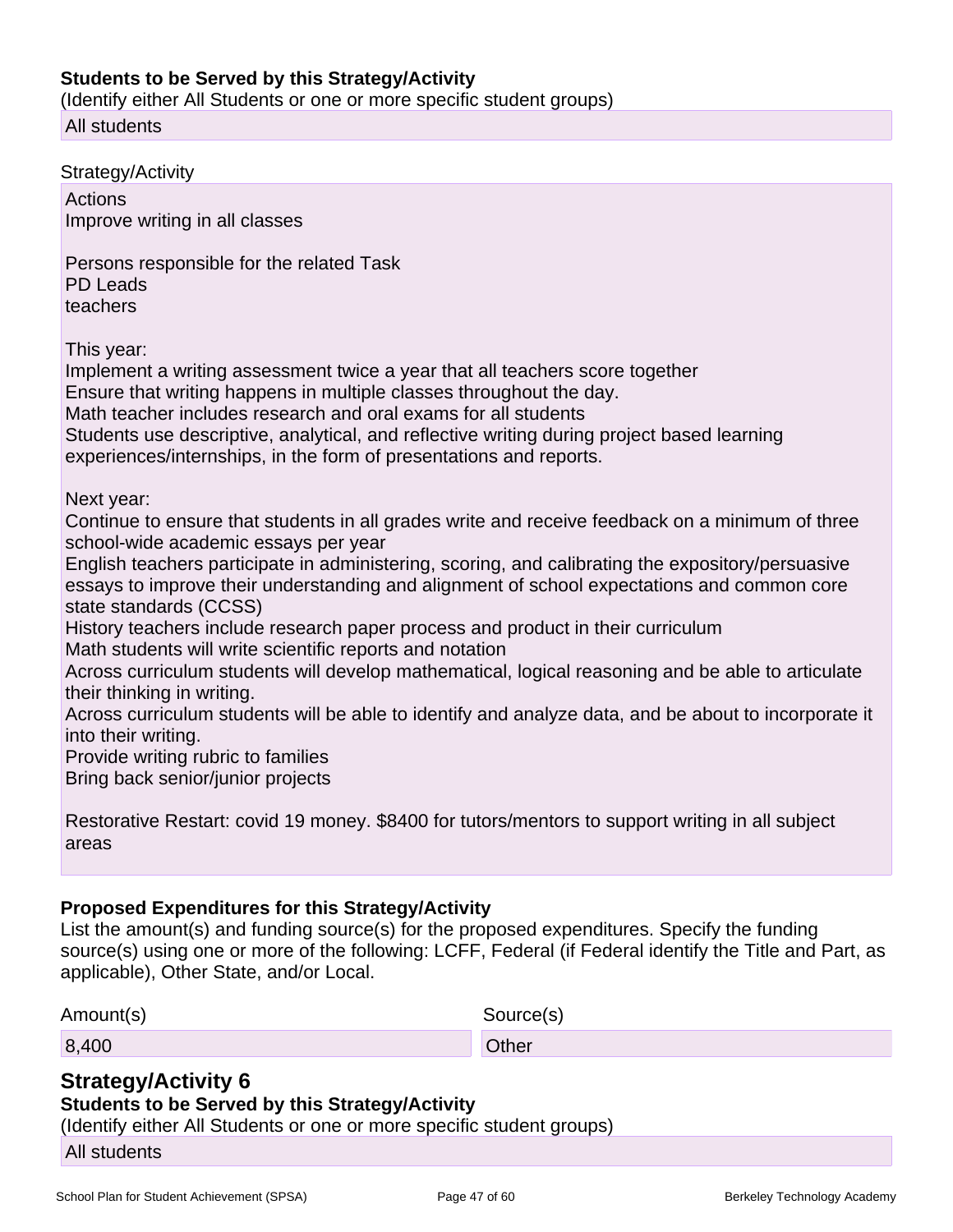#### Strategy/Activity

Actions Surveys to Improve Instruction and Engagement

Persons responsible for the related Task Teachers and principal

Task

• Teachers voluntary administer confidential end of course students survey to get immediate feedback regarding practice. (Goal: once a quarter)

### **Proposed Expenditures for this Strategy/Activity**

List the amount(s) and funding source(s) for the proposed expenditures. Specify the funding source(s) using one or more of the following: LCFF, Federal (if Federal identify the Title and Part, as applicable), Other State, and/or Local.

Amount(s) Source(s)

### **Strategy/Activity 7**

### **Students to be Served by this Strategy/Activity**

(Identify either All Students or one or more specific student groups)

All Students

Strategy/Activity

**Actions** Academic support for students with tutors in classrooms

Persons responsible for the related Task Teacher leader and principal

Task

Two tutors were hired in the spring 2019. We like to hire former students, parents, and community members as tutors to bring in the community/ cultural competence into the school.

### **Proposed Expenditures for this Strategy/Activity**

List the amount(s) and funding source(s) for the proposed expenditures. Specify the funding source(s) using one or more of the following: LCFF, Federal (if Federal identify the Title and Part, as applicable), Other State, and/or Local.

Amount(s) Source(s)

## **Annual Review**

**SPSA Year Reviewed: 2021-22**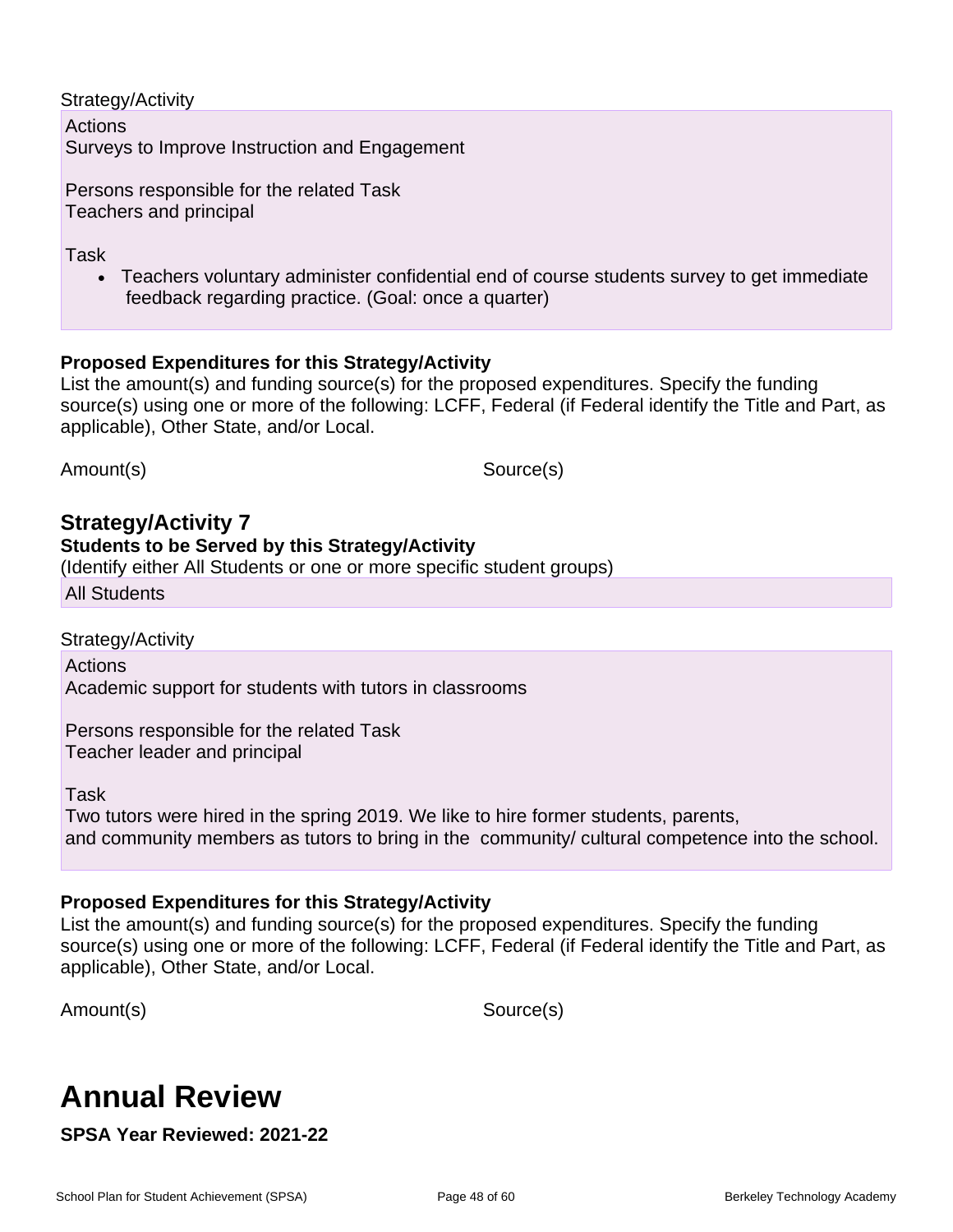Respond to the following prompts relative to this goal. If the school is in the first year of implementing the goal, an analysis is not required and this section may be deleted.

## **ANALYSIS**

Describe the overall implementation of the strategies/activities and the overall effectiveness of the strategies/activities to achieve the articulated goal.

Students had multiple opportunities for writing across the curriculm, participated in school-wide writing assessments, and socractic seminars. In addtion, the culminating community engagement event with the League of Women Voters, where students sat in small groups with community guests, and had dialogue about social change was extremely sucssessful. In addition students were able to participate in workplace learning, that included resume, cover letter and interviews before they got actual jobs. All of this work incorporated academic langauge and project based learning expereinces. New BTA teachers were able to participate in the Constructing Meaning Academic Langage district traning.

Briefly describe any major differences between the intended implementation and/or the budgeted expenditures to implement the strategies/activities to meet the articulated goal. NA

Describe any changes that will be made to this goal, the annual outcomes, metrics, or strategies/activities to achieve this goal as a result of this analysis. Identify where those changes can be found in the SPSA.

Student engagement is an area of growth staff has recognized in relation to students'cell phone addiction as a barrier to instruction and engagement. Students have had more opportunities to collaborate in project based learning in response to this concern (Pilot City, Mad City Money, BTA Food Pantry internships, Technology Field Trips, guest speakers, boys group, student leadership, and League of Women Voters civics project in 2019-2020) . Teachers and support staff made a huge effort during school closing, distance learning to effectively support students to engage in school work and with each other. Teachers learned to use google classroom, zoom, google meet, and flip grid technologies to support student engagement and academic langauge learning. It is noteable that students at BTA struggled even more because of COVID-19: Many took on more hours working in groceries, many took on two jobs because their parents lost jobs, three became homeless, and one foster student had to move house three times. Students who were most successul checked in daily and weekly with staff via phone, text and computer. Mental health supports were even more crucial at this time for students and families. Therapists/counselors continued to support students and familes during this unprecidented time.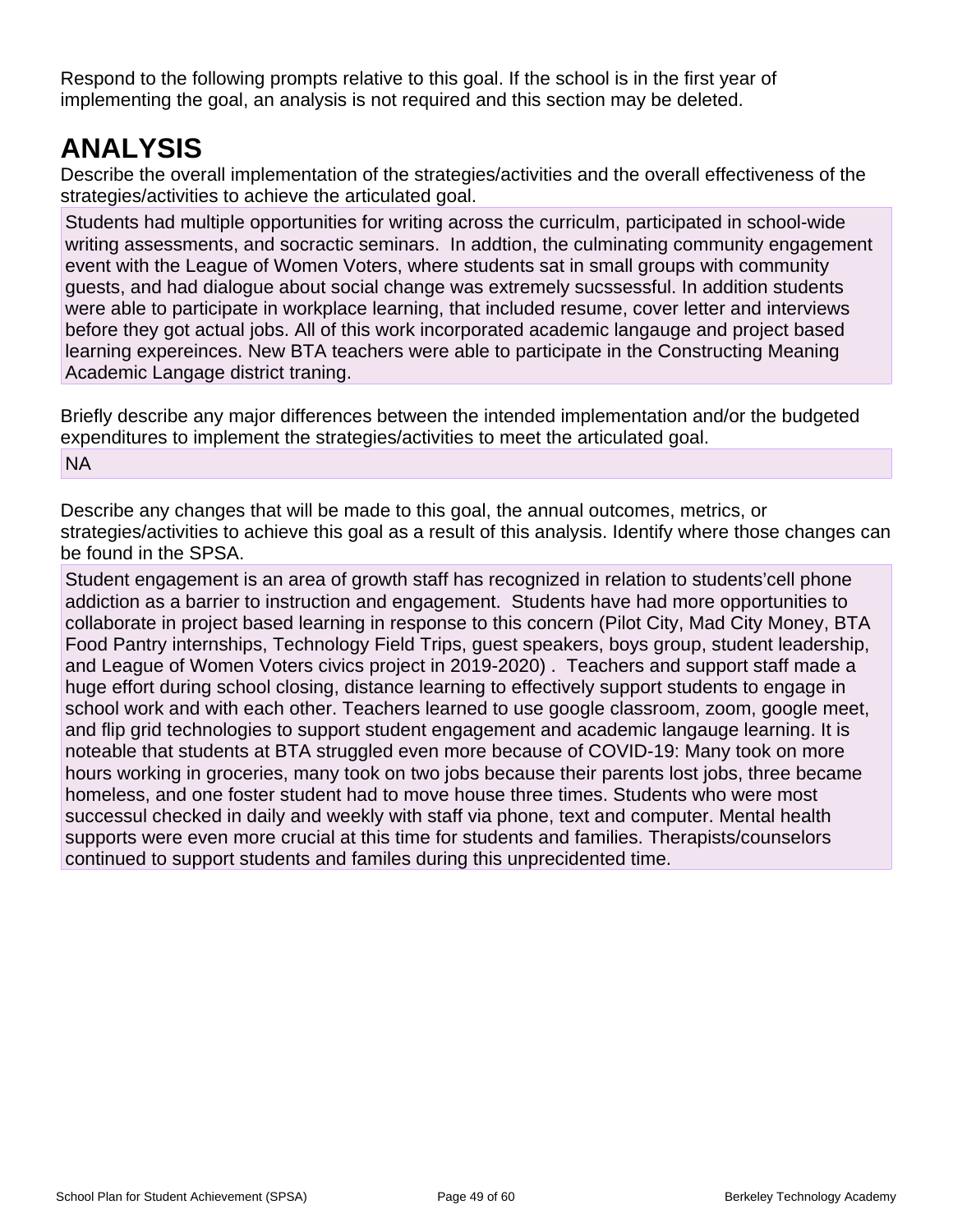## **Goals, Strategies, & Proposed Expenditures**

Complete a copy of the following table for each of the school's goals. Duplicate the table as needed.

## **LEA/LCAP Goal**

BUSD LCAP Goal 1: Provide high quality classroom instruction and curriculum that promote college and career readiness and end the racial predictability of academic achievement by ensuring that all systems are culturally and linguistically responsive to the needs of our students.

BUSD LCAP Goal 2: Provide necessary and timely academic interventions to eliminate barriers to student success.

Goal 3: Ensure all school sites have safe, welcoming, and inclusive climates for all students and their families, so that all students are in their classes ready to learn

Goal 4: Use local and state measures to assess student progress resulting from district programs in order to evaluate and improve planned actions and services.

## **Goal 3**

BTA School Goal 3: Increase access and utilization of social and emotional support for all students. Strategy: Identify students with traumas and provide them with resources including counseling, access to mental health, academic and behavioral supports, and other areas of need.

## **Identified Need**

What data did you use to form this goal?

Academic, behavioral, and attendance data for students during the transition from BHS to BTA and during intake interview with principal and family or during IEP placement meeting Numbers of students who are in trauma (multiple, complex) or who have PTSD Number of students with IEPs and 504 Plans Students on probation Students with ERMS in their IEP Students seeing a therapist before they came to BTA Students who smoke or use other drugs

What were the findings from the analysis of this data?

Counseling resources were cut the 2018-2019 school year, and City of Berkeley Mental Health decided not to place a therapist on campus. We made a goal to refer all of BTA students for mental health services, and as a result a therapist comes one morning a week for 1/2 a day to have 1:1 counseling, and join the BIST team meeting when possible. BTA received a CSI program inprovement grant for not graduating enough seniors for the 2016-2017 and 2017-2018 school years. In 2019-2020 BTA hired three addtional part time counselors/therapists with the program improvement money so that there were thearpists on campus every day. They all did 1:1 counseling and group therapy. One contractor did family therapy as well. For the 2020-2021 school year two part time therapists will continue working with BTA. One specifically with for students who have counseling as a service in their IEP and the other as a behavior couselor who also will be a career/college counselor for the CTE pathways.

•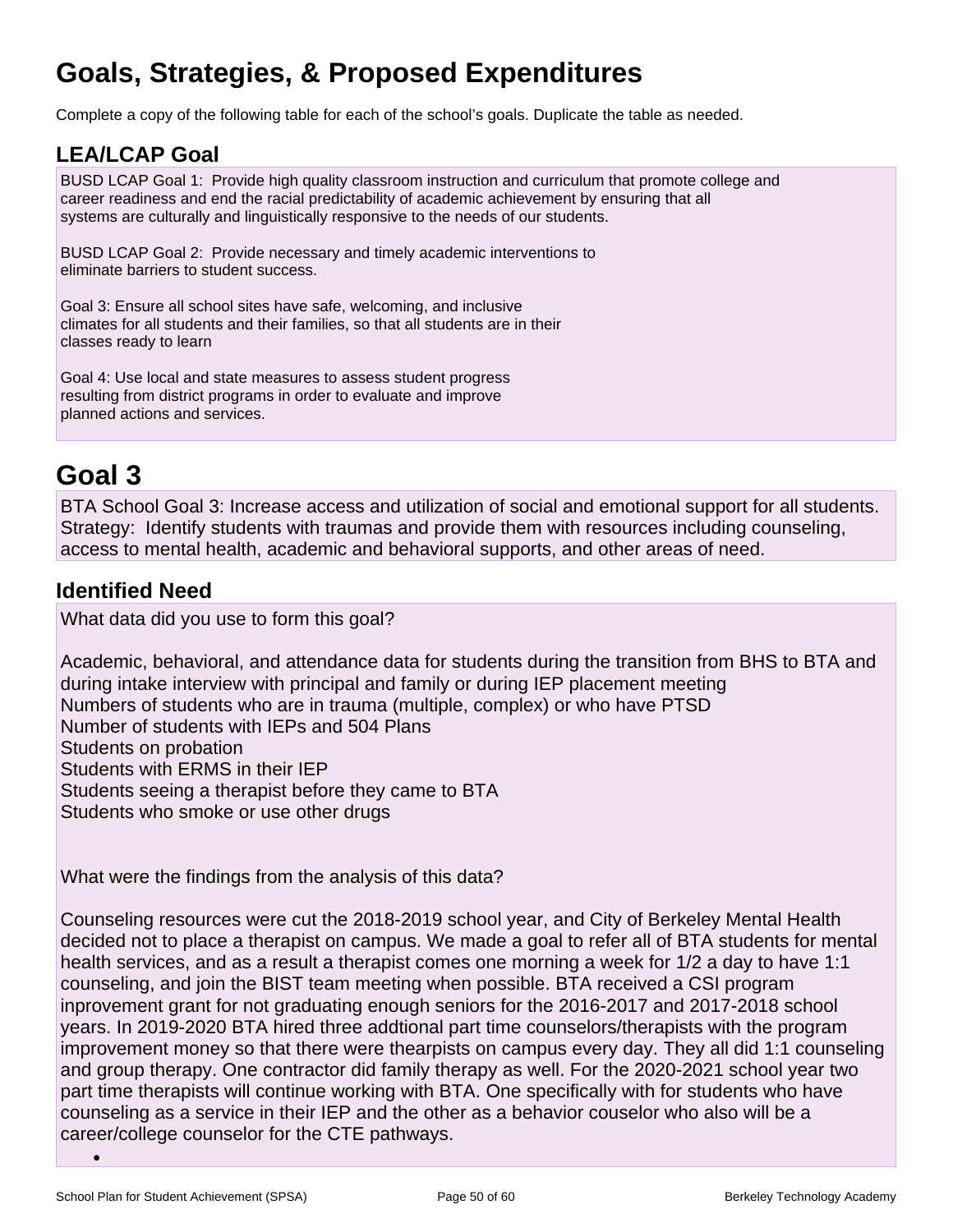How will the school evaluate the progress of this goal?

- Academic, attendance, and behavioral data
- Student participation in counseling services
- Parent participation in meetings like SST, PTSA, teacher and parent meetings, IEPs
- Student surveys
- Teachers have access to CUM files, attendance and discipline records
- Increase numbers of culturally competent teachers--especially those culturally competent in Latinx, African American, and Asian cultures to support

### **Annual Measurable Outcomes**

| Metric/Indicator                                                                                                                                                                                                                                          | <b>Baseline/Actual Outcome</b>                                                                                                                                                                                                                                                                            | <b>Expected Outcome</b> |
|-----------------------------------------------------------------------------------------------------------------------------------------------------------------------------------------------------------------------------------------------------------|-----------------------------------------------------------------------------------------------------------------------------------------------------------------------------------------------------------------------------------------------------------------------------------------------------------|-------------------------|
| How you identified the students<br>with greatest and identify<br>percentage that are connected<br>to helpful services--BIST<br>End of year student interview<br>to determine effectiveness of<br>programs.<br># of students with an IEPs and<br>504 Plans | 16 students with greatest and<br>identify percentage that are<br>connected to helpful services--<br><b>BIST</b><br>End of year student interview<br>to determine effectiveness of<br>programs. We were not able to<br>do this, this year due to<br>COVID-19.<br>23 students with an IEPs and<br>504 Plans | <b>TBD</b>              |

Complete a copy of the Strategy/Activity table for each of the school's strategies/activities. Duplicate the table, including Proposed Expenditures, as needed.

## **Strategy/Activity 1**

### **Students to be Served by this Strategy/Activity**

(Identify either All Students or one or more specific student groups) All Students, especially LCAP, HOPE and students on probation who are on the BIST team list

### Strategy/Activity

**Actions** Welfare and Attendance Specialist position Persons responsible for the related Task Welfare and Attendance Specialist and principal

Task

- Support counselor with seniors who need to make a plan for next year and finishing this year. Do home visits for the seniors and other students that BIST idenifies
- Support SST meetings
- Support principal and counselor with SART meetings and SARB Referrals
- Support BIST meetings with maintaining the BIST list
- Support planning and implementation of PTSA meetings
- Do home visits
- Fulfulill other duties on job description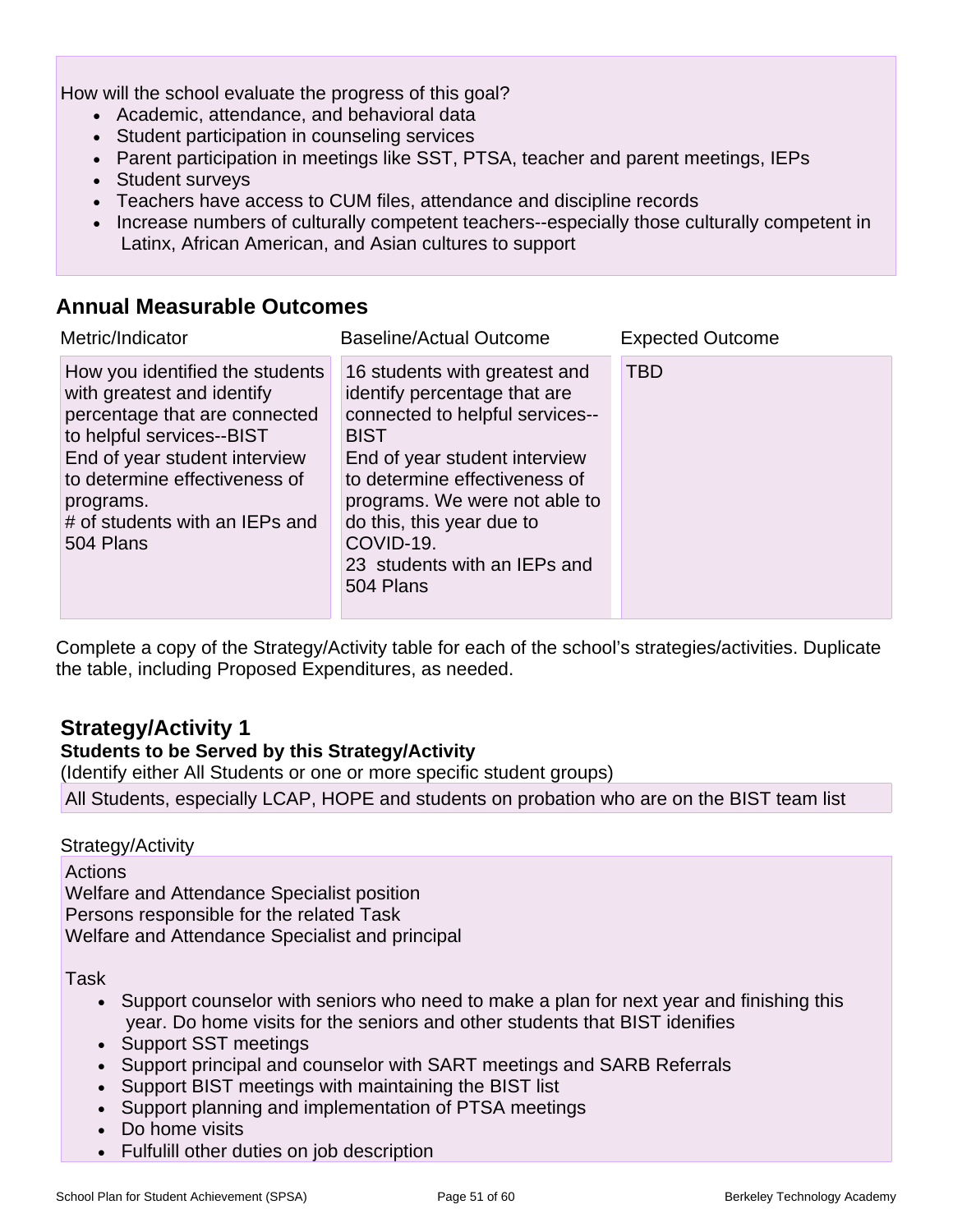Use attendance data regularly in BIST meetings, counselor, and parent meetings.

Attendance and Welfare Specialist 3/1 2902 11,624 .14 27,399 0.33 0000 0.53 1.00 personnel variance--Unallocated Reserve 3/1 581 1,493

Required Reserve for Personnel Variance: \$580 BSEP; \$1,493 Title I

#### **Proposed Expenditures for this Strategy/Activity**

List the amount(s) and funding source(s) for the proposed expenditures. Specify the funding source(s) using one or more of the following: LCFF, Federal (if Federal identify the Title and Part, as applicable), Other State, and/or Local.

| Amount(s) | Source(s)                  |
|-----------|----------------------------|
| 11,624    | <b>BSEP</b>                |
| 27399     | Title I A - Basic Funding  |
| 0.53      | <b>District Allocation</b> |
| 581       | <b>BSEP</b>                |
| 1493      | Title I A - Basic Funding  |

## **Strategy/Activity 2**

### **Students to be Served by this Strategy/Activity**

(Identify either All Students or one or more specific student groups)

All Students, especially LCAP, HOPE and students on probation who are on the BIST team list

Strategy/Activity

Actions Intervention and Counseling

Persons responsible for the related Task Principal, counselor, and BIST team

Task

BIST Identifies students with traumas and provides them with resources including counseling, access to mental health, academic and behavioral supports, and other areas of need. Maintain Intervention support team biweekly BIST(BeTch Intervention Support Team) meetings for students with most needs. Referral to these resources:

One on one therapy for students with Berkeley Mental Health

Behaviorial counseling from two Counselors; one for students with IEPs, the other for one on one and group counseling\*

City of Berkeley Mental Health Counseling

Teacher Leader as a member of BIST

Use attendance data regularly in BIST meetings, counselor, and parent meetings.

Effective monitoring of student attendance and referrals

Identify a targeted group of African American students who will meet with academic counselor and appropriate community based organizations on a monthly basis Create action plan detailing the key steps to engage and support students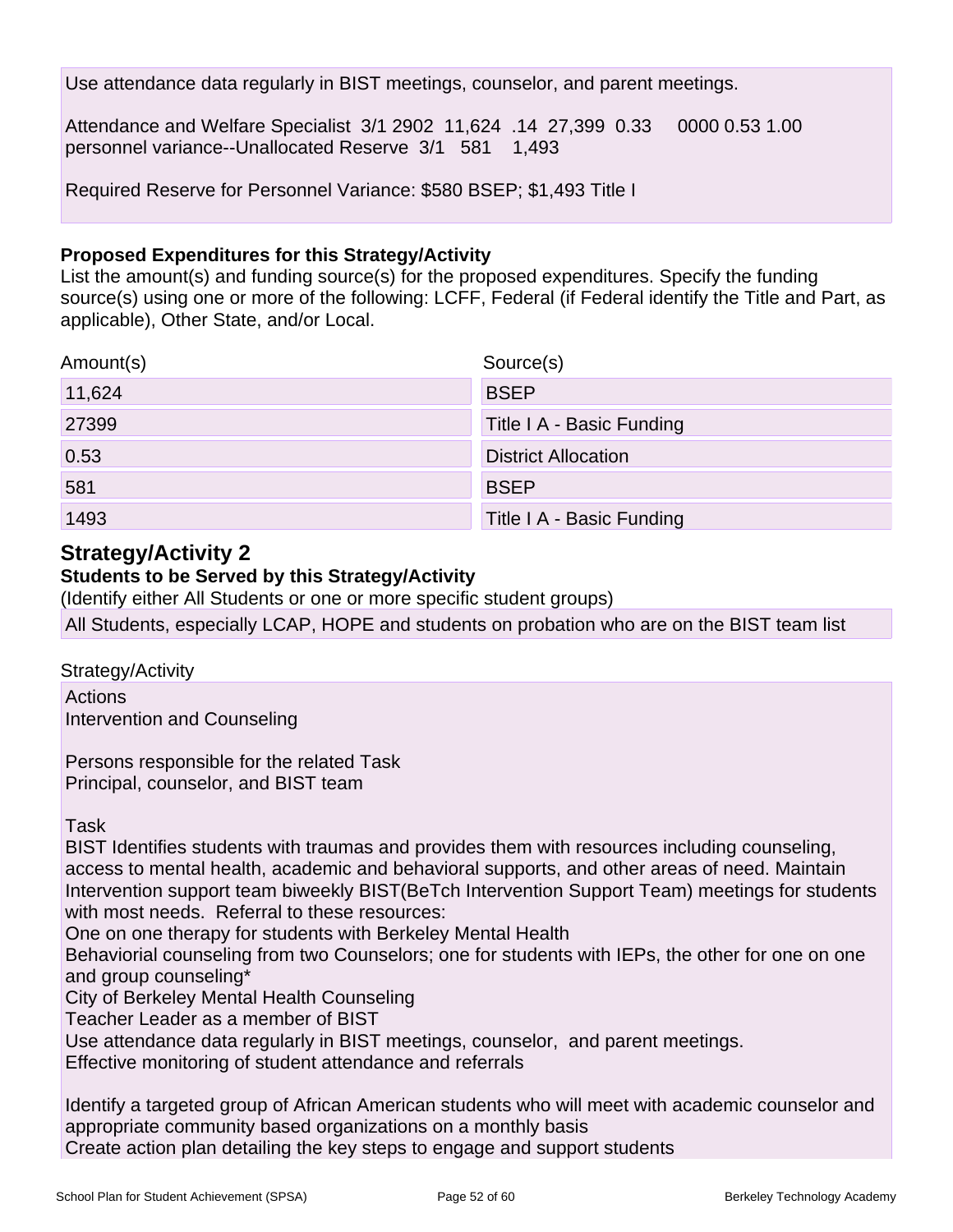Set target by September 2022 Measure progress on a quarterly basis in October, January, March and June 2023

SST meetings SART meetings and SARB Referrals

Teachers practice circles--happening regularly in two classes this year with the support of the RJ coach.

Teachers practice circles in PD meeting time in the spring with RJ Coach

### B-Tech Health Clinic:

Students are given curriculum that informs them about risky behaviors, safe sex, consent, alcohol, tobacco. The Health Center has also implemented an STI drive to inform students of their current STI status to prevent communal health issues. The Health Center did an STI drive in the spring. Students are also given extensive information about HIV, AIDS, and other diseases in their classes. Need for more health education services for BTA students across the curriculum and as a part of the development of the CTE Public Health Pathway and more resources devoted to this huge need in the BTA population.

TUPE program to support student with tobacco and marijuana education and cessation--TUPE coordinator is our Academic Counselor this year

Work with the HOPE couselor for BUSD for foster and homeless students

### **Proposed Expenditures for this Strategy/Activity**

List the amount(s) and funding source(s) for the proposed expenditures. Specify the funding source(s) using one or more of the following: LCFF, Federal (if Federal identify the Title and Part, as applicable), Other State, and/or Local.

Amount(s) Source(s)

### **Strategy/Activity 3 Students to be Served by this Strategy/Activity** (Identify either All Students or one or more specific student groups)

Students with IEPs and 504 Plans

### Strategy/Activity

Action

Increase written feedback forms or participation of general education teachers in IEP, SST, and 504 meetings

Persons responsible for the related Task Principal and teachers

Task

- Increase written feedback forms or participation of general education teachers in IEP, SST, and 504 meetings
- Increase general education staff participation and feedback for IEP, SST, and 504 meetings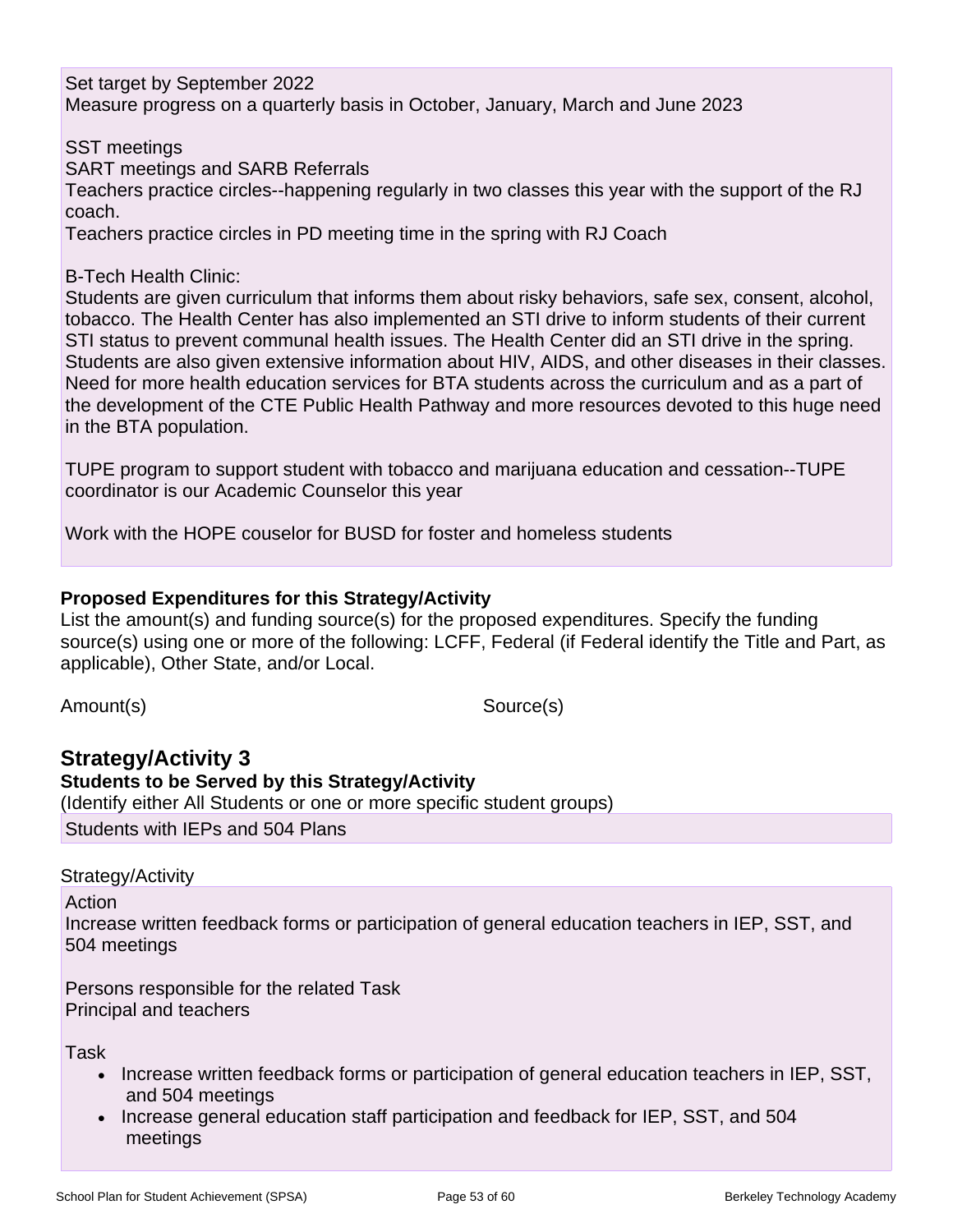List the amount(s) and funding source(s) for the proposed expenditures. Specify the funding source(s) using one or more of the following: LCFF, Federal (if Federal identify the Title and Part, as applicable), Other State, and/or Local.

Amount(s) Source(s)

## **Strategy/Activity 4**

**Students to be Served by this Strategy/Activity**

(Identify either All Students or one or more specific student groups)

All students

Strategy/Activity

Action Retain Diversity in Teaching:

Persons responsible for the related Task Principal and hiriing committes

Increase the percentage of diversity in teaching at BTA to better mirror the demographics of our student population.

Recruit and support educators that are connected to communities of our student population for leadership opportunity and professional development

Support Culturally Responsive Teaching and Learning for all adult staff not just in support of relations with students but in relating to each other.

### **Proposed Expenditures for this Strategy/Activity**

List the amount(s) and funding source(s) for the proposed expenditures. Specify the funding source(s) using one or more of the following: LCFF, Federal (if Federal identify the Title and Part, as applicable), Other State, and/or Local.

Amount(s) Source(s)

## **Strategy/Activity 5**

**Students to be Served by this Strategy/Activity**

(Identify either All Students or one or more specific student groups)

All students

Strategy/Activity

Actions Health And Wellness:

Persons responsible for the related Task B-Tech Health Center, Welfare and Attendance Specialist

Task

• Increase awareness of health center services among students, staff, and families.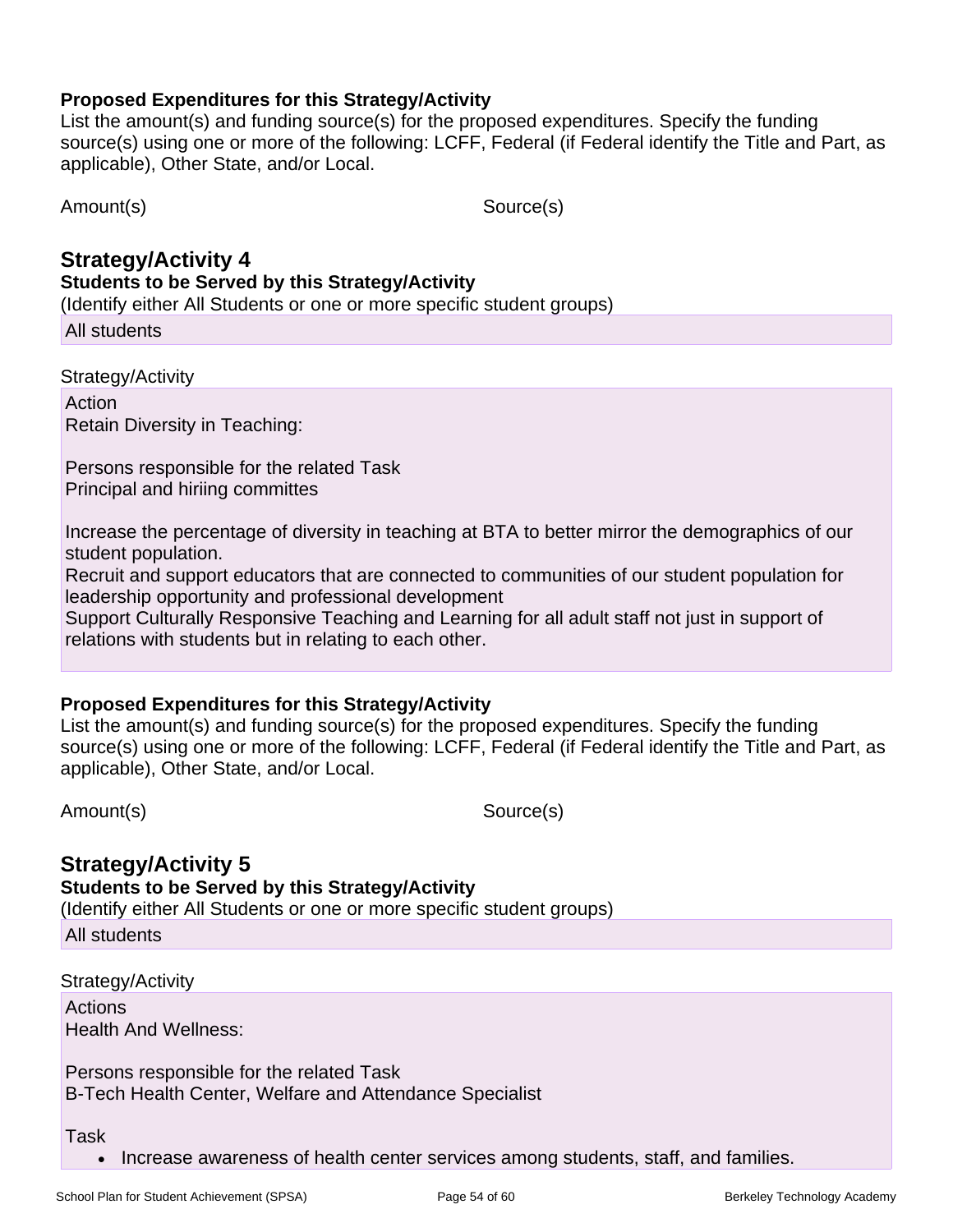- Students are given curriculum that informs them about risky behaviors, safe sex, alcohol, tobacco, nutrition, and mental health. The Health Center has also implemented and STI drive to inform student of their current STI status to prevent communal health issues. The Health Center did an STI drive in the spring. Students are also given extensive information about HIV, AIDS, and other diseases in their classes
- Increase the identification of students eligible for free / reduced lunch and facilitate enrollment by creating supported opportunities to complete online application (for example: during registration).
- Improve universal free breakfast for students so that it is a hot meal again
- Increase access to mental health and social service support for students with IEPs
- Explore how to increase access to mental health and social service support for all students, school-wide

List the amount(s) and funding source(s) for the proposed expenditures. Specify the funding source(s) using one or more of the following: LCFF, Federal (if Federal identify the Title and Part, as applicable), Other State, and/or Local.

Amount(s) Source(s)

### **Strategy/Activity 6**

#### **Students to be Served by this Strategy/Activity**

(Identify either All Students or one or more specific student groups)

All students

Strategy/Activity

Actions Family and Community:

Persons responsible for the related Task Principal, teacher leader, and Welfare and Attendance Specialist

Task

- Monthly SSC/PTSA meetings to include all families with food, followship, collaboration, and information
- Get feedback from parents on the effectiveness of resources currently devoted to involving families. Get feedback also on student stress/mental health.
- Research existing community involvement models in other schools. Village Connect is helping with this task
- Recruit more parents to join committees both on site and at the district level SCC, PTSA, P&O, LCAP
- Student leadership organizing
- Other tasks of teacher leader

Teacher Leader 1102 23,917 0.20 BSEP Parent Involvement 3/6 4300 526 Title 1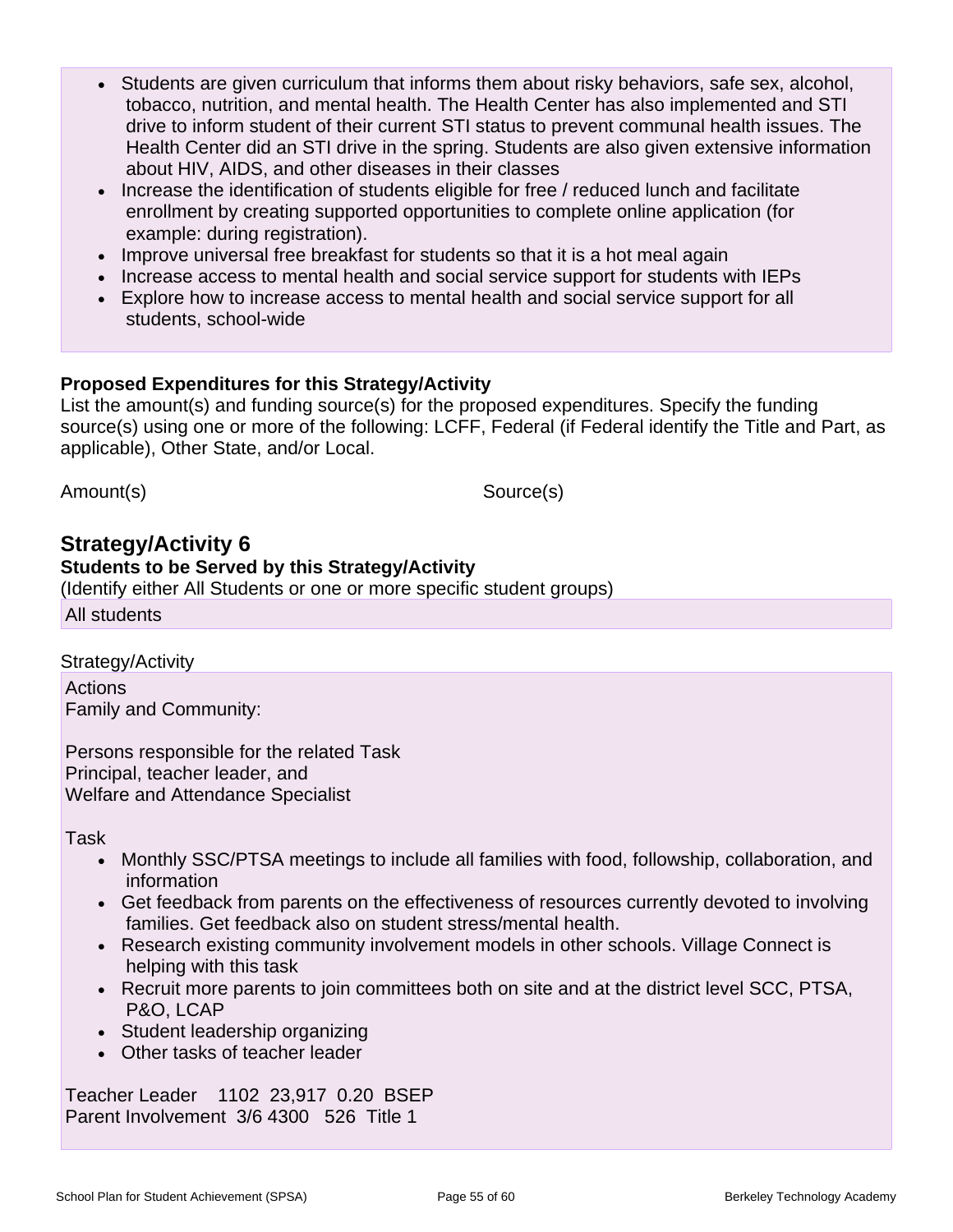List the amount(s) and funding source(s) for the proposed expenditures. Specify the funding source(s) using one or more of the following: LCFF, Federal (if Federal identify the Title and Part, as applicable), Other State, and/or Local.

| Amount(s) | Source(s)                      |
|-----------|--------------------------------|
| 23,917    | <b>BSEP</b>                    |
| 526       | Title I A - Parent Involvement |

## **Strategy/Activity 7**

### **Students to be Served by this Strategy/Activity**

(Identify either All Students or one or more specific student groups)

All Students with IEPs and 504 Plans

Strategy/Activity

Action Bridges work placement program

Persons responsible for the related Task Education specialist and Bridges counselor

Task

Support students with IEPs and 504 Plans in workplace learning and getting a job: resume building, interviews, professional clothes, transportation, CA IDs, Social Security Cards, etc.

### **Proposed Expenditures for this Strategy/Activity**

List the amount(s) and funding source(s) for the proposed expenditures. Specify the funding source(s) using one or more of the following: LCFF, Federal (if Federal identify the Title and Part, as applicable), Other State, and/or Local.

Amount(s) Source(s)

**Other Community Community Community Community Community** 

## **Annual Review**

### **SPSA Year Reviewed: 2021-22**

Respond to the following prompts relative to this goal. If the school is in the first year of implementing the goal, an analysis is not required and this section may be deleted.

## **ANALYSIS**

Describe the overall implementation of the strategies/activities and the overall effectiveness of the strategies/activities to achieve the articulated goal.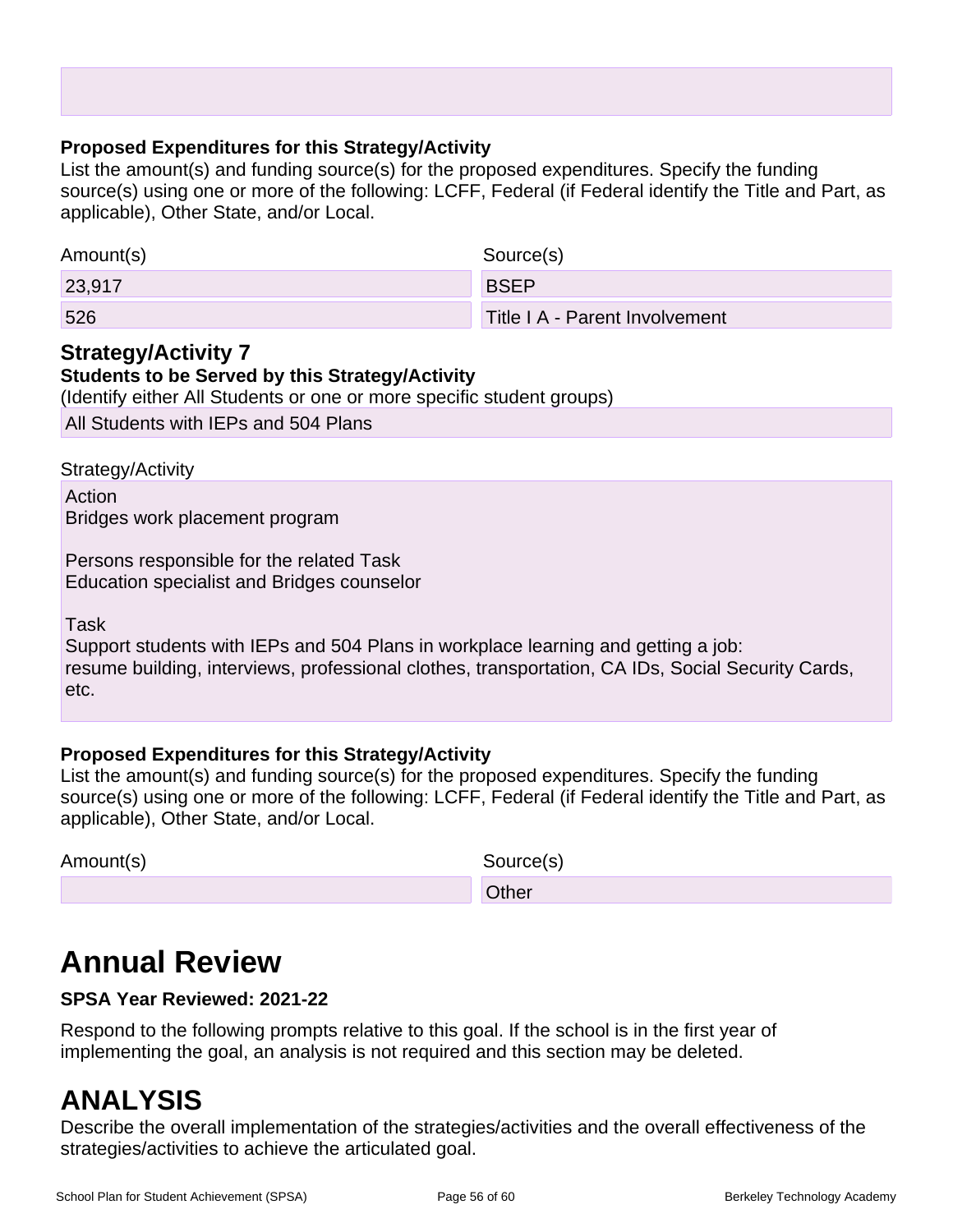Counseling resources were cut the 2018-2019 school year, and City of Berkeley Mental Health decided not to place a therapist on campus. We made a goal to refer all of BTA students for mental health services, and as a result a therapist comes one morning a week for 1/2 a day to have 1:1 counseling, and join the BIST team meeting when possible. BTA received a CSI program inprovement grant for not graduating enough seniors for the 2016-2017 and 2017-2018 school years. In 2019-2020 BTA hired three addtional part time counselors/therapists with the program improvement money so that there were thearpists on campus every day. They all did 1:1 counseling and group therapy. One contractor did family therapy as well.

Briefly describe any major differences between the intended implementation and/or the budgeted expenditures to implement the strategies/activities to meet the articulated goal.

#### NA

Describe any changes that will be made to this goal, the annual outcomes, metrics, or strategies/activities to achieve this goal as a result of this analysis. Identify where those changes can be found in the SPSA.

For the 2020-2021 school year two part time therapists will continue working with BTA. One specifically with for students who have counseling as a service in their IEP and the other as a behavior couselor who also will be a career/college counselor for the CTE pathways. This is reflected in Goal 1 and Goal 3.

It is noteable that students at BTA struggled even more the spring of 2020 because of COVID-19: Many took on more hours working in groceries, many took on two jobs because their parents lost jobs, three became homeless, and one foster student had to move house three times. Students who were most successul checked in daily and weekly with staff via phone, text and computer. Mental health supports were even more crucial at this time for students and families. Therapists/counselors continued to support students and familes during this unprecidented time.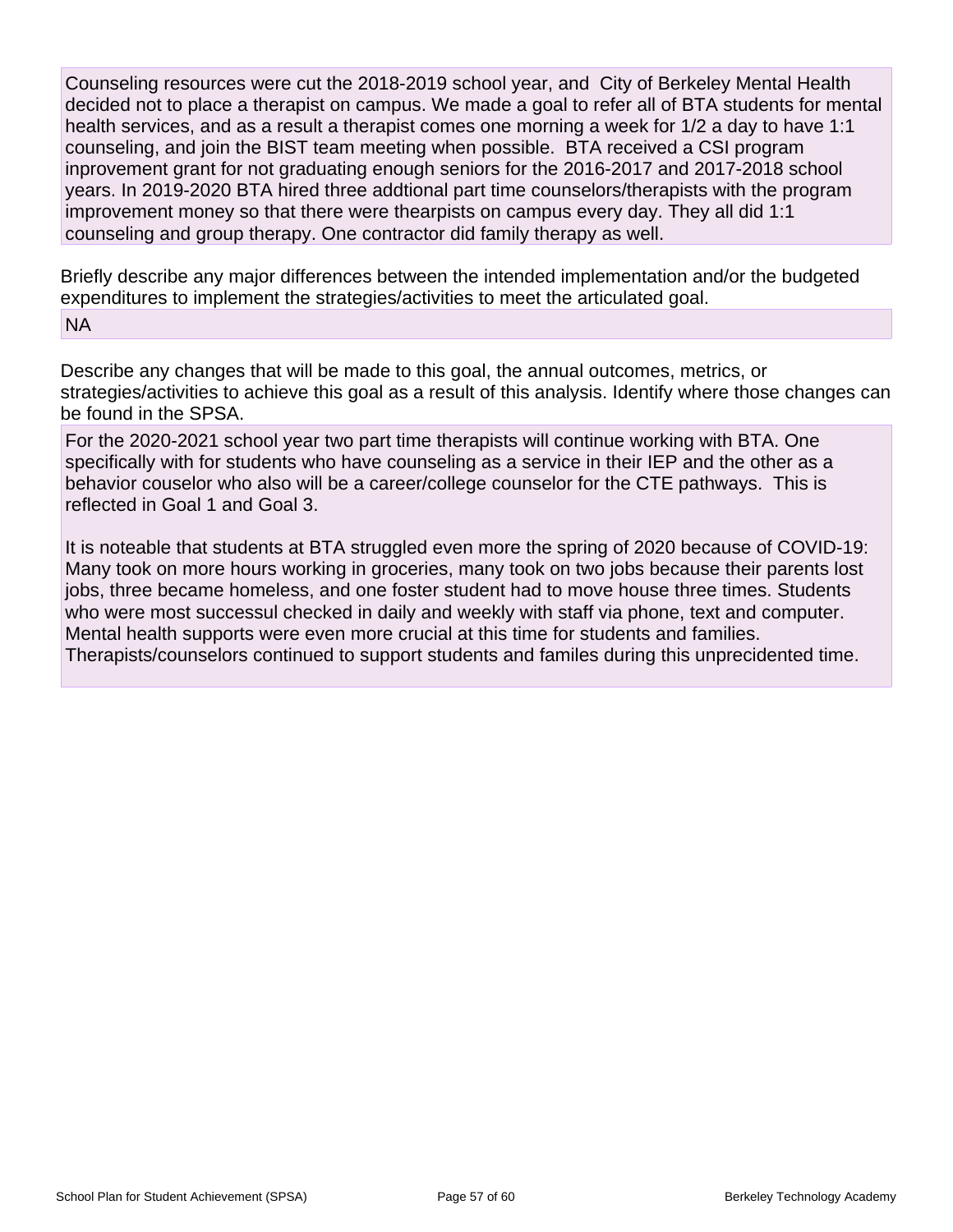## **Budget Summary**

Complete the table below. Schools may include additional information. Adjust the table as needed. The Budget Summary is required for schools funded through the ConApp, and/or that receive funds from the LEA for Comprehensive Support and Improvement (CSI).

## **Budget Summary**

| <b>Description</b>                                                      | Amount       |
|-------------------------------------------------------------------------|--------------|
| Total Funds Provided to the School Through the Consolidated Application | \$0          |
| Total Federal Funds Provided to the School from the LEA for CSI         | \$0          |
| Total Funds Budgeted for Strategies to Meet the Goals in the SPSA       | \$139,568.53 |

## **Other Federal, State, and Local Funds**

List the additional Federal programs that the school is including in the schoolwide program. Adjust the table as needed. If the school is not operating a Title I schoolwide program this section is not applicable and may be deleted.

| <b>Federal Programs</b> | <b>Allocation (\$)</b> |
|-------------------------|------------------------|
|                         |                        |

Subtotal of additional federal funds included for this school: \$

List the State and local programs that the school is including in the schoolwide program. Duplicate the table as needed.

| <b>State or Local Programs</b> | Allocation (\$) |
|--------------------------------|-----------------|
| <b>BSEP</b>                    | \$51,750.00     |
| <b>District Allocation</b>     | \$0.53          |
| Other                          | \$58,400.00     |
| Title I A - Basic Funding      | \$28,892.00     |
| Title I A - Parent Involvement | \$526.00        |

Subtotal of state or local funds included for this school: \$139,568.53

Total of federal, state, and/or local funds for this school: \$139,568.53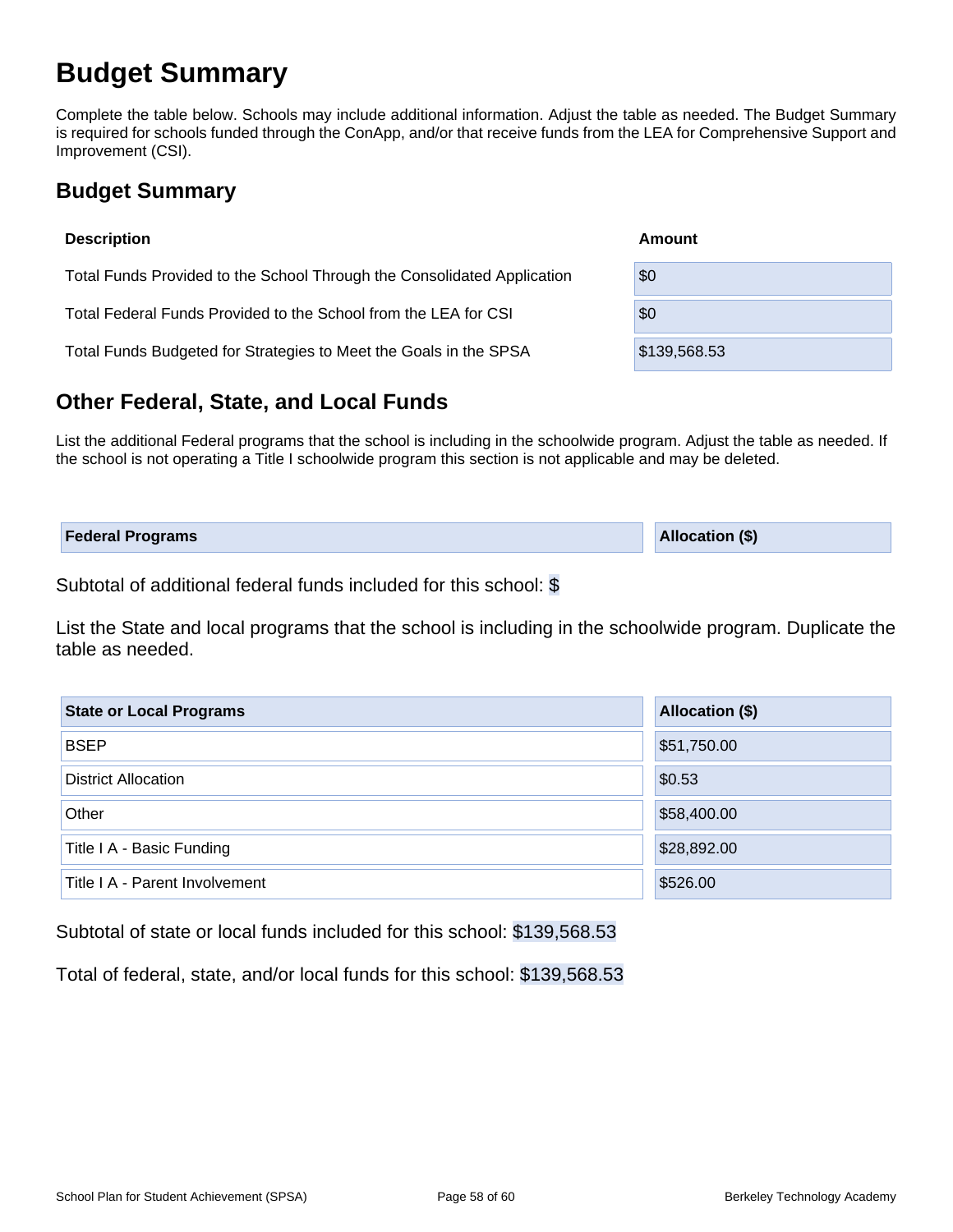## **School Site Council Membership**

California Education Code describes the required composition of the School Site Council (SSC). The SSC shall be composed of the principal and representatives of: teachers selected by teachers at the school; other school personnel selected by other school personnel at the school; parents of pupils attending the school selected by such parents; and, in secondary schools, pupils selected by pupils attending the school. The current make-up of the SSC is as follows:

- 1 School Principal
- 1 Classroom Teachers
- 3 Other School Staff
- 3 Parent or Community Members
- 2 Secondary Students

| Name of Members | Role                              |
|-----------------|-----------------------------------|
| Heidi Weber     | Principal                         |
| Ramal Lamar     | <b>Classroom Teacher</b>          |
| Evon Williamns  | <b>Parent or Community Member</b> |
| Takahi McIntyre | <b>Secondary Student</b>          |
|                 | <b>Other School Staff</b>         |
|                 | <b>Parent or Community Member</b> |
|                 | <b>Parent or Community Member</b> |
|                 | <b>Parent or Community Member</b> |
|                 | <b>Secondary Student</b>          |
|                 | <b>Secondary Student</b>          |
|                 |                                   |

At elementary schools, the school site council must be constituted to ensure parity between (a) the principal, classroom teachers, and other school personnel, and (b) parents of students attending the school or other community members. Classroom teachers must comprise a majority of persons represented under section (a). At secondary schools there must be, in addition, equal numbers of parents or other community members selected by parents, and students. Members must be selected by their peer group.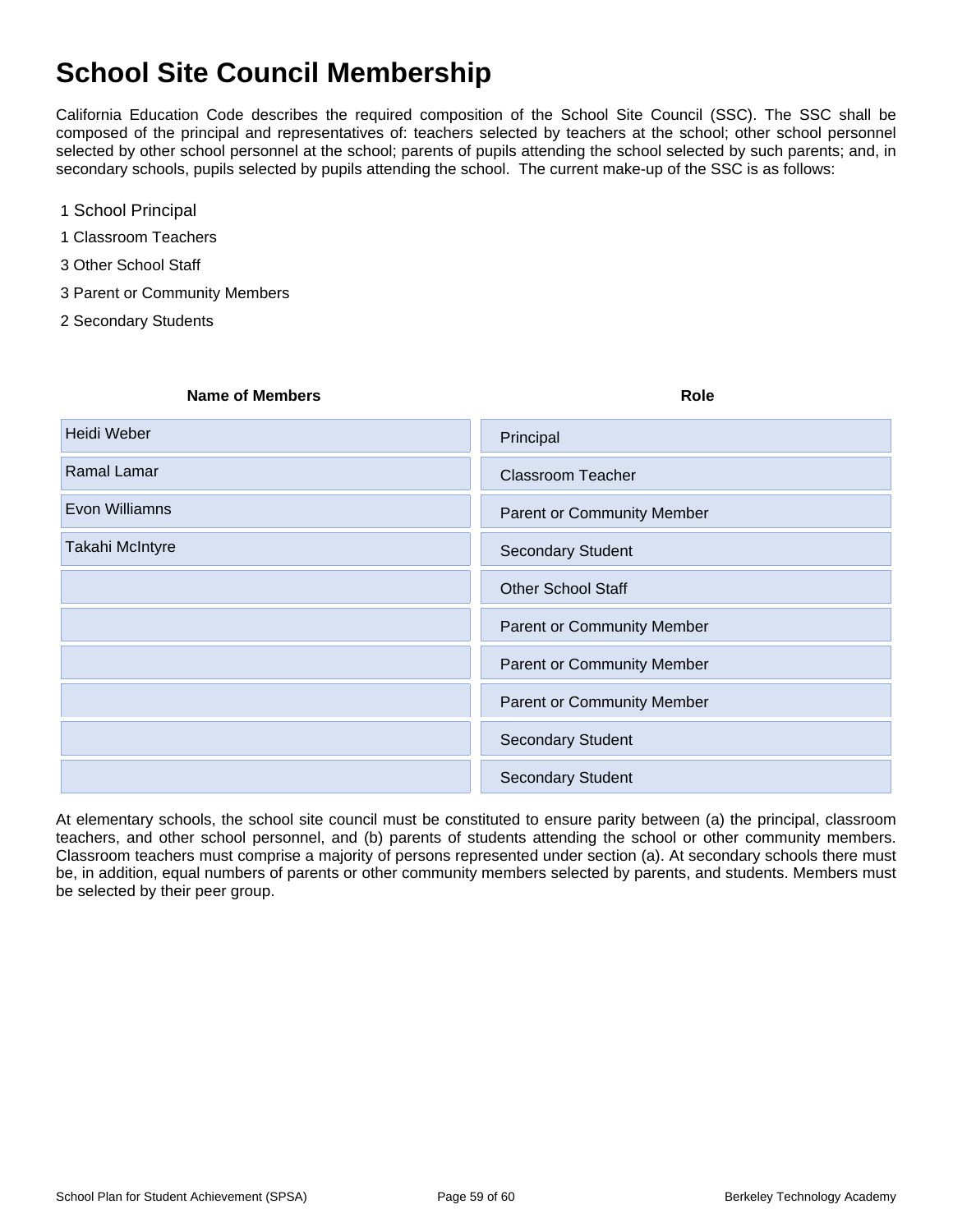## **Recommendations and Assurances**

The School Site Council (SSC) recommends this school plan and proposed expenditures to the district governing board for approval and assures the board of the following:

The SSC is correctly constituted and was formed in accordance with district governing board policy and state law.

The SSC reviewed its responsibilities under state law and district governing board policies, including those board policies relating to material changes in the School Plan for Student Achievement (SPSA) requiring board approval.

The SSC sought and considered all recommendations from the following groups or committees before adopting this plan:

#### **Signature Committee or Advisory Group Name**

The SSC reviewed the content requirements for school plans of programs included in this SPSA and believes all such content requirements have been met, including those found in district governing board policies and in the local educational agency plan.

This SPSA is based on a thorough analysis of student academic performance. The actions proposed herein form a sound, comprehensive, coordinated plan to reach stated school goals to improve student academic performance.

This SPSA was adopted by the SSC at a public meeting on April 27, 2022.

Attested:

Principal, Heidi Weber on April 27, 2022

SSC Chairperson, Ramal Lamar on April 27,2022

Kathy Fleming Kathy Fleming Kathy Fleming 5-24-22<br>Director of Local Resources Signature Director of Local Resources

Ruben Aurelio Associate Superintendent, Educational Services Signature Signature Date

5/25/22